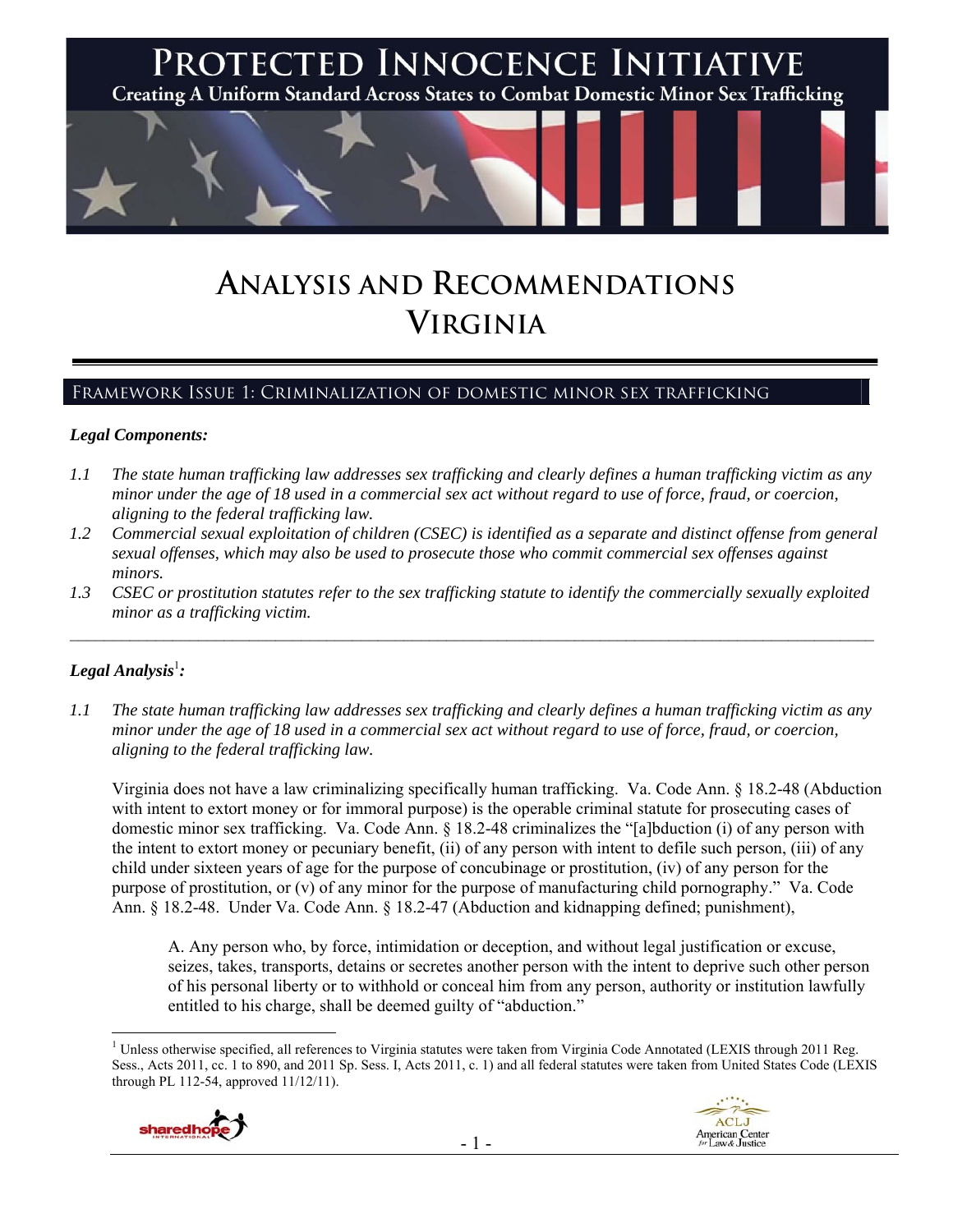B. Any person who, by force, intimidation or deception, and without legal justification or excuse, seizes, takes, transports, detains or secretes another person with the intent to subject him to forced labor or services shall be deemed guilty of "abduction." For purposes of this subsection, the term "intimidation" shall include destroying, concealing, confiscating, withholding, or threatening to withhold a passport, immigration document, or other governmental identification or threatening to report another as being illegally present in the United States.

Va. Code Ann. § 18.2-48 (Abduction with intent to extort money or for immoral purpose) is punishable as a Class 2 felony, which carries a minimum sentence of 20 years to life and a possible fine of up to  $$100,000$ .<sup>2</sup> Va. Code Ann. §§ 18.2-10(b), 18.2-10 (b), (g). Va. Code Ann. § 18.2-48 also specially directs that "[i]f the sentence imposed for a violation of (ii), (iii), (iv), or (v) includes a term of confinement less than life imprisonment, the judge shall impose, in addition to any active sentence, a suspended sentence of no less than 40 years. This suspended sentence shall be suspended for the remainder of the defendant's life subject to revocation by the court."

- 1.1.1 Recommendation: Enact a stand-alone law criminalizing domestic minor sex trafficking that removes any requirement to prove "force, intimidation or deception" when the victim is a minor under 18 and that expands the types of victimization to include live sexual performance.<sup>3</sup>
- *1.2 Commercial sexual exploitation of children (CSEC) is identified as a separate and distinct offense from general sexual offenses, which may also be used to prosecute those who commit commercial sex offenses against minors.*

Va. Code Ann. § 18.2-370(B) (Taking indecent liberties with children) states, "Any person 18 years of age or over who, with lascivious intent, knowingly and intentionally receives money, property, or any other remuneration for allowing, encouraging, or enticing any person under the age of 18 years to perform in or be a subject of sexually explicit visual material as defined in  $\hat{\S}$  18.2-374.1<sup>4</sup> or who knowingly encourages such person to perform in or be a subject of sexually explicit material; shall be guilty of a Class 5 felony." A Class 5 felony is punishable by a term of imprisonment of 1–10 years, "or in the discretion of the jury or the court trying the case without a jury, confinement in jail for not more than 12 months," a fine of up to \$2,500, or both. Va. Code Ann. § 18.2-10(e). This penalty is enhanced to a Class 4 felony for second or subsequent convictions, "provided that (i) the offenses were not part of a common act, transaction or scheme; (ii) the accused was at liberty as defined in § 53.1-151 between each conviction; and (iii) it is admitted, or found by the jury or judge before whom the person is tried, that the accused was previously convicted of a violation of this section." Va. Code Ann. § 18.2-370(C). A Class 4 felony is punishable by imprisonment for 2–10 years and a possible fine of up to  $$100,000$  may be assessed.<sup>5</sup> Va. Code Ann.  $$18.2-10(d)$ .

Va. Code Ann. § 18.2-356 (Receiving money for procuring person) states, "Any person who receives any money or other valuable thing for or on account of . . . (ii) causing any person to engage in forced labor or services, concubinage, prostitution, or the manufacture of any obscene material or child pornography shall be

<sup>&</sup>lt;sup>4</sup> Va. Code Ann. § 18.2-374.1(A) defines "sexually explicit visual material" as "a picture, photograph, drawing, sculpture, motion picture film, digital image, including such material stored in a computer's temporary Internet cache when three or more images or streaming videos are present, or similar visual representation which depicts sexual bestiality, a lewd exhibition of nudity, as nudity is defined in § 18.2-390, or sexual excitement, sexual conduct or sadomasochistic abuse, as also defined in § 18.2-390, or a book, magazine or pamphlet which contains such a visual representation. An undeveloped photograph or similar visual material may be sexually explicit material notwithstanding that processing or other acts may be required to make its sexually explicit content apparent." 5 *See supra* note 2.





 $\overline{a}$ <sup>2</sup> Va. Code Ann. § 18.2-10(g) provides that "[e]xcept as specifically authorized in subdivision (e) [Class 5 felonies] or (f) [Class 6 felonies], or in Class 1 felonies for which a sentence of death is imposed, the court shall impose either a sentence of imprisonment together with a fine, or imprisonment only. However, if the defendant is not a natural person, the court shall impose only a fine." Subsequent recommendations in this report referring to the state human trafficking law are predicated upon the recommendations contained in Section 1.1 being previously or simultaneously implemented. 4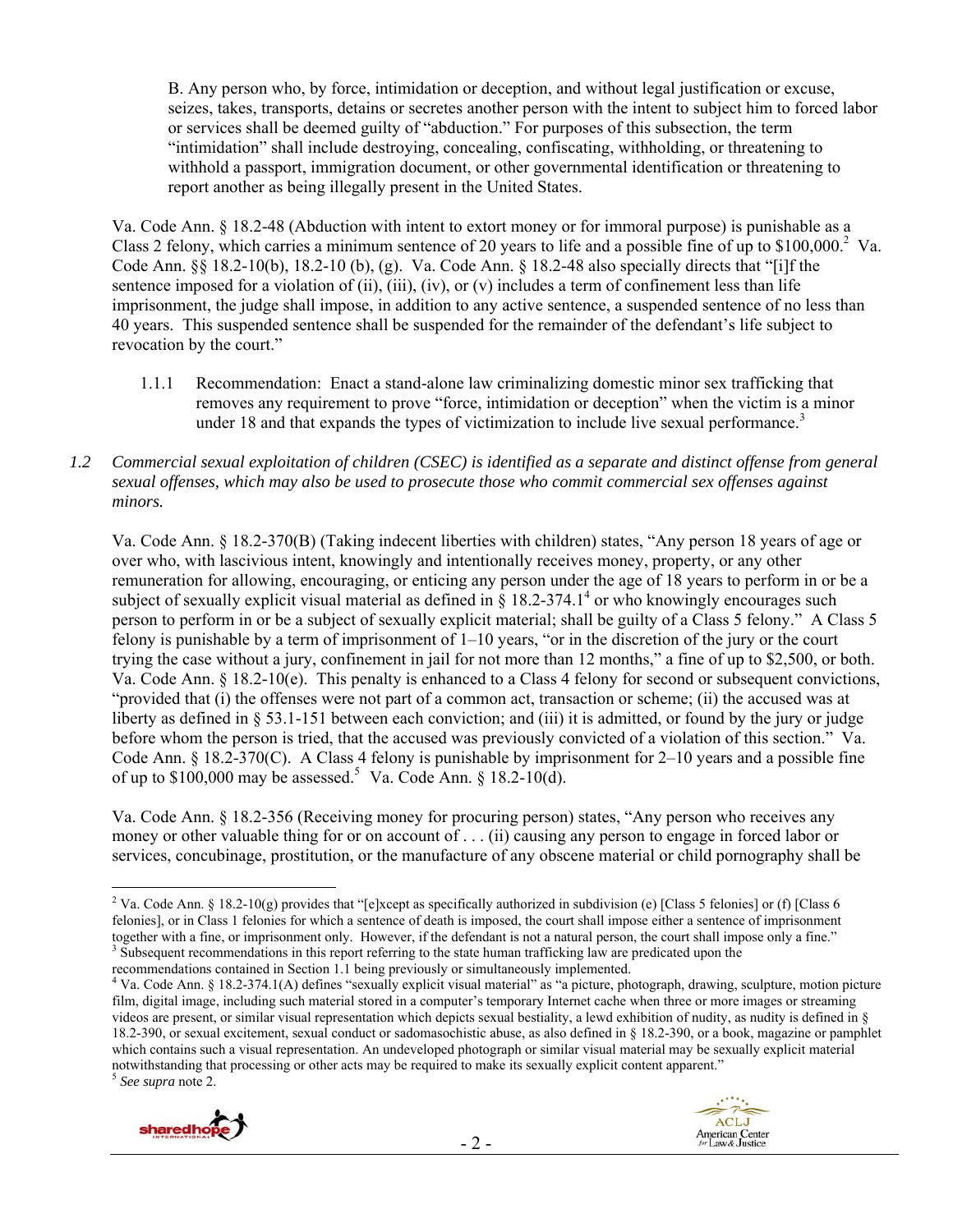guilty of a Class 4 felony." A Class 4 felony is punishable by imprisonment for 2–10 years and a possible fine of up to  $$100,000$  may be assessed. Va. Code Ann. § 18.2-10(d).

Also, though not specific to commercial sex offenses, the following offenses may also apply to commercial sexual exploitation of children cases:

1. Va. Code Ann. § 18.2-370(A) (Taking indecent liberties with children; penalties) makes the following a Class 5 felony:

Any person 18 years of age or over, who, with lascivious intent, knowingly and intentionally commits any of the following acts with any child under the age of 15 years . . . :

(1) Expose his or her sexual or genital parts to any child to whom such person is not legally married or propose that any such child expose his or her sexual or genital parts to such person; or (2) [Repealed.]

(3) Propose that any such child feel or fondle the sexual or genital parts of such person or propose that such person feel or fondle the sexual or genital parts of any such child; or

(4) Propose to such child the performance of an act of sexual intercourse or any act constituting an offense under § 18.2-361 [Crimes against nature; penalty]; or

(5) Entice, allure, persuade, or invite any such child to enter any vehicle, room, house, or other place, for any of the purposes set forth in the preceding subdivisions of this section.

A Class 5 felony is punishable by a term of imprisonment of 1–10 years, "or in the discretion of the jury or the court trying the case without a jury, confinement in jail for not more than 12 months," a fine of up to \$2,500, or both imprisonment and a fine. Va. Code Ann.  $\S$  18.2-10(e).

- 2. Va. Code Ann. § 18.2-371 (Causing or encouraging acts rendering children delinquent, abused, etc.) makes it a Class 1 misdemeanor for "[a]ny person 18 years of age or older, including the parent of any child" to "willfully contribute[] to, encourage[], or cause[] any act, omission, or condition which renders a child delinquent, in need of services, in need of supervision, or abused or neglected as defined in § 16.1-228" or to "engage[] in consensual sexual intercourse with a child 15 or older not his spouse, child, or grandchild." Va. Code Ann. § 18.2-371. A Class 1 misdemeanor is punishable by imprisonment up to 12 months, a fine up to \$2,500, or both. Va. Code Ann. § 18.2-11(a).
- 3. Va. Code Ann. § 18.2-61 (Rape), among other things, classifies sex with a child under 13 as rape. Va. Code Ann. § 18.2-61(A)(iii). A mandatory minimum sentence of 25 years is required for rape of a child under 13 where the offender is "more than three years older than the victim" and "if done in the commission of, or as part of the same course of conduct as, or as part of a common scheme or plan as a violation of (i) subsection A of § 18.2-47 [Abduction and kidnapping defined; punishment] or § 18.2-48 [Abduction with intent to extort money or for immoral purpose], (ii) § 18.2-89 [Burglary; how punished], 18.2-90 [Entering dwelling house, etc., with intent to commit murder, rape, robbery or arson; penalty] or 18.2-91 [Entering dwelling house, etc., with intent to commit larceny, assault and battery or other felony], or (iii) § 18.2-51.2 [Aggravated malicious wounding; penalty]." Va. Code Ann. § 18.2-61(B). "If the term of confinement imposed for any violation of subdivision A (iii), where the offender is more than three years older than the victim, is for a term less than life imprisonment, the judge shall impose, in addition to any active sentence, a suspended sentence of no less than 40 years. This suspended sentence shall be suspended for the remainder of the defendant's life, subject to revocation by the court." Va. Code Ann. § 18.2-61(B).
- 4. Va. Code Ann. § 18.2-63(A) (Carnal knowledge of child between thirteen and fifteen years of age) makes it a Class 4 felony punishable by imprisonment for 2–10 years and a possible fine of up to \$100,000 for a

 $\overline{a}$ 





<sup>6</sup> *See supra* note 2.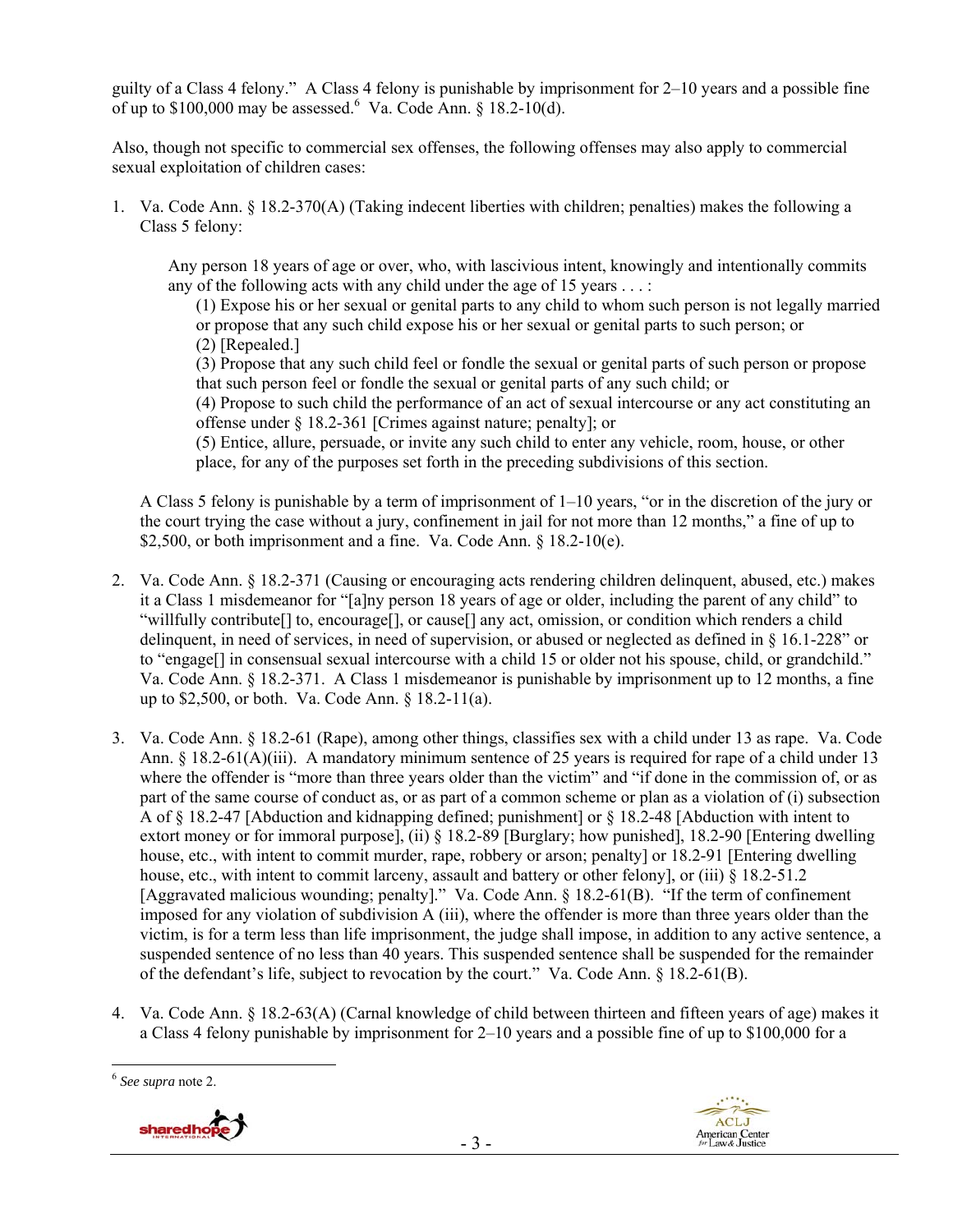person to "carnally know[], without the use of force, a child thirteen years of age or older but under fifteen years of age."<sup>7</sup> Va. Code Ann. § 18.2-10(d), (g). <sup>8</sup> Va. Code Ann. § 18.2-63(B) also makes it a Class 6 felony for a person to "carnally know[], without the use of force, a child thirteen years of age or older but under fifteen years of age who consents to sexual intercourse and the accused is a minor and such consenting child is three years or more the accused's junior." A Class 6 felony is punishable by imprisonment for 1–5 years "or in the discretion of the jury or the court trying the case without a jury, confinement in jail for not more than 12 months," a fine up to \$2,500, or both imprisonment and a fine. Va. Code Ann. § 18.2-10(f). This crime is reduced to a Class 4 misdemeanor when the "consenting child is less than three years the accused's junior" punishable by a fine up to \$250. Va. Code Ann. §§ 18.2-63(B), 18.2- 11(d). The provision notes that "a child under the age of thirteen years shall not be considered a consenting child." Va. Code Ann. § 18.2-63(C).

- 5. Va. Code Ann. § 18.2-67.4:2 (Sexual abuse of a child under 15 years of age; penalty) states, "Any adult who, with lascivious intent, commits an act of sexual abuse, as defined in  $\frac{8}{3}$  18.2-67.10, with any child 13 years of age or older but under 15 years of age is guilty of a Class 1 misdemeanor."<sup>9</sup> A Class 1 misdemeanor is punishable by imprisonment up to 12 months, a fine up to \$2,500, or both. Va. Code Ann.  $§$  18.2-11(a).
- 6. Va. Code Ann. § 18.2-379 (Employing or permitting minor to assist in offense under article) states, "It shall be unlawful for any person knowingly to hire, employ, use or permit any minor to do or assist in doing any act or thing constituting an offense under this article [Article 5—Obscenity and related offenses]." A first time offense is a Class 1 misdemeanor punishable by imprisonment up to 12 months, a fine up to \$2,500, or both. Va. Code Ann. §§ 18.2-380, 18.2-11(a). Subsequent offenses are punishable as Class 6 felonies by imprisonment for 1–5 years "or in the discretion of the jury or the court trying the case without a jury, confinement in jail for not more than 12 months," a fine up to \$2,500, or both imprisonment and a fine. Va. Code Ann. § 18.2-10(f). "However, if the person, firm, association or corporation convicted of such subsequent offense is the owner of the business establishment where each of the offenses occurred, a fine of not more than \$10,000 shall be imposed in addition to the penalties otherwise prescribed by this section." Va. Code Ann. § 18.2-381.
	- 1.2.1 Recommendation: Amend Va. Code Ann. § 18.2-370(A) (Taking indecent liberties with children; penalties) to raise the age from 15 to 18 and to refer to Va. Code Ann. § 18.2-48(iii), (iv), and (v) when a minor is exploited for sexual performance or prostitution.
	- 1.2.2 Recommendation: Raise the penalty for a violation of Va. Code Ann. § 18.2-370(B) (Taking indecent liberties with children; penalties) from a Class 5 felony to a Class 2 felony to be comparable to Va. Code Ann. § 18.2-48 (Abduction with intent to extort money or for immoral purpose) and closer to the federal penalties for child sex trafficking.

 $\overline{a}$ 

c. If the complaining witness is under the age of 13, the accused causes or assists the complaining witness to touch the accused's, the witness's own, or another person's intimate parts or material directly covering such intimate parts; or d. The accused forces another person to touch the complaining witness's intimate parts or material directly covering such intimate parts.





<sup>&</sup>lt;sup>7</sup> Va. Code Ann. § 18.2-63(C)(ii) defines "carnal knowledge" as including "acts of sexual intercourse, cunnilingus, fellatio, anilingus, anal intercourse, and animate and inanimate object sexual penetration."<br><sup>8</sup> *See supra* note 2.

<sup>&</sup>lt;sup>9</sup> Va. Code Ann. § 18.2-67.10(6) states,

<sup>&</sup>quot;Sexual abuse" means an act committed with the intent to sexually molest, arouse, or gratify any person, where: a. The accused intentionally touches the complaining witness's intimate parts or material directly covering such intimate parts;

b. The accused forces the complaining witness to touch the accused's, the witness's own, or another person's intimate parts or material directly covering such intimate parts;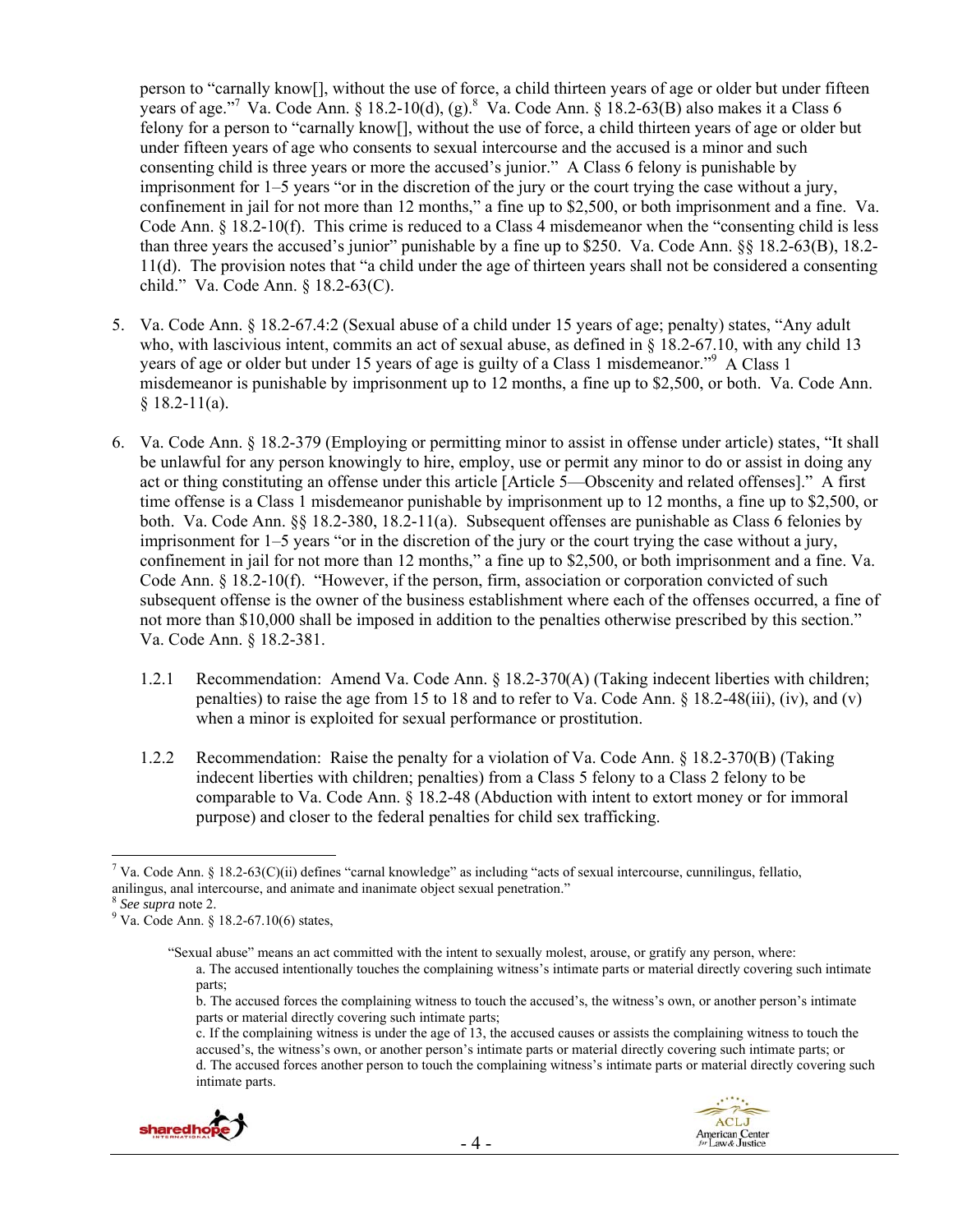*1.3 CSEC or prostitution statutes refer to the sex trafficking statute to identify the commercially sexually exploited minor as a trafficking victim.*

Virginia's CSEC statute, Va. Code Ann. § 18.2-370(B) (Taking indecent liberties with children; penalties), does not refer to Va. Code Ann. § 18.2-48 (Abduction with intent to extort money or for immoral purpose).

1.3.1 Recommendation: Amend Va. Code Ann. § 18.2-370(B) to refer to Va. Code Ann. § 18.2-48 (Abduction with intent to extort money or for immoral purpose) to ensure CSEC victims are identified as victims under the statute used to prosecute sex trafficking.



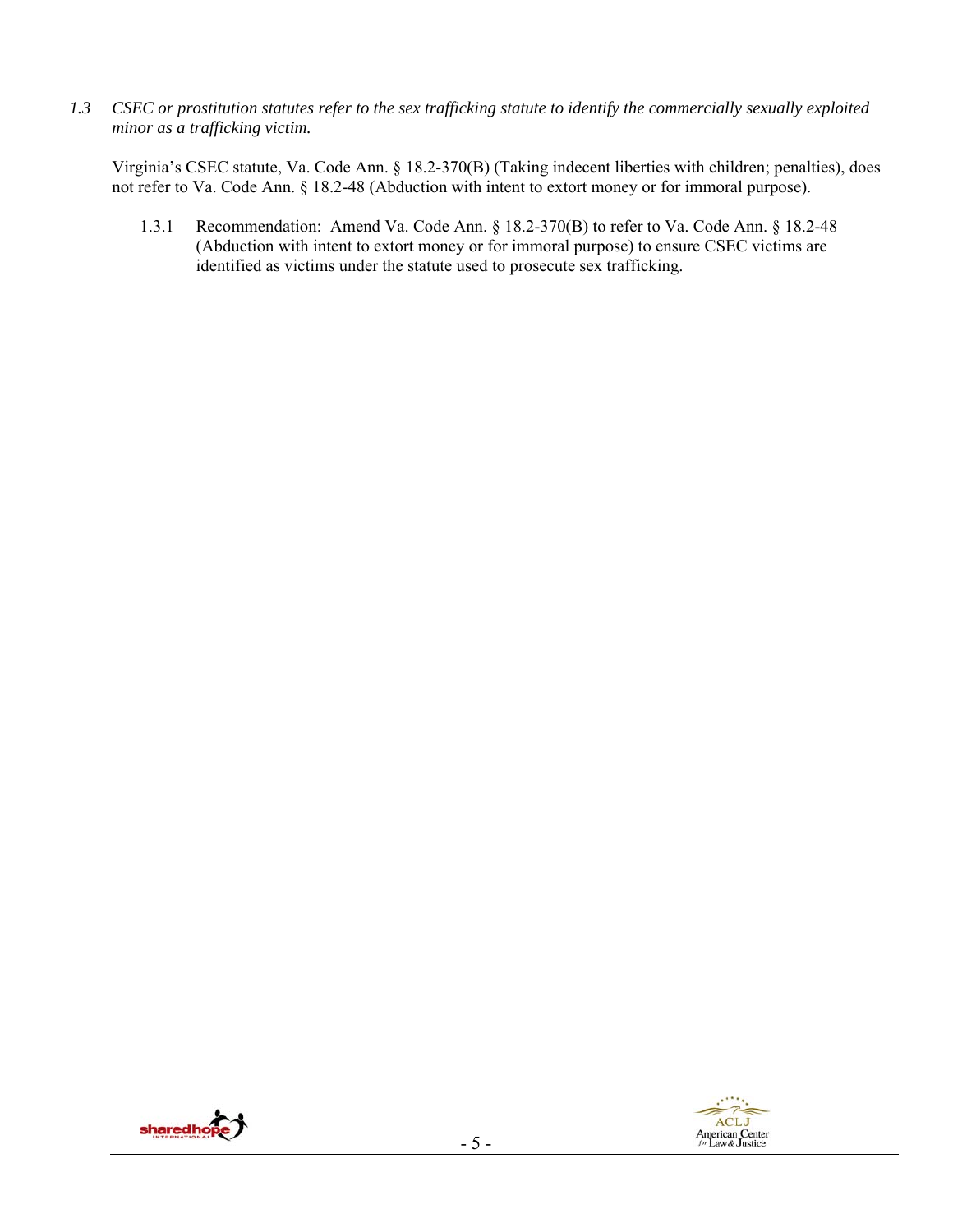## Framework Issue 2: Criminal provisions addressing demand

## *Legal Components:*

- *2.1 The state sex trafficking law can be applied to buyers of commercial sex acts with a victim of domestic minor sex trafficking.*
- *2.2 Buyers of commercial sex acts with a minor can be prosecuted under CSEC laws.*
- *2.3 Solicitation of prostitution laws differentiate between buying sex acts with an adult and buying sex acts with a minor under 18.*
- *2.4 Penalties for buyers of commercial sex acts with minors are as high as federal penalties.*
- *2.5 Using the Internet to lure, entice, or purchase, or attempt to lure, entice, or purchase commercial sex acts with a minor is a separate crime or results in an enhanced penalty for buyers.*
- *2.6 No age mistake defense is permitted for a buyer of commercial sex acts with any minor under 18.*
- *2.7 Base penalties for buying sex acts with a minor are sufficiently high for all minors under 18 and not reduced for older minors.*
- *2.8 Financial penalties for buyers of commercial sex acts with minors are sufficiently high to make it difficult for buyers to hide the crime.*
- *2.9 Buying and possessing child pornography carries penalties as high as similar federal offenses.*
- *2.10 Convicted buyers of commercial sex acts with minors and child pornography are required to register as sex offenders.*

 $\mathcal{L}_\mathcal{L} = \{ \mathcal{L}_\mathcal{L} = \{ \mathcal{L}_\mathcal{L} = \{ \mathcal{L}_\mathcal{L} = \{ \mathcal{L}_\mathcal{L} = \{ \mathcal{L}_\mathcal{L} = \{ \mathcal{L}_\mathcal{L} = \{ \mathcal{L}_\mathcal{L} = \{ \mathcal{L}_\mathcal{L} = \{ \mathcal{L}_\mathcal{L} = \{ \mathcal{L}_\mathcal{L} = \{ \mathcal{L}_\mathcal{L} = \{ \mathcal{L}_\mathcal{L} = \{ \mathcal{L}_\mathcal{L} = \{ \mathcal{L}_\mathcal{$ 

# *Legal Analysis:*

*2.1 The state sex trafficking law can be applied to buyers of commercial sex acts with a victim of domestic minor sex trafficking.*

The plain language of the definition of abduction in Va. Code Ann. § 18.2-47 does not appear to apply to buyers of commercial sex with minors. Abduction is defined as the following:

A. Any person who, by force, intimidation or deception, and without legal justification or excuse, seizes, takes, transports, detains or secretes another person with the intent to deprive such other person of his personal liberty or to withhold or conceal him from any person, authority or institution lawfully entitled to his charge, shall be deemed guilty of "abduction."

B. Any person who, by force, intimidation or deception, and without legal justification or excuse, seizes, takes, transports, detains or secretes another person with the intent to subject him to forced labor or services shall be deemed guilty of "abduction." For purposes of this subsection, the term "intimidation" shall include destroying, concealing, confiscating, withholding, or threatening to withhold a passport, immigration document, or other governmental identification or threatening to report another as being illegally present in the United States.

. . . .

- 2.1.1 Recommendation: Amend Va. Code Ann. § 18.2-47 (Abduction and kidnapping defined; punishment) to clarify that the law applies to buyers of sex with minors and eliminate the requirement that buyers of commercial sex with minors must "know" of the force, fraud, or coercion occurring in the trafficking situation. Alternatively, enact a standalone human trafficking law that applies to buyers of commercial sex with minors.
- *2.2 Buyers of commercial sex acts with a minor can be prosecuted under CSEC laws.*

Va. Code Ann. § 18.2-370(A) (Taking indecent liberties with children; penalties) does not include provisions making it a crime to buy sex with a minor, though it could apply to a buyer who "[p]ropose to such child the

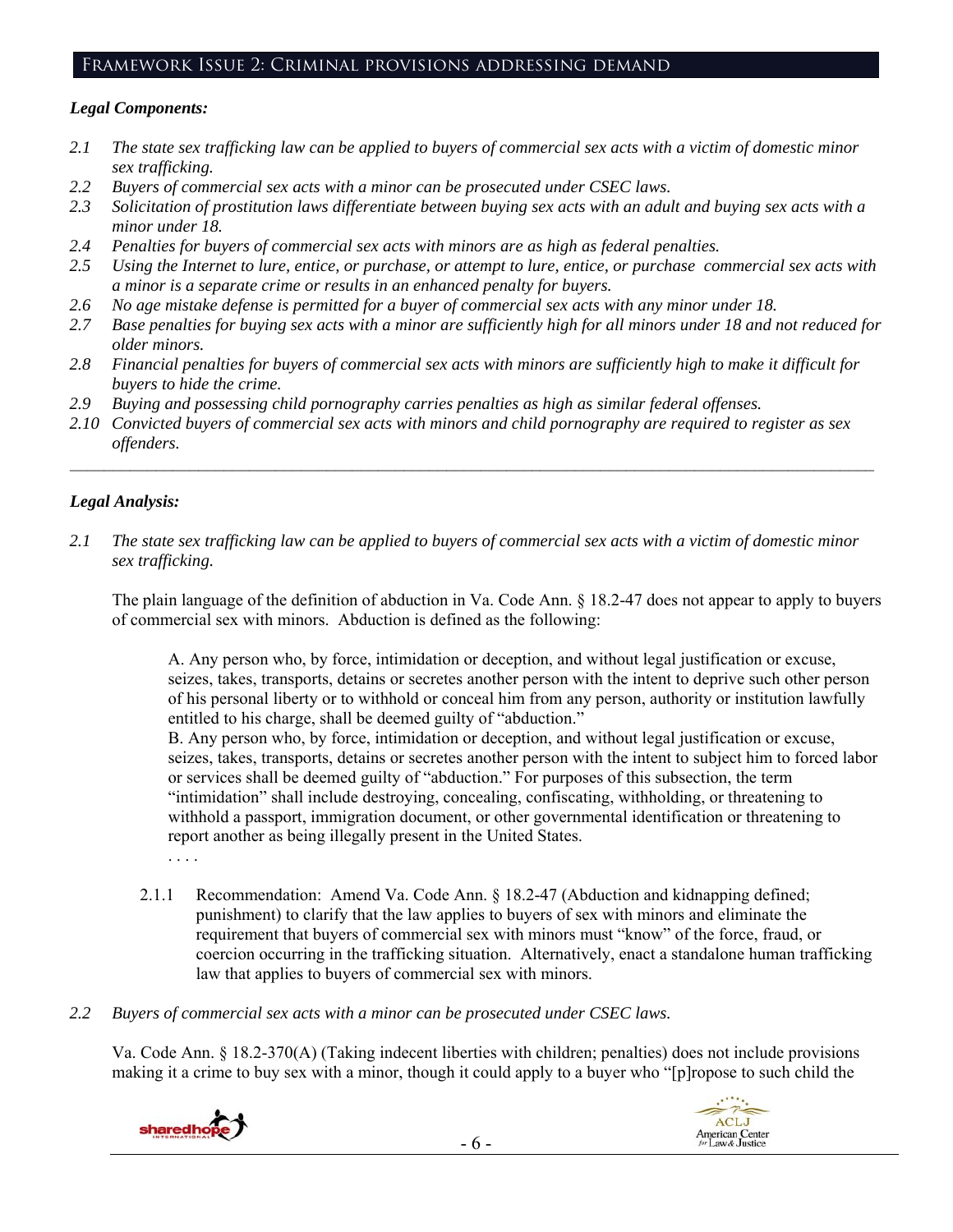performance of an act of sexual intercourse or any act constituting an offense under § 18.2-361 [Crimes against nature; penalties]; or . . . [e]ntice, allure, persuade, or invite any such child to enter any vehicle, room, house, or other place, for any of the purposes set forth" in the subsection. Va. Code Ann. § 18.2-370(A)(4), (5).

Also, although not specifically commercial in nature, Va. Code Ann. § 18.2-371 (Causing or encouraging acts rendering children delinquent, abused, etc.; penalty; abandoned infant) might apply to buyers of sex with a minor, stating, "Any person 18 years of age or older, including the parent of any child, who (i) willfully contributes to, encourages, or causes any act, omission, or condition which renders a child delinquent, in need of services, in need of supervision, or abused or neglected as defined in  $\S$  16.1-228, or (ii) engages in consensual sexual intercourse with a child 15 or older not his spouse, child, or grandchild, shall be guilty of a Class 1 misdemeanor." Va. Code Ann. § 18.2-63(A) and (B) (Carnal knowledge of child between thirteen and fifteen years of age) might also apply to a buyer of sex with a minor, by stating, "A. If any person carnally knows, without the use of force, a child thirteen years of age or older but under fifteen years of age, such person shall be guilty of a Class 4 felony. B. If any person carnally knows, without the use of force, a child thirteen years of age or older but under fifteen years of age who consents to sexual intercourse and the accused is a minor and such consenting child is three years or more the accused's junior, the accused shall be guilty of a Class 6 felony. If such consenting child is less than three years the accused's junior, the accused shall be guilty of a Class 4 misdemeanor."

None of the CSEC or sexual offense laws relating to buyers refer to Va. Code Ann. § 18.2-48 (Abduction with intent to extort money or for immoral purpose) to allow prosecution as a sex trafficking crime.

- 2.2.1 Recommendation: Enact a law or amend Va. Code Ann. § 18.2-370 (Taking indecent liberties with children; penalties) to criminalize soliciting and purchasing sex with a minor with an enhanced penalty to match the Class 2 felony of Va. Code Ann. § 18.2-48(iii), (iv), and (v) (Abduction with intent to extort money or for immoral purpose).
- *2.3 Solicitation of prostitution laws differentiate between buying sex acts with an adult and buying sex acts with a minor under 18.*

The offense of solicitation of prostitution does not differentiate between buying sex with an adult or a minor. Va. Code Ann. § 18.2-346(B) (Being a prostitute or prostitution) states, "Any person who offers money or its equivalent to another for the purpose of engaging in sexual acts as enumerated above and thereafter does any substantial act in furtherance thereof shall be guilty of solicitation of prostitution and shall be guilty of a Class 1 misdemeanor." Also Va. Code Ann. § 18.2-347 (Keeping, residing in or frequenting a bawdy place; "bawdy place" defined) states, "It shall be unlawful for any person to keep any bawdy place, or to reside in or at or visit, for immoral purposes, any such bawdy place." "Bawdy place" is defined as "any place within or without any building or structure which is used or is to be used for lewdness, assignation or prostitution." Va. Code Ann. § 18.2-347. This offense is a Class 1 misdemeanor. Va. Code Ann. § 18.2-350.

- 2.3.1 Recommendation: Amend Va. Code Ann. § 18.2-346 and § 18.2-347 to differentiate between buying sex with an adult and buying sex with a minor by enhancing the penalty for purchasing sex with a minor to be comparable to the Class 2 felony of Va. Code Ann.  $\S$  18.2-48(iii), (iv), and (v) (Abduction with intent to extort or for immoral purpose).
- *2.4 Penalties for buyers of commercial sex acts with minors are as high as federal penalties.*

Va. Code Ann. § 18.2-346 (Being a prostitute or prostitution) and Va. Code Ann. § 18.2-347 (Keeping, residing in or frequenting a bawdy place; "bawdy place" defined) are Class 1 misdemeanors. Va. Code Ann.



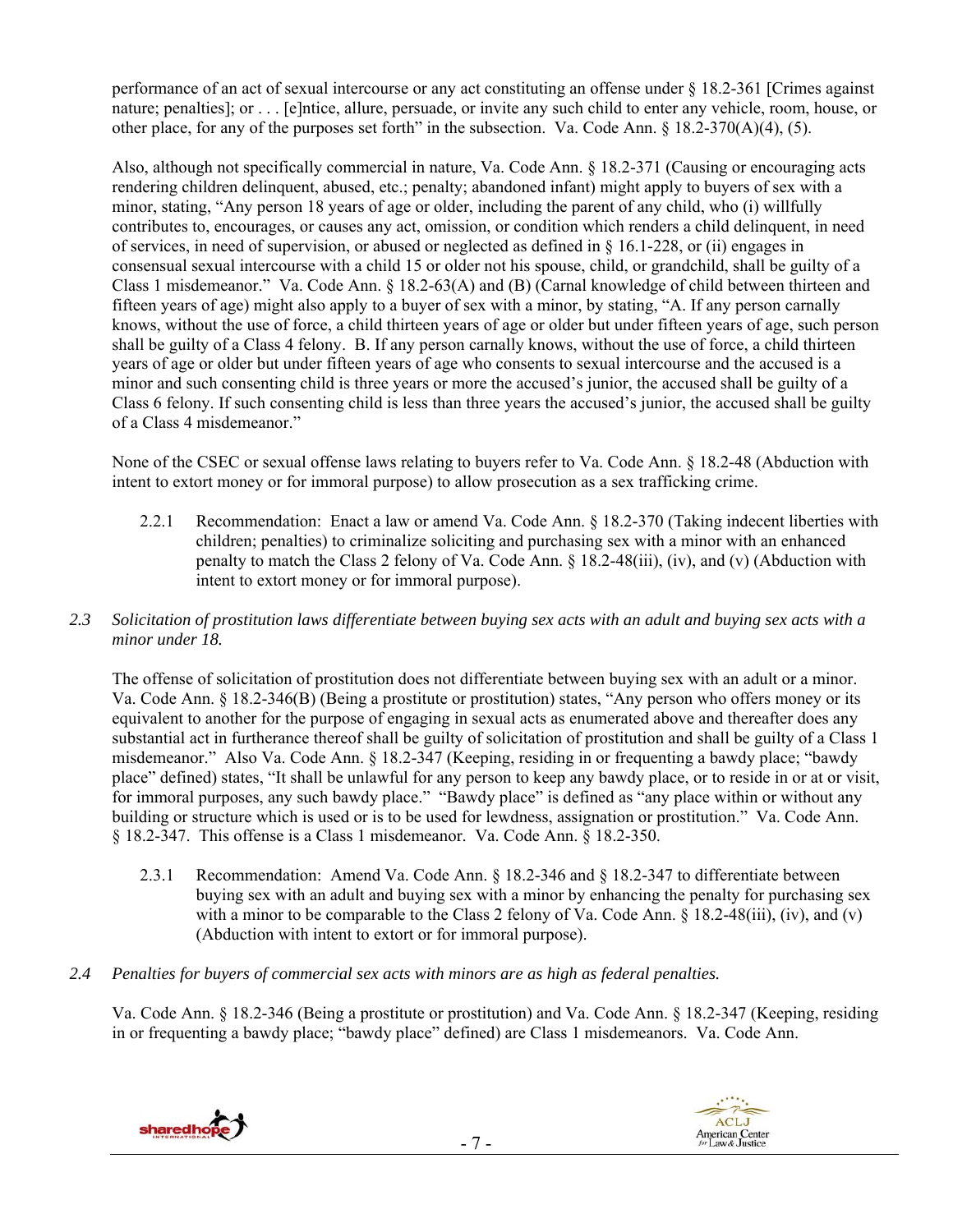§§ 18.2-346, 18.2-350. A Class 1 misdemeanor is punishable by imprisonment up to 12 months, a fine up to \$2,500, or both. Va. Code Ann. §  $18.2-11(a)$ .<sup>10</sup>

In comparison, if the victim is under the age of 14, a conviction under the Trafficking Victims Protection Act  $(TVPA)^{11}$  for child sex trafficking is punishable by 15 years to life imprisonment and a fine not to exceed \$250,000. 18 U.S.C. §§ 1591(b)(1),  $3559(a)(1)$ ,  $3571(b)(3)$ . If the victim is between the ages of 14–17 a conviction is punishable by 10 years to life imprisonment and a fine not to exceed \$250,000. 18 U.S.C. §§ 1591(b)(2), 3559(a)(1), 3571(b)(3). A conviction is punishable by mandatory life imprisonment, however, if the buyer has a prior conviction for a federal sex offense<sup>12</sup> against a minor. 18 U.S.C. § 3559(e)(1). To the extent buyers can be prosecuted under other federal CSEC laws,<sup>13</sup> a conviction is punishable by penalties ranging from a fine not to exceed \$250,000 to life imprisonment and a fine not to exceed \$250,000.<sup>14</sup>

*2.5 Using the Internet to lure, entice, or purchase, or attempt to lure, entice, or purchase commercial sex acts with a minor is a separate crime or results in an enhanced penalty for buyers.* 

Va. Code Ann. § 18.2-374.3 (Use of communications systems to facilitate certain offenses involving children) makes it a crime to use the Internet, or other communication systems, to engage in certain types of sexual interactions with a minor. It states in part,

B. It shall be unlawful for any person to use a communications system,  $15$  including but not limited to computers or computer networks or bulletin boards, or any other electronic means for the purposes of procuring or promoting the use of a minor for any activity in violation of § 18.2-370 [Taking indecent liberties with children; penalties] or § 18.2-374.1 [Production, publication, sale, financing, etc., of child pornography; presumption as to age; severability]. A violation of this subsection is a Class 6 felony.

Every person convicted of being a prostitute and every person convicted of violating any of the provisions of §§ 18.2-347 through 18.2-349 shall be guilty of a Class 1 misdemeanor; provided, however, that in any case in which a city or county farm or hospital is available for the confinement of persons so convicted, confinement may be in such farm or hospital, in the discretion of the court or judge.<br><sup>11</sup> Trafficking Victims Protection Act (TVPA) of 2000, Pub. L. No. 106-386, 114 Stat. 1464, 1466 (codified in scattered sections

<sup>12</sup> Pursuant to 18 U.S.C. § 3559(e)(2), "federal sex offense" is defined as

an offense under section 1591 [18 USCS § 1591] (relating to sex trafficking of children), 2241 [18 USCS § 2241] (relating to aggravated sexual abuse),  $2242$  [18 USCS § 2242] (relating to sexual abuse),  $2244(a)(1)$  [18 USCS  $\S$  2244(a)(1)] (relating to abusive sexual contact), 2245 [18 USCS  $\S$  2245] (relating to sexual abuse resulting in death), 2251 [18 USCS § 2251] (relating to sexual exploitation of children), 2251A [18 USCS § 2251A] (relating to selling or buying of

children), 2422(b) [18 USCS § 2422(b)] (relating to coercion and enticement of a minor into prostitution), or 2423(a) [18 USCS § 2423(a)] (relating to

<sup>13</sup> 18 U.S.C. §§ 2251A(b) (Selling or buying of children), 2251(a) (Sexual exploitation of children), 2423(a) (Transportation of a minor with intent for minor to engage in criminal sexual activity),  $2422(a)$  (Coercion and enticement),  $2252(a)(2)$ ,  $(a)(4)$  (Certain activities

relating to material involving the sexual exploitation of minors).<br><sup>14</sup> 18 U.S.C. §§ 2251A(b) (conviction punishable by imprisonment for 30 years to life and a fine), 2251(e) (conviction punishable by imprisonment for 15–30 years and a fine), 2423(a) (conviction punishable by imprisonment for 10 years to life and a fine), 2422(a) (conviction punishable by a fine, imprisonment up to 20 years, or both),  $2252(a)(2)$ , (4) (stating that a conviction under subsection (a)(2) is punishable by imprisonment for  $5-20$  years and a fine, while a conviction under subsection (a)(4) is punishable by imprisonment up to 10 years, a fine, or both); *see also* 18 U.S.C. §§ 3559(a)(1) (classifying all of the above listed offenses as felonies), 3571(b)(3) (providing a fine up to \$250,000 for any felony conviction).

<sup>15</sup> Va. Code Ann. § 18.2-374.3(A) defines "use a communications system" as "making personal contact or direct contact through any agent or agency, any print medium, the United States mail, any common carrier or communication common carrier, any electronic communications system, the Internet, or any telecommunications, wire, computer network, or radio communications system."





 $\overline{a}$ <sup>10</sup> Va. Code Ann. § 18.2-350 (Confinement of convicted prostitutes and persons violating §§ 18.2-347 through 18.2-349) states,

of 18 and 22 U.S.C.).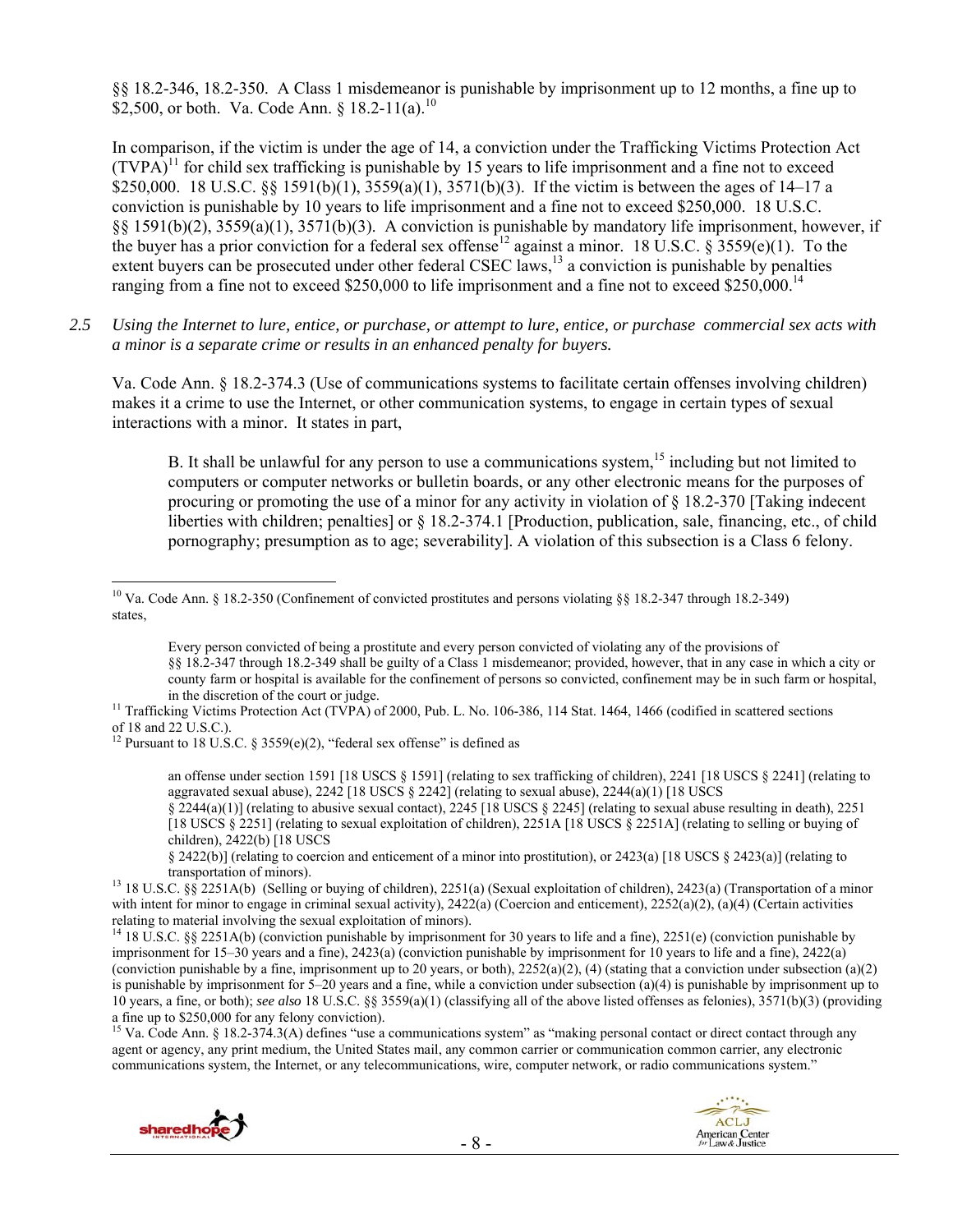C. It shall be unlawful for any person 18 years of age or older to use a communications system, including but not limited to computers or computer networks or bulletin boards, or any other electronic means, for the purposes of soliciting, with lascivious intent, any person he knows or has reason to believe is a child less than 15 years of age to knowingly and intentionally:

1. Expose his sexual or genital parts to any child to whom he is not legally married or propose that any such child expose his sexual or genital parts to such person;

2. Propose that any such child feel or fondle the sexual or genital parts of such person or propose that such person feel or fondle the sexual or genital parts of any such child;

3. Propose to such child the performance of an act of sexual intercourse or any act constituting an offense under § 18.2-361 [Crimes against nature; penalty]; or

4. Entice, allure, persuade, or invite any such child to enter any vehicle, room, house, or other place, for any purposes set forth in the preceding subdivisions.

Any person who violates this subsection is guilty of a Class 5 felony. However, if the person is at least seven years older than the child he knows or has reason to believe is less than 15 years of age, the person shall be punished by a term of imprisonment of not less than five years nor more than 30 years in a state correctional facility, five years of which shall be mandatory minimum term of imprisonment. Any person who commits a second or subsequent violation of this subsection when the person is at least seven years older than the child he knows or has reason to believe is less than 15 years of age shall be punished by a term of imprisonment of not less than 10 years nor more than 40 years, 10 years of which shall be a mandatory minimum term of imprisonment.

D. Any person who uses a communications system, including but not limited to computers or computer networks or bulletin boards, or any other electronic means, for the purposes of soliciting, with lascivious intent, any child he knows or has reason to believe is at least 15 years of age but less than 18 years of age to knowingly and intentionally commit any of the activities listed in subsection C if the person is at least seven years older than the child is guilty of a Class 5 felony. Any person who commits a second or subsequent violation of this subsection shall be punished by a term of imprisonment of not less than one nor more than 20 years, one year of which shall be a mandatory minimum term of imprisonment.

E. Any person 18 years of age or older who uses a communications system, including but not limited to computers or computer networks or bulletin boards, or any other electronic means, for the purposes of soliciting any person he knows or has reason to believe is a child less than 18 years of age for (i) any activity in violation of § 18.2-355 [Taking, detaining, etc., person for prostitution, etc., or consenting thereto] or 18.2-361 [Crimes against nature; penalty], (ii) any activity in violation of § 18.2-374.1 [Production, publication, sale, financing, etc., of child pornography; presumption as to age; severability], or (iii) a violation of § 18.2-374.1:1 [Possession, reproduction, distribution, and facilitation of child pornography; penalty] is guilty of a Class 5 felony.

Va. Code Ann. § 18.2-376.1 (Enhanced penalties for using a computer in certain violations) states, "Any person who uses a computer in connection with a violation of  $\S$ § 18.2-374 [Production, publication, sale, possession, etc., of obscene items], 18.2-375 [Obscene exhibitions and performances], or § 18.2-376 [Advertising, etc., obscene items, exhibitions or performances] is guilty of a separate and distinct Class 1 misdemeanor, and for a second or subsequent such offense within 10 years of a prior such offense is guilty of a Class 6 felony, the penalties to be imposed in addition to any other punishment otherwise prescribed for a violation of any of those sections."

*2.6 No age mistake defense is permitted for a buyer of commercial sex acts with any minor under 18.* 

No specific mistake of age defense is contained in the Virginia Code; however, there is no prohibition on the same.



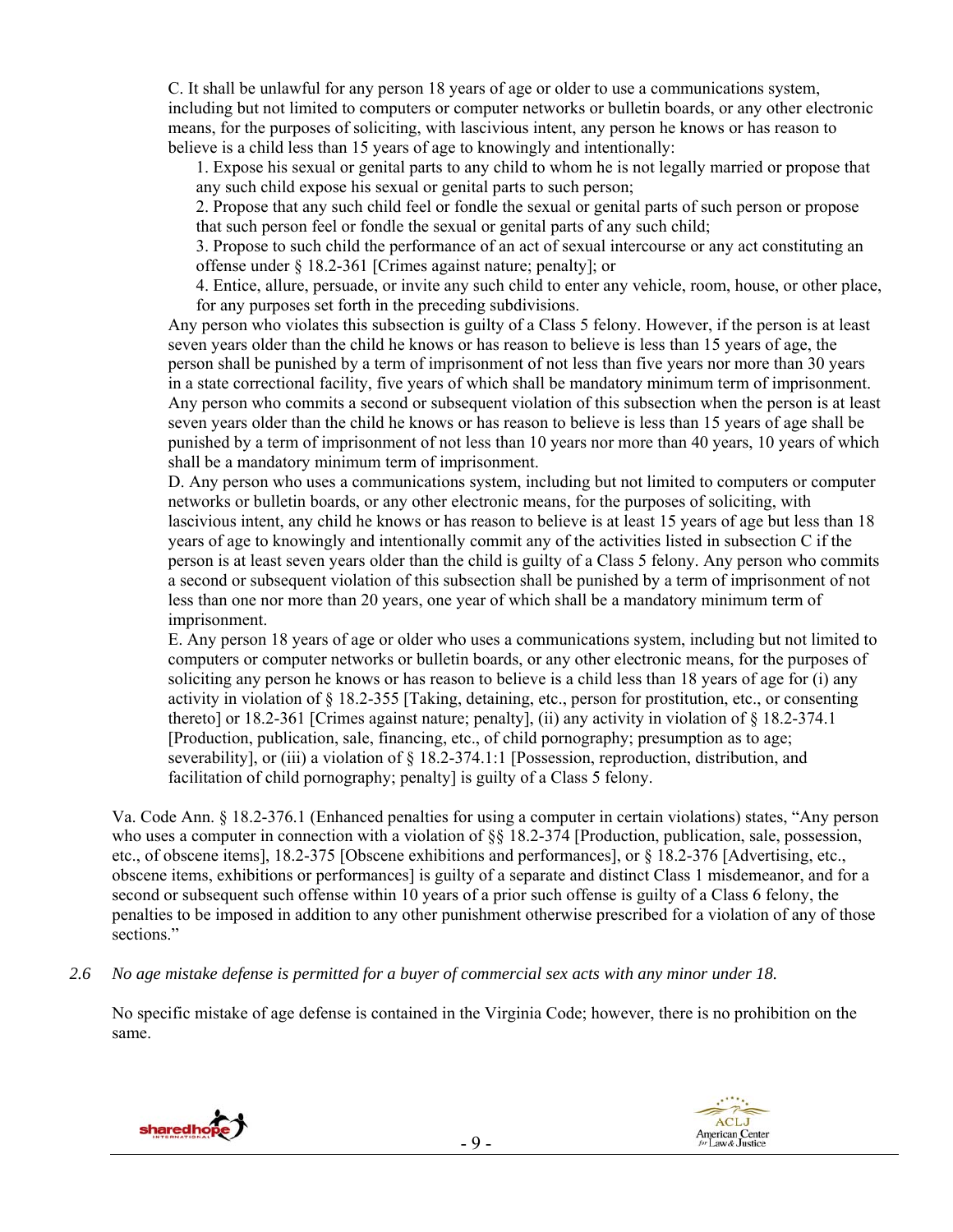- 2.6.1 Recommendation: Amend Va. Code Ann. § 18.2-48 (iii) and (iv) and § 18.2-370(B) (Taking indecent liberties with children; penalties) to prohibit a mistake of age defense.
- *2.7 Base penalties for buying sex acts with a minor are sufficiently high for all minors under 18 and not reduced for older minors.*

Va. Code Ann. § 18.2-346(B) (Being a prostitute or prostitution), which could apply to buyers, also does not stagger penalties according to the victim's age since there is no difference between buying sex with an adult or buying sex with a minor in the statute. However, Va. Code Ann. § 18.2-374.3(C) (Use of communications systems to facilitate certain offenses involving children) makes it a crime for an individual to use electronic communications systems, including computers, to "solicit[], with lascivious intent, any person he knows or has reason to believe is a child less than 15 years of age to knowingly and intentionally" do any of the things set forth in the statute. A violation of subsection (C) is a Class 5 felony punishable by imprisonment for 1–10 years "or in the discretion of the jury or the court trying the case without a jury, confinement in jail for not more than 12 months," a fine not to exceed \$2,500, or both imprisonment and a fine. Va. Code Ann. §§ 18.2-10(e), 18.2- 374.3(C). If the offender is 7 years older than "the child he knows or has reason to believe is less than 15," the crime is punishable by imprisonment for 5–30 years, with a 5 year mandatory minimum. Va. Code Ann. § 18.2-374.3(C). A conviction for a second or subsequent offense, if the offender is 7 years older, is punishable by imprisonment for 10–40 years with a 10 year mandatory minimum. Va. Code Ann. § 18.2-374.3(C). However, under subsection (D), if the offender solicits, "any child he knows or has reason to believe is at least 15 years of age but less than 18 years of age," the offense is only a Class 5 penalty if the offender is 7 years older than the victim. Va. Code Ann. § 18.2-374.3(D). A second or subsequent conviction is punishable by imprisonment for 1–20 years with a 1 year mandatory minimum. Va. Code Ann. § 18.2-374.3(D).

*2.8 Financial penalties for buyers of commercial sex acts with minors are sufficiently high to make it difficult for buyers to hide the crime.* 

Sexual offenses may be used to prosecute a buyer of sex with a minor in the absence of a sex trafficking or commercial sexual exploitation of a child law. Va. Code Ann. § 18.2-63(A) (Carnal knowledge of child between thirteen and fifteen years of age) carries a fine of not more than \$100,000. Va. Code Ann. §§, 18.2-63(A), 18.2-10(d). Va. Code Ann. § 18.2-370(A) (Taking indecent liberties with children; penalties), § 18.2-371 (Causing or encouraging acts rendering children delinquent, abused, etc.; penalty; abandoned infant), and § 18.2-67.4:2 (Sexual abuse of a child under 15 years of age; penalty) can include a fine of not more than \$2,500. Va. Code Ann. §§ 18.2-10(e), 18.2-11(a), 18.2-370(A), 18.2-371, 18.2-67.4:2.

A buyer convicted for possession of child pornography may be subject to a fine of not more than \$2,500. Va. Code Ann. §§ 18,2-10(f), 18.2-374.1:1. A person possessing child pornography may also face asset forfeiture pursuant to Va. Code Ann. § 19.2-386.31 (Seizure and forfeiture of property used in connection with the exploitation and solicitation of children), which states in part,

All audio and visual equipment, electronic equipment, devices and other personal property used in connection with the possession, production, distribution, publication, sale, possession with intent to distribute or making of child pornography that constitutes a violation of § 18.2-374.1 [Production, publication, sale, financing, etc., of child pornography; presumption as to age; severability] or 18.2-374.1:1 [Possession, reproduction, distribution, and facilitation of child pornography; penalty], or in connection with the solicitation of a person less than 18 years of age that constitutes a violation of § 18.2-374.3 [Use of communications systems to facilitate certain offenses involving children] shall be subject to lawful seizure by a law-enforcement officer and shall be subject to forfeiture to the Commonwealth pursuant to Chapter 22 (§ 19.2-369 et seq.) of this title by order of the court in which a conviction under § 18.2-374.1, 18.2-374.1:1, or 18.2-374.3 is obtained. Notwithstanding the provisions of § 19.2-381 [Judgment of condemnation and sale of property; when judgment given on bond of owner



![](_page_9_Picture_8.jpeg)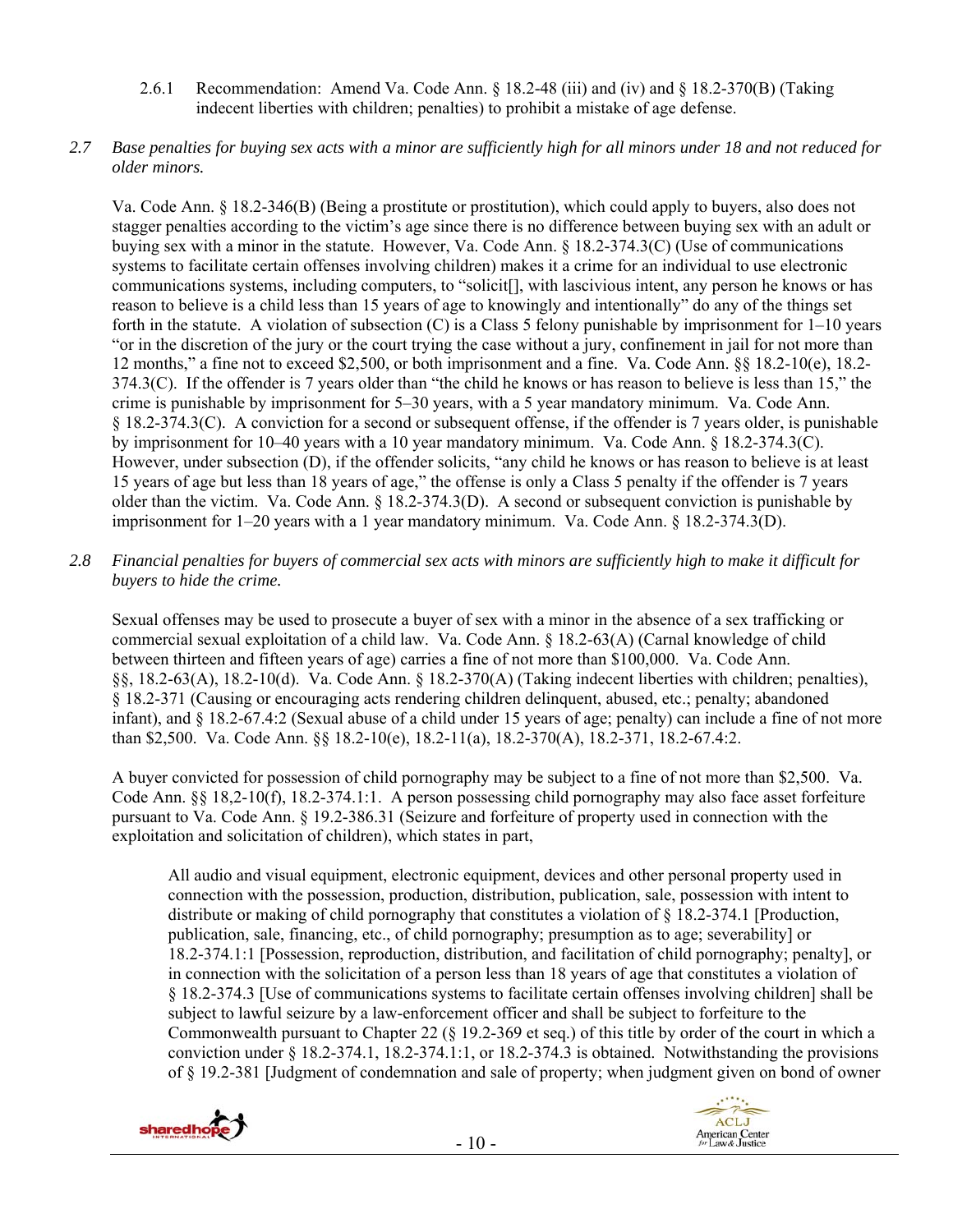or lienor; destruction of contraband], the court shall dispose of the forfeited property as it deems proper, including awarding the property to the agency seizing such property or to a state agency for lawful purposes. If the property is disposed of by sale, the court shall provide that the proceeds be paid into the Literary Fund.

## *2.9 Buying and possessing child pornography carries penalties as high as similar federal offenses.*

Va. Code Ann. § 18.2-374.1:1(A) (Possession, reproduction, distribution, and facilitation of child pornography; penalty) makes it a Class 6 felony to "knowingly possess[] child pornography,"16 which is punishable by a possible term of imprisonment of 1–5 years, "or in the discretion of the jury or the court trying the case without a jury, confinement in jail for not more than 12 months and a fine of not more than \$2,500, either or both." Va. Code Ann. § 18.2-10(f). Subsequent offenses are Class 5 felonies, punishable by a possible imprisonment of 1– 10 years, "or in the discretion of the jury or the court trying the case without a jury, confinement in jail for not more than 12 months and a fine of not more than \$2,500, either or both." Va. Code Ann. §§ 18.2-10(e), 18.2-374.1:1(B). In addition, subsection C makes it a crime to "reproduce[] by any means, including by computer, sell[], give[] away, distribute[], electronically transmit[], display[] with lascivious intent, purchase[], or possess[] with intent to sell, give away, distribute, transmit, or display child pornography with lascivious intent." Reproduction and intent to reproduce are punishable by "not less than five years nor more than 20 years in a state correctional facility." Va. Code Ann. § 18.2-374.1:1(C). A subsequent violation of subsection C is punishable by imprisonment for 5–20 years with a mandatory minimum of 5 years. Va. Code Ann.  $§ 18.2 - 374.1:1(C).$ 

In comparison, a federal conviction for possession of child pornography<sup>17</sup> is generally punishable by imprisonment for 5–20 years and a fine not to exceed \$250,000.<sup>18</sup> Subsequent convictions, however, are punishable by imprisonment up to 40 years and a fine not to exceed \$250,000.<sup>19</sup>

*2.10 Convicted buyers of commercial sex acts with minors and child pornography are required to register as sex offenders*.

Under Va. Code Ann. § 9.1-902(A) (Offenses requiring registration), "offense for which registration is required" is defined to include, "1. Any offense listed in subsection B; . . . ; 4. A sexually violent offense; 5. Any offense similar to those listed in subdivisions 1 through 4 under the laws of any foreign country or any political subdivision thereof, the United States or any political subdivision thereof; and 6. Any offense for which registration in a sex offender and crimes against minors registry is required under the laws of the jurisdiction where the offender was convicted."

punishable by a fine and imprisonment for 15–40 years, but if a person has a prior conviction under subsection (b)(1), or a list of other statutes, a conviction is punishable by a fine and imprisonment for 10–20 years), 2252A(b)(1) (stating if a person has a prior conviction under subsection (a)(2), (a)(3), or a list of other statutes, a conviction is punishable by a fine and imprisonment for  $15-40$  years), 1466A(a), (b) (stating that the penalty scheme for section 2252A(b) applies); *see also* 18 U.S.C. §§ 3559(a)(1) (classifying all of the above listed offenses as felonies),  $3571(b)(3)$  (providing a fine up to \$250,000 for any felony conviction).

![](_page_10_Picture_10.jpeg)

![](_page_10_Picture_11.jpeg)

 $\overline{a}$ <sup>16</sup> Va. Code Ann. § 18.2-374.1:1(F) states, "For purposes of this section it may be inferred by text, title or appearance that a person who is depicted as or presents the appearance of being less than 18 years of age in sexually explicit visual material is less than 18 years of age."

<sup>17 18</sup> U.S.C. §§ 2252(a)(2), (a)(4)(A) (Certain activities relating to material involving the sexual exploitation of minors), 2252A(a)(2)– (3) (Certain activities relating to material constituting or containing child pornography), 1466A(a), (b) (Obscene visual representations of the sexual abuse of children).

<sup>&</sup>lt;sup>18</sup> 18 U.S.C. §§ 2252(b) (stating that a conviction under subsection (a)(2) is punishable by imprisonment for 5–20 years and a fine, while a conviction under subsection (a)(4) is punishable by imprisonment up to 10 years, a fine, or both),  $2252A(b)(1)$  (a conviction is punishable by imprisonment for  $5-20$  years and a fine),  $1466A(a)$ , (b) (stating that a conviction under subsection (a) is "subject to the penalties provided in section 2252A(b)(1)," imprisonment for 5–20 years and a fine, while a conviction under subsection (b) is "subject to the penalties provided in section 2252A(b)(2)," imprisonment up to 10 years, a fine, or both); *see also* 18 U.S.C. §§ 3559(a)(1) (classifying all of the above listed offenses as felonies), 3571(b)(3) (providing a fine up to \$250,000 for any felony conviction).<br><sup>19</sup> 18 U.S.C. §§ 2252(b) (stating if a person has a prior conviction under subsection (b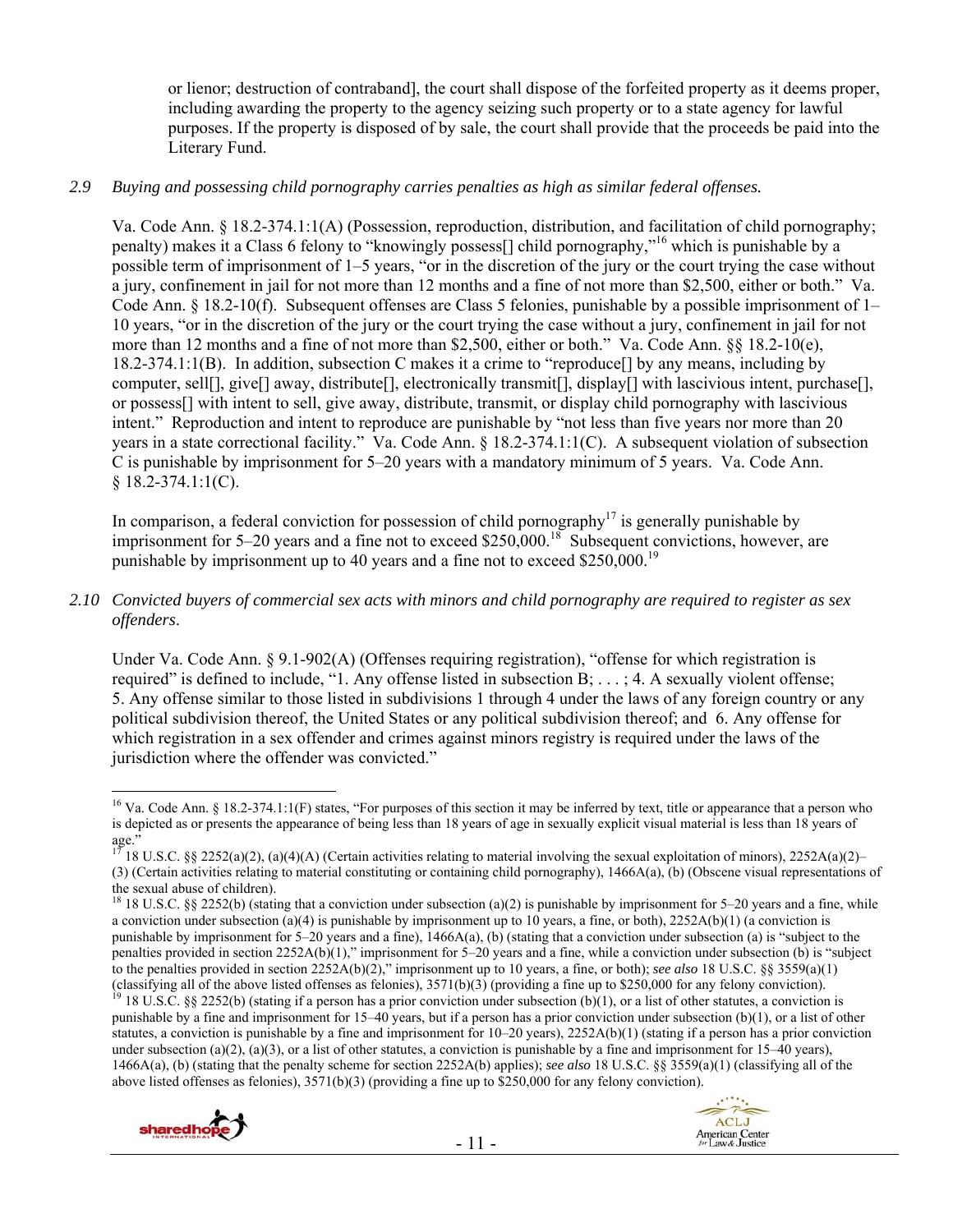Under subsection (B),

The offenses included under this subsection include any violation of, attempted violation of, or conspiracy to violate:

1. § 18.2-63 [Carnal knowledge of child between thirteen and fifteen years of age]; unless registration is required pursuant to subdivision E 1;  $\S$  18.2-64.1 [Carnal knowledge of certain minors]; . . . subsection B or C of § 18.2-374.1:1 [Possession, reproduction, distribution, and facilitation of child pornography; penalty]; ... or subsection B, C, or D of  $\S$  18.2-374.3; or a third or subsequent conviction of (i) § 18.2-67.4 [Sexual battery], (ii) § 18.2-67.4:2 [Sexual abuse of a child under 15 years of age; penalty], (iii) subsection C of § 18.2-67.5 [Attempted rape, forcible sodomy, object sexual penetration, aggravated sexual battery, and sexual battery] or (iv) § 18.2-386.1 [Unlawful filming, videotaping or photographing of another; penalty].

 If the offense was committed on or after July 1, 2006, § 18.2-91 with the intent to commit any felony offense listed in this section; subsection A of  $\S$  18.2-374.1:1; or a felony under § 18.2-67.5:1.

2. Where the victim is a minor or is physically helpless or mentally incapacitated as defined in § 18.2-67.10, subsection A of § 18.2-47 [Abduction and kidnapping defined; punishment], clause (i) of § 18.2-48 [Abduction with intent to extort money or for immoral purpose], § 18.2-67.4, subsection C of § 18.2-67.5, § 18.2-361 [Crimes against nature; penalty], or 18.2-366. 3. § 18.2-370.6 [Penetration of mouth of child with lascivious intent; penalty].

A "sexually violent offense" is defined in subsection (E) as the following:

[A] violation of, attempted violation of, or conspiracy to violate:

1. Clause (ii) and (iii) of § 18.2-48 [Abduction with intent to extort money or for immoral purpose], § 18.2-61 [Rape], subsection A of § 18.2-63 [Carnal knowledge of child between thirteen and fifteen years of age] where the perpetrator is more than five years older than the victim, § 18.2-67.1, § 18.2-67.2, § 18.2-67.3, § 18.2-67.4 where the perpetrator is 18 years of age or older and the victim is under the age of six, subsections A and B of § 18.2-67.5, § 18.2-370 [Taking indecent liberties with children; penalties], or § 18.2-370.1 or § 18.2-374.1 [Production, publication, sale, financing, etc., of child pornography; presumption as to age; severability]; or 2. § 18.2-63, § 18.2-64.1 [Carnal knowledge of certain minors], former § 18.2-67.2:1, § 18.2-90 with the intent to commit rape or, where the victim is a minor or is physically helpless or mentally incapacitated as defined in  $\S 18.2-67.10$ , subsection A of  $\S 18.2-47$  [Abduction and kidnapping defined; punishment], § 18.2-67.4, subsection C of § 18.2-67.5, clause (i) of § 18.2-48, § 18.2-361 [Crimes against nature; penalty], § 18.2-366 or subsection C of § 18.2-374.1:1 [Possession, reproduction, distribution, and facilitation of child pornography; penalty]. An offense listed under this subdivision shall be deemed a sexually violent offense only if the person has been convicted or adjudicated delinquent of any two or more such offenses, provided that person had been at liberty between such convictions or adjudications; . . .

4. Chapter 117 (18 U.S.C. § 2421 et seq.) of Title 18 of the United States Code or sex trafficking (as described in § 1591 of Title 18, U.S.C.).

2.10.1 Recommendation: Amend the definition of "sexually violent offense" in Va. Code Ann. § 9.1-902(E) to include violations of Va. Code Ann. § 18.2-48(iv).

![](_page_11_Picture_10.jpeg)

![](_page_11_Picture_11.jpeg)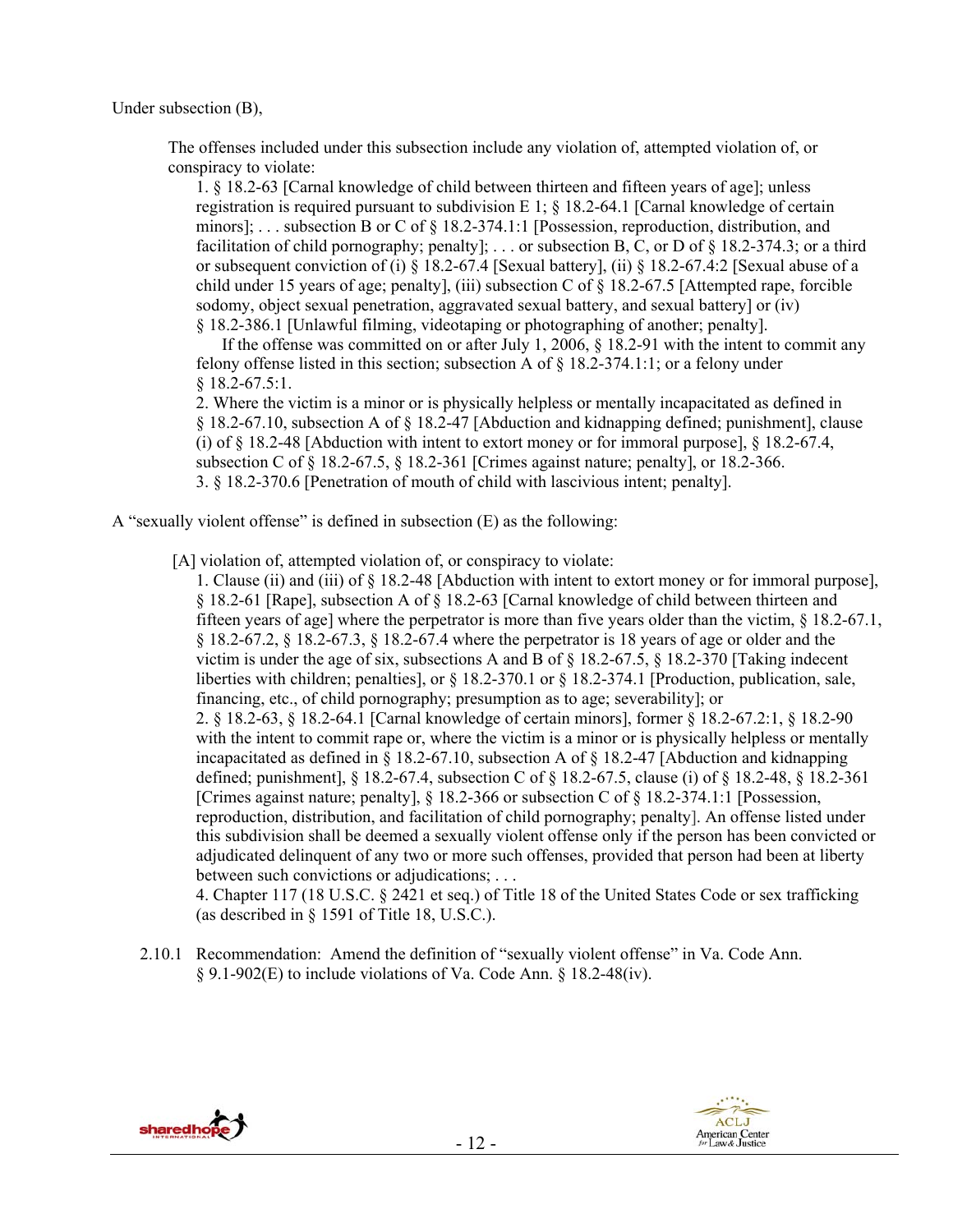#### Framework Issue 3: Criminal provisions for traffickers

## *Legal Components:*

- *3.1 Penalties for trafficking a child for sexual exploitation are as high as federal penalties.*
- *3.2 Creating and distributing child pornography carries penalties as high as similar federal offenses.*
- *3.3 Using the Internet to lure, entice, recruit, or sell commercial sex acts with a minor is a separate crime or results in an enhanced penalty for traffickers.*
- *3.4 Financial penalties for traffickers, including asset forfeiture, are sufficiently high*.
- *3.5 Convicted traffickers are required to register as sex offenders.*
- *3.6 Laws relating to termination of parental rights for certain offenses include sex trafficking or CSEC offenses in order to remove the children of traffickers from their control and potential exploitation.*

*\_\_\_\_\_\_\_\_\_\_\_\_\_\_\_\_\_\_\_\_\_\_\_\_\_\_\_\_\_\_\_\_\_\_\_\_\_\_\_\_\_\_\_\_\_\_\_\_\_\_\_\_\_\_\_\_\_\_\_\_\_\_\_\_\_\_\_\_\_\_\_\_\_\_\_\_\_\_\_\_\_\_\_\_\_\_\_\_\_\_\_\_\_\_* 

## *Legal Analysis:*

*3.1 Penalties for trafficking a child for sexual exploitation are as high as federal penalties.* 

A violation of Va. Code Ann. § 18.2-48 (Abduction with intent to extort money or for immoral purpose) is punishable as a Class 2 felony, which carries a minimum sentence of 20 years and a maximum sentence of life imprisonment. Va. Code Ann. § 18.2-10(b). Va. Code Ann. § 18.2-48 also specially directs that "[i]f the sentence imposed for a violation of (ii), (iii), (iv), or (v) includes a term of confinement less than life imprisonment, the judge shall impose, in addition to any active sentence, a suspended sentence of no less than 40 years. This suspended sentence shall be suspended for the remainder of the defendant's life subject to revocation by the court." Va. Code Ann. § 18.2-48.

However, other crimes which might apply to the act of trafficking a minor for sexual exploitation do not carry as severe penalties. Va. Code Ann. § 18.2-371 (Causing or encouraging acts rendering children delinquent, abused, etc.) is a Class 1 misdemeanor punished by "confinement in jail for not more than twelve months and a fine of not more than \$2,500, either or both." Va. Code Ann. §§ 18.2-11(a), 18.2-371. Also, Va. Code Ann. § 18.2-375 (Obscene20 exhibitions and performances) is a Class 1 misdemeanor, stating in part, "It shall be unlawful for any person knowingly to: (1) Produce, promote, prepare, present, manage, direct, carry on or participate in, any obscene exhibitions or performances, including the exhibition or performance of any obscene motion picture, play, drama, show, entertainment, exposition, tableau or scene; . . . ." Va. Code Ann. §§ 18.2-375, 18.2-380. An offender is subject to a sentence of up to 12 months in jail, a fine of up to \$2,500, or both. Va. Code Ann. § 18.2-11(a). A second or subsequent violation is punishable as a Class 6 felony by imprisonment for 1–5 years "or in the discretion of the jury or the court trying the case without a jury, confinement in jail for not more than 12 months," a fine not to exceed \$2,500, or both imprisonment and a fine. Va. Code Ann. §§ 18.2-10(f), 18.2-381.21

Though not specific to trafficking a minor, several statutes related to prostitution may be used to prosecute the sex trafficker of a minor. Violations of these statutes are classified as Class 4 felonies, which carry a sentence of imprisonment for 2–10 years and a possible fine up to \$100,000. Va. Code Ann. § 18.2-10(d), (g).

offense under §§ 18.2-374 through 18.2-379 shall be guilty of a Class 6 felony. However, if the person, firm, association or corporation convicted of such subsequent offense is the owner of the business establishment where each of the offenses occurred, a fine of not more than \$10,000 shall be imposed in addition to the penalties otherwise prescribed by this section."

![](_page_12_Picture_15.jpeg)

 $\overline{a}$ <sup>20</sup> Va. Code Ann. § 18.2-372 defines "obscene" as "that which, considered as a whole, has as its dominant theme or purpose an appeal to the prurient interest in sex, that is, a shameful or morbid interest in nudity, sexual conduct, sexual excitement, excretory functions or products thereof or sadomasochistic abuse, and which goes substantially beyond customary limits of candor in description or representation of such matters and which, taken as a whole, does not have serious literary, artistic, political or scientific value."<br><sup>21</sup> Va. Code Ann. § 18.2-381 states in full, "Any person, firm, association or corporat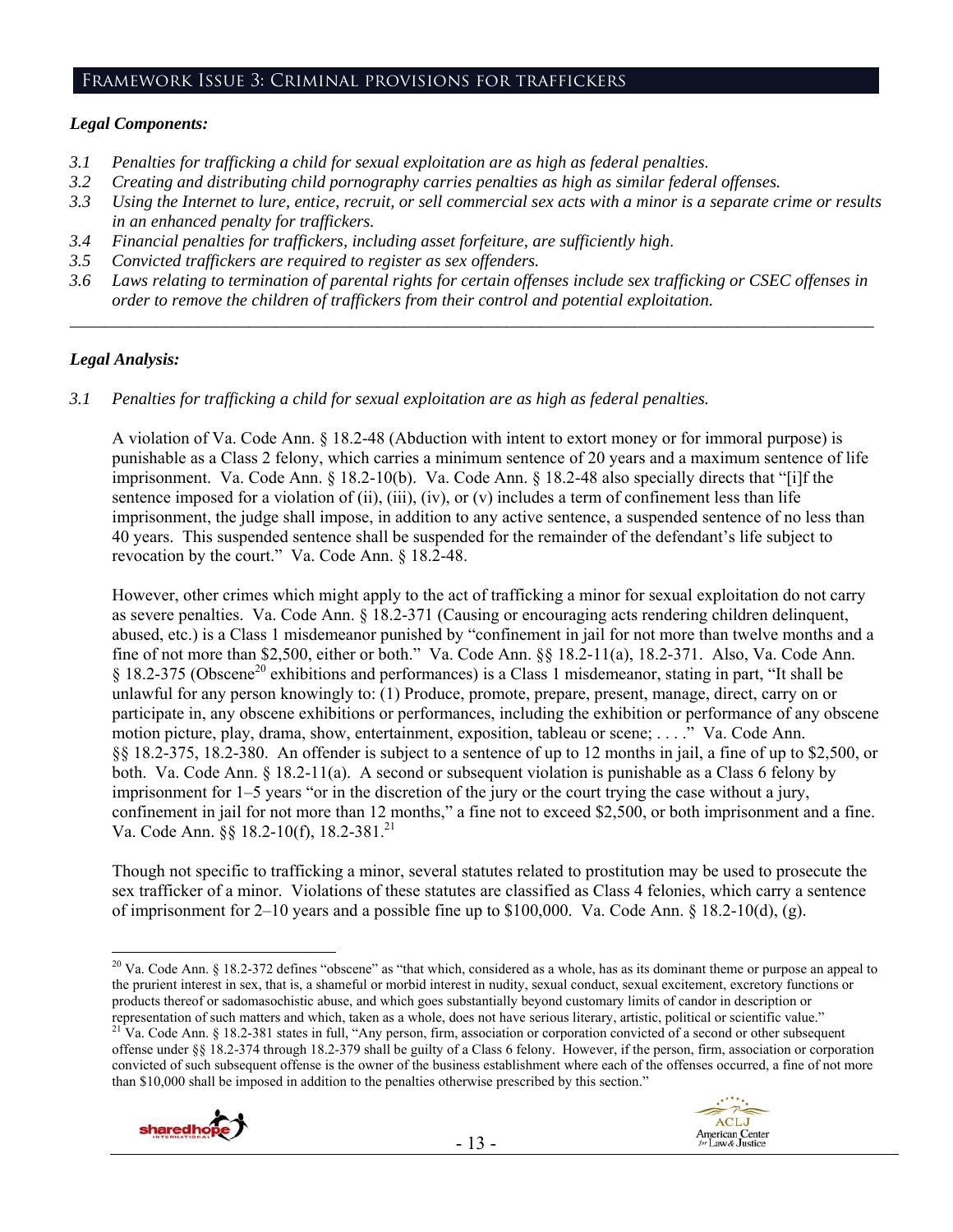1. Va. Code Ann. § 18.2-355 (Taking, detaining, etc., person for prostitution, etc., or consenting thereto) states,

Any person who:

(1) For purposes of prostitution or unlawful sexual intercourse, takes any person into, or persuades, encourages or causes any person to enter, a bawdy place, or takes or causes such person to be taken to any place against his or her will for such purposes; or,

. . . (3) Being parent, guardian, legal custodian or one standing in loco parentis of a person, consents to such person being taken or detained by any person for the purpose of prostitution or unlawful sexual intercourse; is guilty of pandering, and shall be guilty of a Class 4 felony.

- 2. Va. Code § 18.2-356 (Receiving money for procuring person) states, "Any person who receives any money or other valuable thing for or on account of (i) procuring for or placing in a house of prostitution or elsewhere any person for the purpose of causing such person to engage in unlawful sexual intercourse or any act in violation of  $\S 18.2\n-361$  or (ii) causing any person to engage in forced labor or services, concubinage, prostitution, or the manufacture of any obscene material or child pornography shall be guilty of a Class 4 felony."
- 3. Va. Code Ann. § 18.2-357 (Receiving money from earnings of male or female prostitute) states, "Any person who shall knowingly receive any money or other valuable thing from the earnings of any male or female engaged in prostitution, except for a consideration deemed good and valuable in law, shall be guilty of pandering, punishable as a Class 4 felony."
- 4. Va. Code Ann. § 18.2-347 (Keeping, residing in or frequenting a bawdy place; "bawdy place" defined) provides, "It shall be unlawful for any person to keep any bawdy place, or to reside in or at or visit, for immoral purposes, any such bawdy place. . . . As used in this Code, '*bawdy place*' shall mean any place within or without any building or structure which is used or is to be used for lewdness, assignation or prostitution."

In comparison, if the victim is under the age of 14, a conviction under the Trafficking Victims Protection Act  $^{22}$ for child sex trafficking is punishable by 15 years to life imprisonment and a fine not to exceed \$250,000. 18 U.S.C. §§ 1591(b)(1),  $3559(a)(1)$ ,  $3571(b)(3)$ . If the victim is between the ages of 14–17, a conviction is punishable by 10 years to life imprisonment and a fine not to exceed \$250,000. 18 U.S.C. §§ 1591(b)(2), 3559(a)(1), 3571(b)(3). A conviction is punishable by mandatory life imprisonment, however, if the trafficker has a prior conviction for a federal sex offense<sup>23</sup> against a minor.

3.1.1 Recommendation: Amend the prostitution laws, including Va. Code Ann. § 18.2-347 (Keeping, residing in or frequenting a bawdy place; "bawdy place" defined), § 18.2-355 (Taking, detaining, etc., person for prostitution, etc., or consenting thereto), § 18.2-356 (Receiving money for procuring person), and § 18.2-357 (Receiving money from earnings of male or female prostitute), to indicate that when the prostituted person is a minor under 18, the crime is prosecutable under Va. Code Ann. § 18.2-48 (iii) or (iv) (Abduction with intent to extort money or for immoral purpose) as a Class 2 felony.

<sup>&</sup>lt;sup>23</sup> See supra note 12 for the definition of "federal sex offense."

![](_page_13_Picture_11.jpeg)

![](_page_13_Picture_12.jpeg)

 $22$  See supra note 11.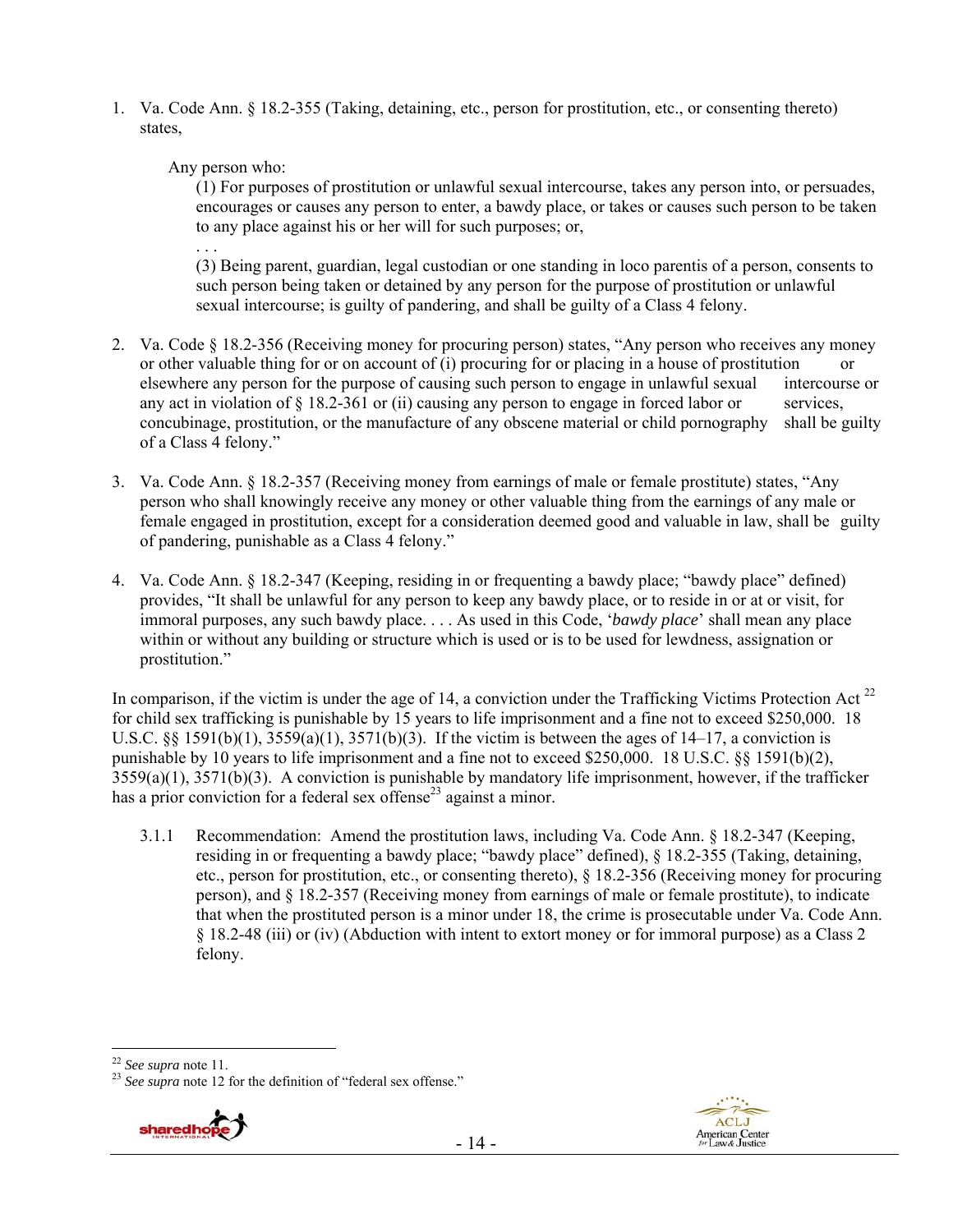## *3.2 Creating and distributing child pornography carries penalties as high as similar federal offenses*.

Va. Code Ann. § 18.2-374.1(B) (Production, publication, sale, financing, etc., of child pornography; presumption as to age; severability)<sup>24</sup> states,

A person shall be guilty of production of child pornography who:

1. Accosts, entices or solicits a person less than 18 years of age with intent to induce or force such person to perform in or be a subject of child pornography; or

2. Produces or makes or attempts or prepares to produce or make child pornography; or

3. Who knowingly takes part in or participates in the filming, photographing, or other production of child pornography by any means; or

4. Knowingly finances or attempts or prepares to finance child pornography.

Va. Code Ann. § 18.2-374.1(D) makes clear that "[f]or the purposes of this section it may be inferred by text, title or appearance that a person who is depicted as or presents the appearance of being less than 18 years of age in sexually explicit visual material is less than 18 years of age.

A violation of Va. Code Ann. § 18.2-374.1(B) is punishable by imprisonment for 5–30 years when the subject of the child pornography is a child under 15, with a mandatory minimum of 5 years if the offender is at least 7 years older than the subject of the child pornography. A subsequent violation, where the offender is at least 7 years older than the child, is punishable by imprisonment for 15–40 years, "15 years of which shall be a mandatory minimum term of imprisonment." Va. Code Ann. § 18.2-374.1(C1). When the subject of the child pornography is at least 15 but less than 18, the sentence is 1–20 years, except if the offender is at least 7 years older than the child then the sentence is 3–30 years, with a 3-year "mandatory minimum term of imprisonment." Va. Code Ann. § 18.2-374.1(C2). A subsequent violation by an offender at least 7 years older than the subject is punishable by imprisonment for 10–30 years, "10 years of which shall be a mandatory minimum term of imprisonment." Va. Code Ann. § 18.2-374.1(C2).

In comparison, if the victim is under the age of 14, a conviction under the TVPA for child sex trafficking is punishable by 15 years to life imprisonment and a fine not to exceed \$250,000. 18 U.S.C. §§ 1591(b)(1),  $3559(a)(1)$ ,  $3571(b)(3)$ . If the victim is between the ages of  $14-17$ , a conviction is punishable by 10 years to life imprisonment and a fine not to exceed \$250,000. 18 U.S.C. §§ 1591(b)(2), 3559(a)(1), 3571(b)(3). A conviction is punishable by mandatory life imprisonment, however, if the trafficker has a prior conviction for a federal sex offense<sup>25</sup> against a minor. Additionally, a federal conviction for distribution of child pornography<sup>26</sup> is generally punishable by imprisonment for  $5-20$  years and a fine not to exceed \$250,000.<sup>27</sup> Subsequent convictions, however, are punishable by imprisonment up to 40 years and a fine not to exceed \$250,000.<sup>28</sup>

<sup>&</sup>lt;sup>27</sup> 18 U.S.C. §§ 2252(b) (stating that a conviction under subsection (a)(1), (a)(2), or (a)(3) is punishable by imprisonment for 5– 20 years and a fine), 2252A(b)(1) (a conviction is punishable by imprisonment for 5–20 years and a fine), 1466A(a), (b) (stating

![](_page_14_Picture_13.jpeg)

 $\overline{a}$ <sup>24</sup> Va. Code Ann. § 18.2-374.1(A) defines "child pornography" for "this article and Article 4 (§ 18.2-362 et seq.) . . . [as] sexually explicit visual material which utilizes or has as a subject an identifiable minor. An identifiable minor is a person who was a minor at the time the visual depiction was created, adapted, or modified; or whose image as a minor was used in creating, adapting or modifying the visual depiction; and who is recognizable as an actual person by the person's face, likeness, or other distinguishing characteristic, such as a unique birthmark or other recognizable feature; and shall not be construed to require proof of the actual identity of the identifiable minor." Also, the term "sexually explicit visual material" is defined in the same provision as "a picture, photograph, drawing, sculpture, motion picture film, digital image, including such material stored in a computer's temporary Internet cache when three or more images or streaming videos are present, or similar visual representation which depicts sexual bestiality, a lewd exhibition of nudity, as nudity is defined in § 18.2-390, or sexual excitement, sexual conduct or sadomasochistic abuse, as also defined in § 18.2-390, or a book, magazine or pamphlet which contains such a visual representation. An undeveloped photograph or similar visual material may be sexually explicit material notwithstanding that processing or other acts may be required to make its sexually explicit content apparent."<br>
<sup>25</sup> See supra note 12 for the definition of "federal sex offense."<br>
<sup>26</sup> 18 U.S.C. §§ 2252(a)(1), (

 $2252A(a)(2)$ , (a)(3) (Certain activities relating to material constituting or containing child pornography), 1466A(a) (Obscene visual representations of the sexual abuse of children).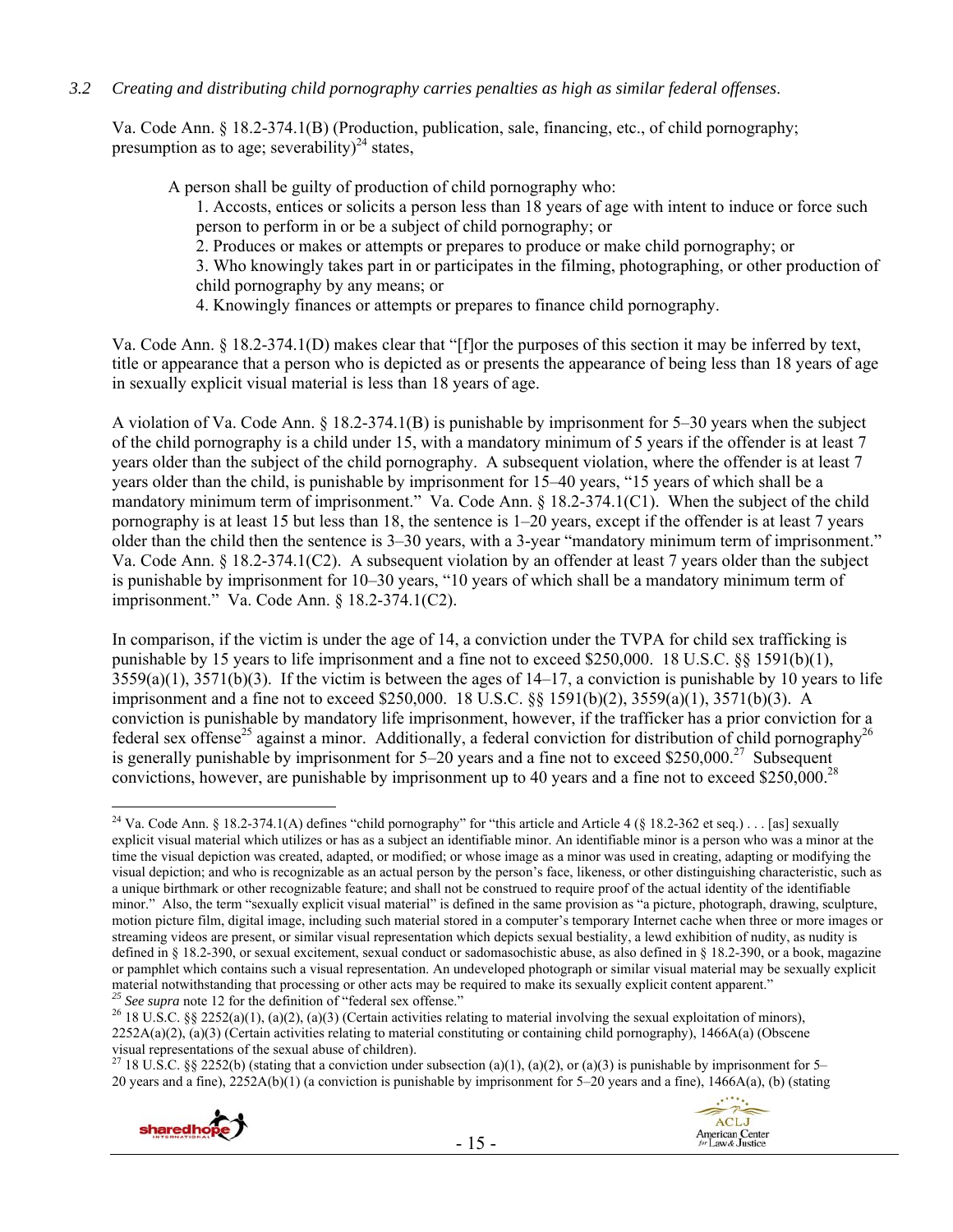*3.3 Using the Internet to lure, entice, recruit, or sell commercial sex acts with a minor is a separate crime or results in an enhanced penalty for traffickers.* 

Va. Code Ann. § 18.2-374.3 (Use of communications systems to facilitate certain offenses involving children) makes it a crime to use the Internet, or other communication systems, to engage in certain types of sexual interactions with a minor.<sup>29</sup> It states in part,

B. It shall be unlawful for any person to use a communications system,  $30$  including but not limited to computers or computer networks or bulletin boards, or any other electronic means for the purposes of procuring or promoting the use of a minor for any activity in violation of § 18.2-370 [Taking indecent liberties with children; penalties] or § 18.2-374.1 [Production, publication, sale, financing, etc., of child pornography; presumption as to age; severability]. A violation of this subsection is a Class 6 felony. C. It shall be unlawful for any person 18 years of age or older to use a communications system, including but not limited to computers or computer networks or bulletin boards, or any other electronic means, for the purposes of soliciting, with lascivious intent, any person he knows or has reason to believe is a child less than 15 years of age to knowingly and intentionally:

1. Expose his sexual or genital parts to any child to whom he is not legally married or propose that any such child expose his sexual or genital parts to such person;

2. Propose that any such child feel or fondle the sexual or genital parts of such person or propose that such person feel or fondle the sexual or genital parts of any such child;

3. Propose to such child the performance of an act of sexual intercourse or any act constituting an offense under § 18.2-361 [Crimes against nature; penalty]; or

4. Entice, allure, persuade, or invite any such child to enter any vehicle, room, house, or other place, for any purposes set forth in the preceding subdivisions.

Any person who violates this subsection is guilty of a Class 5 felony. However, if the person is at least seven years older than the child he knows or has reason to believe is less than 15 years of age, the person shall be punished by a term of imprisonment of not less than five years nor more than 30 years in a state correctional facility, five years of which shall be mandatory minimum term of imprisonment. Any person who commits a second or subsequent violation of this subsection when the person is at least seven years older than the child he knows or has reason to believe is less than 15 years of age shall be punished by a term of imprisonment of not less than 10 years nor more than 40 years, 10 years of which shall be a mandatory minimum term of imprisonment.

D. Any person who uses a communications system, including but not limited to computers or computer networks or bulletin boards, or any other electronic means, for the purposes of soliciting, with lascivious intent, any child he knows or has reason to believe is at least 15 years of age but less than 18 years of age to

App. 2010) (citing *Podracky*, explaining "the defendant's solicitation of sexual behavior from a person that he believes is a child constitutes the behavior that the legislature intended to prohibit.")

<sup>30</sup> *See supra* note 15.

![](_page_15_Picture_14.jpeg)

![](_page_15_Picture_15.jpeg)

that a conviction under subsection (a) is "subject to the penalties provided in section  $2252A(b)(1)$ ," imprisonment for 5–20 years and a fine, while a conviction under subsection (b) is "subject to the penalties provided in section  $2252A(b)(2)$ ," imprisonment up to 10 years, a fine, or both); *see also* 18 U.S.C.

<sup>§§ 3559(</sup>a)(1) (classifying all of the above listed offenses as felonies), 3571(b)(3) (providing a fine up to \$250,000 for any felony conviction).

<sup>&</sup>lt;sup>28</sup> 18 U.S.C. §§ 2252(b) (stating if a person has a prior conviction under subsection (a)(1), (a)(2), or (a)(3) or a list of other statutes, a conviction is punishable by a fine and imprisonment for  $15-40$  years),  $2252A(b)(1)$  (stating if a person has a prior conviction under subsection (a)(2), (a)(3), or a list of other statutes, a conviction is punishable by a fine and imprisonment for  $15-$ 40 years), 1466A(a), (b) (stating that the penalty scheme for section 2252A(b) applies); *see also* 18 U.S.C. §§ 3559(a)(1) (classifying all of the above listed offenses as felonies),  $3571(b)(3)$  (providing a fine up to \$250,000 for any felony conviction).<br><sup>29</sup> Podracky v. Commonwealth, 662 S.E.2d 81, 87 (Va. Ct. App. 2008) (stating that langua solicitation of an actual minor, only the use of a communications system 'for the purposes of soliciting any person he knows or has reason to believe is a minor' for specified criminal offenses."); *see also* Grafmuller v. Commonwealth, 698 S.E.2d 276, 279 (Va. Ct.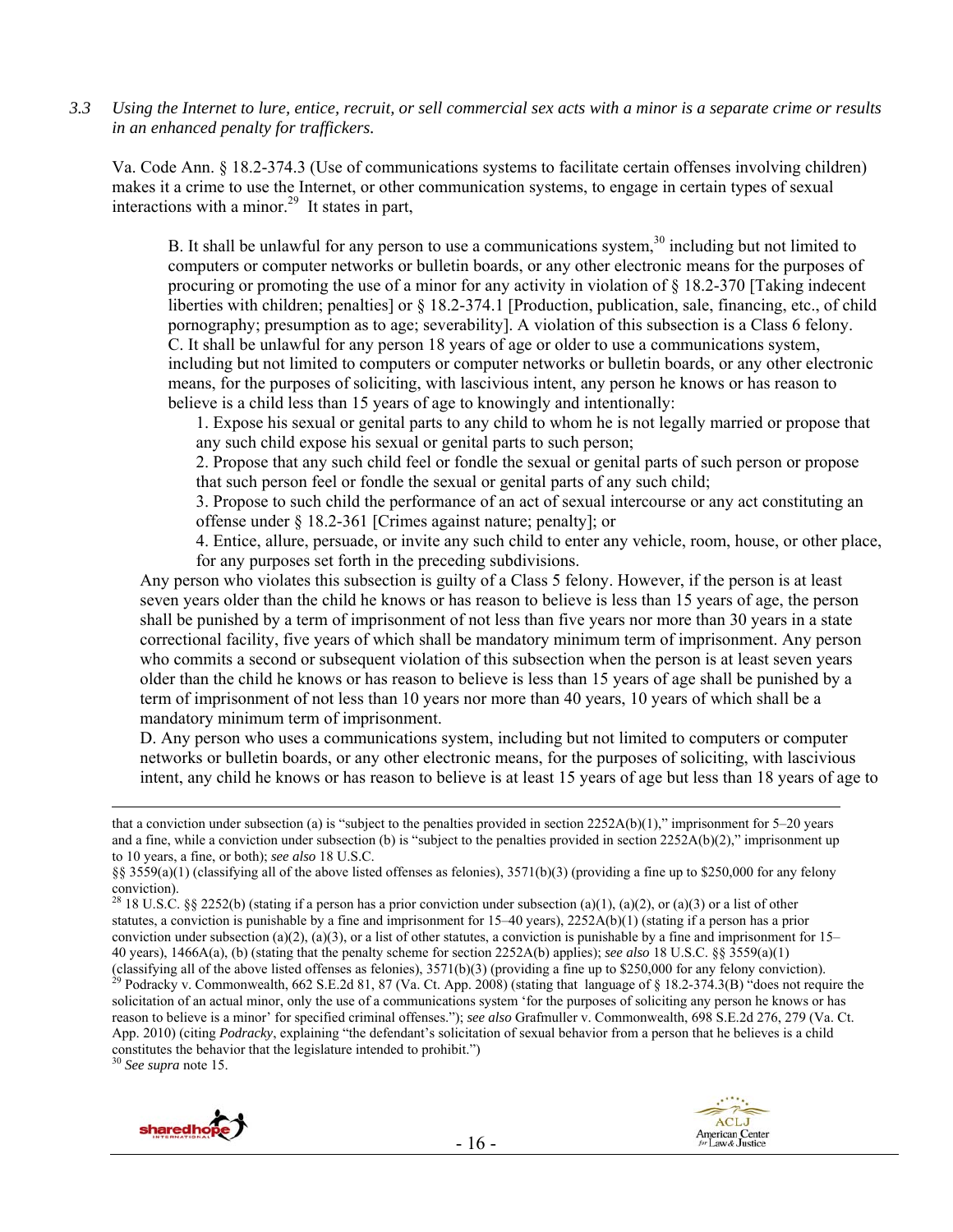knowingly and intentionally commit any of the activities listed in subsection C if the person is at least seven years older than the child is guilty of a Class 5 felony. Any person who commits a second or subsequent violation of this subsection shall be punished by a term of imprisonment of not less than one nor more than 20 years, one year of which shall be a mandatory minimum term of imprisonment.

E. Any person 18 years of age or older who uses a communications system, including but not limited to computers or computer networks or bulletin boards, or any other electronic means, for the purposes of soliciting any person he knows or has reason to believe is a child less than 18 years of age for (i) any activity in violation of § 18.2-355 [Taking, detaining, etc., person for prostitution, etc., or consenting thereto] or 18.2-361 [Crimes against nature; penalty], (ii) any activity in violation of § 18.2-374.1 [Production, publication, sale, financing, etc., of child pornography; presumption as to age; severability], or (iii) a violation of § 18.2-374.1:1 [Possession, reproduction, distribution, and facilitation of child pornography; penalty] is guilty of a Class 5 felony.

Va. Code Ann. § 18.2-376.1 (Enhanced penalties for using a computer in certain violations) states, "Any person who uses a computer in connection with a violation of  $\S$ § 18.2-374 [Production, publication, sale, possession, etc., of obscene items], 18.2-375 [Obscene exhibitions and performances], or § 18.2-376 [Advertising, etc., obscene items, exhibitions or performances] is guilty of a separate and distinct Class 1 misdemeanor, and for a second or subsequent such offense within 10 years of a prior such offense is guilty of a Class 6 felony, the penalties to be imposed in addition to any other punishment otherwise prescribed for a violation of any of those sections."

## *3.4 Financial penalties for traffickers, including asset forfeiture, are sufficiently high*.

A convicted trafficker under Va. Code Ann. § 18.2-48 (Abduction with intent to extort money or for immoral purpose) is potentially subject to a fine of up to \$100,000. Va. Code Ann. § 18.2-10(b), (g).

Pursuant to Va. Code Ann. § 19.2-386.32 (Seizure and forfeiture of property used in connection with the abduction of children), a trafficker could be subject to asset forfeiture. Va. Code Ann. § 19.2-386.32 states, "All moneys and other property, real and personal, owned by a person and used to further the abduction of a child in violation of § 18.2-47, 18.2-48, or 18.2-48.1 are subject to lawful seizure by a law-enforcement officer and are subject to forfeiture to the Commonwealth pursuant to Chapter 22 (§ 19.2-369 et seq.) by order of the court in which a conviction under § 18.2-47, 18.2-48, or 18.2-48.1 is obtained."

A trafficker arrested under Va. Code Ann. § 18.2-48 (Abduction with intent to extort money or for immoral purpose) or Va. Code Ann. § 18.2-357 (Receiving money from earnings of male or female prostitute) may be subject to vehicle seizure and forfeiture. Va. Code Ann. § 19.2-386.16(A), (B) (Forfeiture of motor vehicles used in commission of certain crimes) states in part,

A. Any vehicle knowingly used by the owner thereof or used by another with his knowledge of and during the commission of, or in an attempt to commit, a second or subsequent offense of §§ 18.2-346 [Being a prostitute or prostitution], 18.2-347 [Keeping, residing in or frequenting a bawdy place; "bawdy place" defined], 18.2-348 [Aiding prostitution or illicit sexual intercourse], 18.2-349 [Using vehicles to promote prostitution or unlawful sexual intercourse], 18.2-355 [Taking, detaining, etc., person for prostitution, etc., or consenting thereto], 18.2-356 [Receiving money for procuring person] or § 18.2-357 [Receiving money from earnings of male or female prostitute] or of a similar ordinance of any county, city or town or knowingly used for the transportation of any stolen goods, chattels or other property, when the value of such stolen goods, chattels or other property is \$ 200 or more, or any stolen property obtained as a result of a robbery, without regard to the value of the property, shall be forfeited to the Commonwealth. The vehicle shall be seized by any law-enforcement officer arresting the operator of such vehicle for the criminal offense, and delivered to the sheriff of the county or city in which the offense occurred. The officer shall take a receipt therefor.

![](_page_16_Picture_8.jpeg)

![](_page_16_Picture_9.jpeg)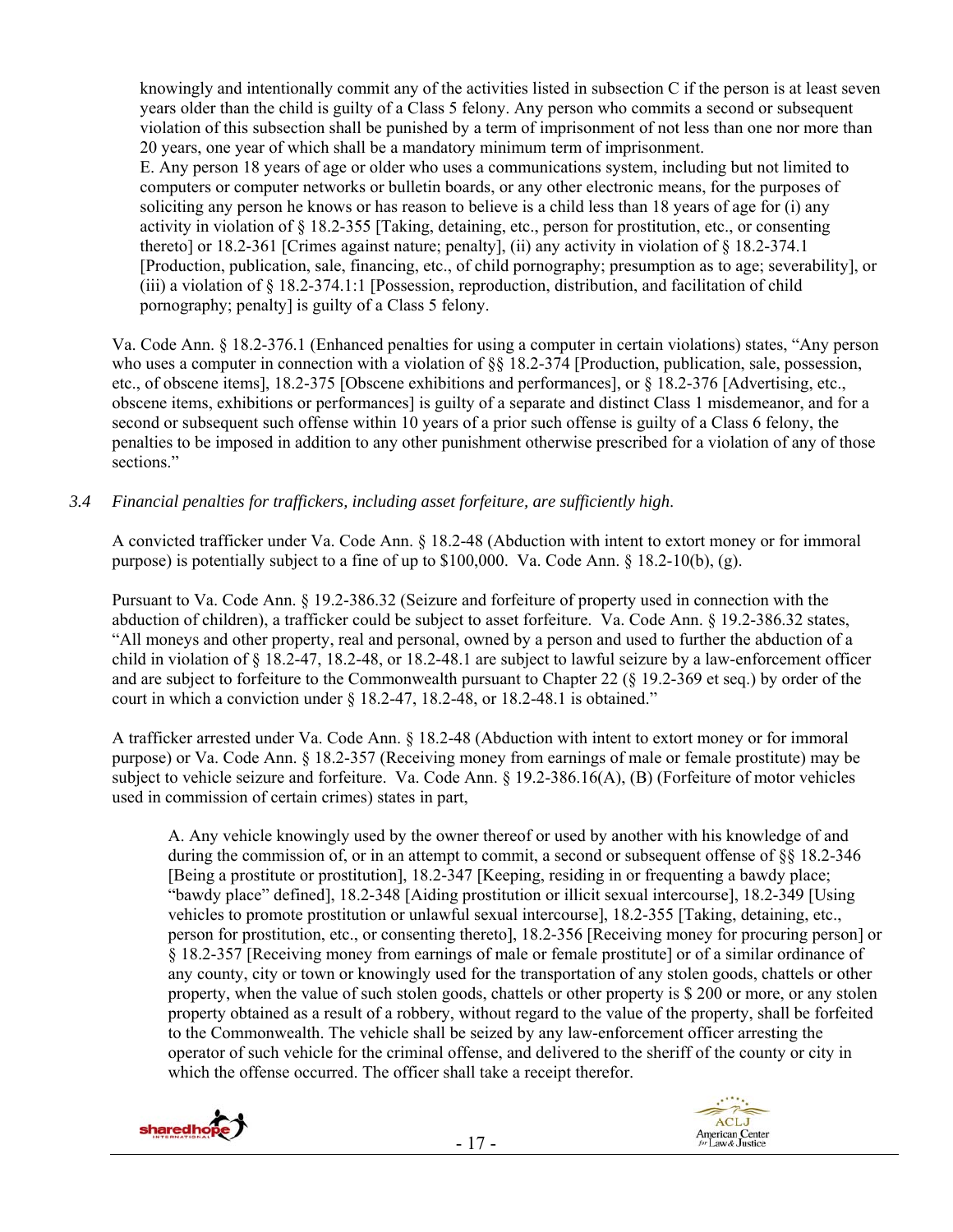B. Any vehicle knowingly used by the owner thereof or used by another with his knowledge of and during the commission of, or in an attempt to commit, a misdemeanor violation of subsection D of Section 18.2-47 [Abduction and kidnapping defined; punishment] or a felony violation of (i) Article 3 (§ 18.2-47 et seq.) of Chapter 4 of Title 18.2 or (ii) § 18.2-357 [Receiving money from earnings of male or female prostitute] where the prostitute is a minor, shall be forfeited to the Commonwealth.

A trafficker convicted for child pornography may also be subject to asset forfeiture. Va. Code Ann. § 19.2-386.31 (Seizure and forfeiture of property used in connection with the exploitation and solicitation of children) states in part,

All audio and visual equipment, electronic equipment, devices and other personal property used in connection with the possession, production, distribution, publication, sale, possession with intent to distribute or making of child pornography that constitutes a violation of  $\S 18.2-374.1$  [Production, publication, sale, financing, etc., of child pornography; presumption as to age; severability] or 18.2- 374.1:1 [Possession, reproduction, distribution, and facilitation of child pornography; penalty], or in connection with the solicitation of a person less than 18 years of age that constitutes a violation of § 18.2-374.3 [Use of communications systems to facilitate certain offenses involving children] shall be subject to lawful seizure by a law-enforcement officer and shall be subject to forfeiture to the Commonwealth pursuant to Chapter 22 (§ 19.2-369 et seq.) of this title by order of the court in which a conviction under § 18.2-374.1, 18.2-374.1:1, or 18.2-374.3 is obtained. Notwithstanding the provisions of § 19.2-381 [Judgment of condemnation and sale of property; when judgment given on bond of owner or lienor; destruction of contraband], the court shall dispose of the forfeited property as it deems proper, including awarding the property to the agency seizing such property or to a state agency for lawful purposes. If the property is disposed of by sale, the court shall provide that the proceeds be paid into the Literary Fund.

Further, Va. Code Ann. § 18.2-46.3:2, provides for civil forfeiture in cases of criminal street gang activity, stating in part, "All property, both personal and real, of any kind or character used in substantial connection with, intended for use in the course of, derived from, traceable to, or realized through, including any profit or interest derived from, any conduct in violation of any provision of this article is subject to civil forfeiture to the Commonwealth. Further, all property, both personal and real, of any kind or character used or intended to be used in substantial connection with, during the course of, derived from, traceable to, or realized through, including any profit or interest derived from, criminal street gang member recruitment as prohibited under Va. Code § 18.2-46.3<sup>31</sup> is subject to civil forfeiture to the Commonwealth." Va. Code Ann. § 18.2-46.3:2. Va. Code Ann. § 18.2-46.1 defines "criminal street gang" as "any ongoing organization, association, or group of three or more persons, whether formal or informal, (i) which has as one of its primary objectives or activities the commission of one or more criminal activities; (ii) which has an identifiable name or identifying sign or symbol; and (iii) whose members individually or collectively have engaged in the commission of, attempt to commit, conspiracy to commit, or solicitation of two or more predicate criminal acts, at least one of which is an act of violence, provided such acts were not part of a common act or transaction." Under Va. Code Ann.

A. Any person who solicits, invites, recruits, encourages or otherwise causes or attempts to cause another to actively participate in or become a member of what he knows to be a criminal street gang is guilty of a Class 1 misdemeanor. Any person age 18 years or older who solicits, invites, recruits, encourages or otherwise causes or attempts to cause a juvenile to actively participate in or become a member of what he knows to be a criminal street gang is guilty of a Class 6 felony. B. Any person who, in order to encourage an individual (a) to join a criminal street gang, (b) to remain as a participant in or a member of a criminal street gang, or (c) to submit to a demand made by a criminal street gang to commit a felony violation of this title, (i) uses force against the individual or a member of his family or household or (ii) threatens force against the individual or a member of his family or household, which threat would place any person in reasonable apprehension of death or bodily injury, is guilty of a Class 6 felony. The definition of "family or household member" "set forth in § 16.1-228 applies to this section.

![](_page_17_Picture_6.jpeg)

![](_page_17_Picture_7.jpeg)

 $\overline{a}$ <sup>31</sup> Va. Code Ann. § 18.2-46.3 (Recruitment of persons for criminal street gang; penalty) states,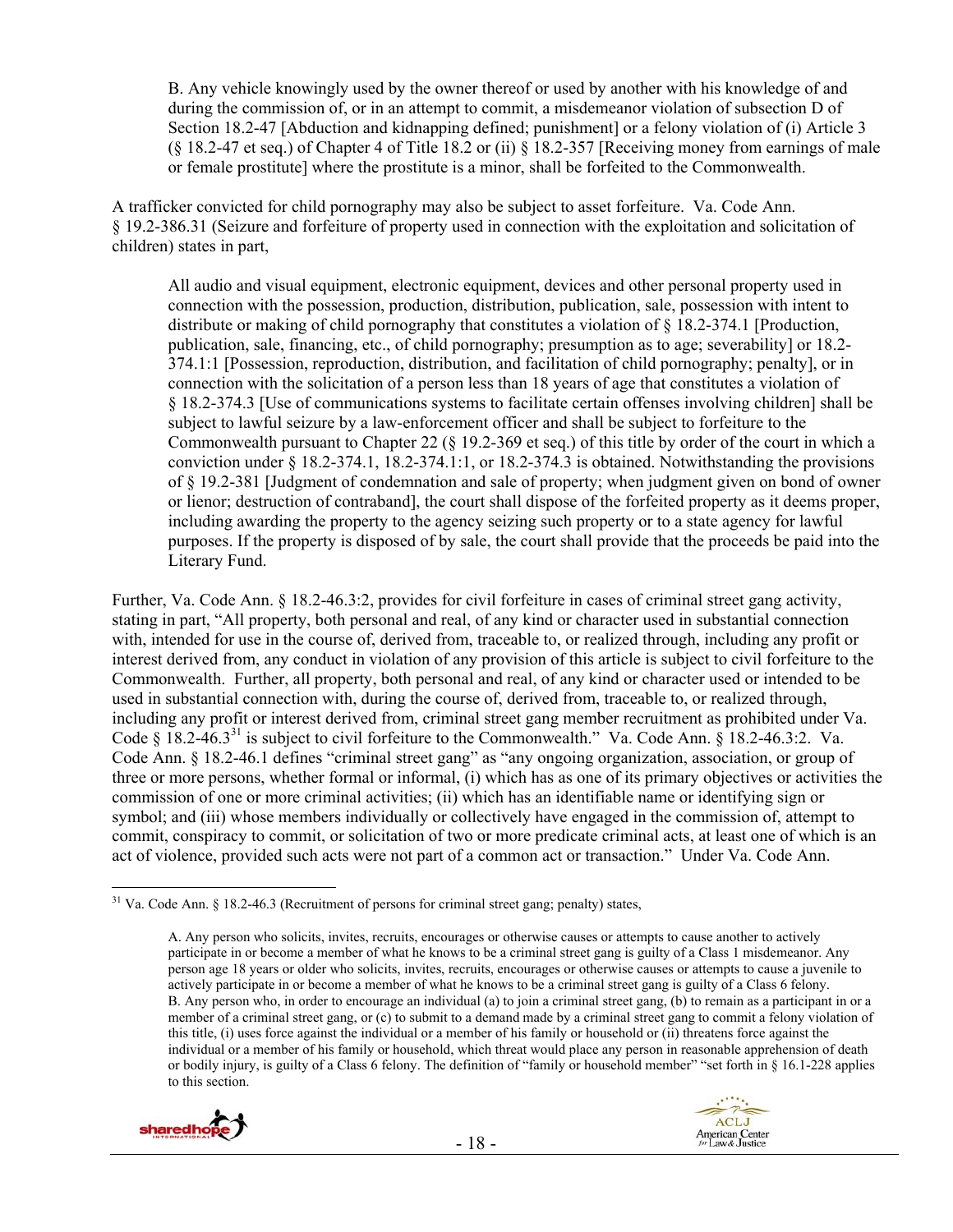§ 18.2-46.2(A), "Any person who actively participates in or is a member of a criminal street gang and who knowingly and willfully participates in any predicate criminal act<sup>32</sup> committed for the benefit of, at the direction of, or in association with any criminal street gang shall be guilty of a Class 5 felony. However, if such participant in or member of a criminal street gang is age eighteen years or older and knows or has reason to know that such criminal street gang also includes a juvenile member or participant, he shall be guilty of a Class 4 felony."

Finally, Virginia's Racketeer Influenced and Corrupt Organization (RICO) Act provides for a fine up to \$1 million and up to \$2 million for second or subsequent offenses in addition to civil asset forfeiture of "[a]ll property, real or personal, including money, used in substantial connection with, intended for use in the course of, or traceable to, conduct in violation of any provision of § 18.2-514 [Racketeering offenses]." Va. Code Ann. § 18.2-515 (Criminal penalties; forfeiture). Va. Code Ann. § 18.2-514 (Racketeering offenses) states,

A. It shall be unlawful for an enterprise, or for any person who occupies a position of organizer, supervisor, or manager of an enterprise, to receive any proceeds known to have been derived directly from racketeering activity and to use or invest an aggregate of \$ 10,000 or more of such proceeds in the acquisition of any title to, or any right, interest, or equity in, real property, or in the establishment or operation of any enterprise.

B. It shall be unlawful for any enterprise, or for any person who occupies a position of organizer, supervisor, or manager of an enterprise, to directly acquire or maintain any interest in or control of any enterprise or real property through racketeering activity.

C. It shall be unlawful for any person employed by, or associated with, any enterprise to conduct or participate, directly or indirectly, in such enterprise through racketeering activity.

D. It shall be unlawful for any person to conspire to violate any of the provisions of subsection A, B, or C.

E. Each violation of this section is a separate and distinct felony punishable in accordance with § 18.2-515.

Va. Code Ann. § 18.2-513 defines "racketeering activity," in relevant part, as

to commit, attempt to commit, conspire to commit, or to solicit, coerce, or intimidate another person to commit two or more of the following offenses: Article 2.1 (§ 18.2-46.1 et seq. [Criminal street gang activity]) of Chapter 4 of this title, . . . ; a felony offense of . . . §§ 18.2-47 [Abduction and kidnapping defined; punishment], 18.2-48 [Abduction with intent to extort money or for immoral purpose], ... 18.2-49 [Threatening, attempting or assisting in such abduction], . . . 18.2-348 [Aiding prostitution or illicit sexual intercourse], 18.2-355 [Taking, detaining, etc., person for prostitution, etc., or consenting thereto], 18.2-356 [Receiving money for procuring person], 18.2-357 [Receiving money from earnings of male or female prostitute], 18.2-368 [Placing or leaving wife for prostitution], . . . 18.2-374.1 [Production, publication, sale, financing, etc., of child pornography; presumption as to age; severability], . . . ; or any substantially similar offenses under the laws of any other state, the District of Columbia, the United States or its territories.

<sup>(§ 18.2-47</sup> et seq.)" and "f. Except as otherwise provided in § 18.2-67.5:2 or § 18.2-67.5:3, criminal sexual assault punishable as a felony under Article 7 (§ 18.2-61 et seq.)." It also includes "(ii) conspiracy to commit any of the violations enumerated in clause (i) of this section; and (iii) violations as a principal in the second degree or accessory before the fact of the provisions enumerated in clause (i) of this section."

![](_page_18_Picture_11.jpeg)

![](_page_18_Picture_12.jpeg)

 $\overline{a}$ <sup>32</sup> Va. Code Ann. § 18.2-46.1 defines "predicate criminal act" as including "(i) an act of violence; (ii) any violation of § 18.2-42, 18.2-46.3 [Recruitment of persons for criminal street gang; penalty], . . . or (v) any substantially similar offense under the laws of another state or territory of the United States, the District of Columbia, or the United States." "Act of violence" is defined as "those felony offenses described in subsection A of § 19.2-297.1." Va. Code Ann. § 18.2-46.1. Pursuant to Va. Code Ann. § 19.2-297.1(A)(i), the term includes "c. Any kidnapping or abduction felony under Article 3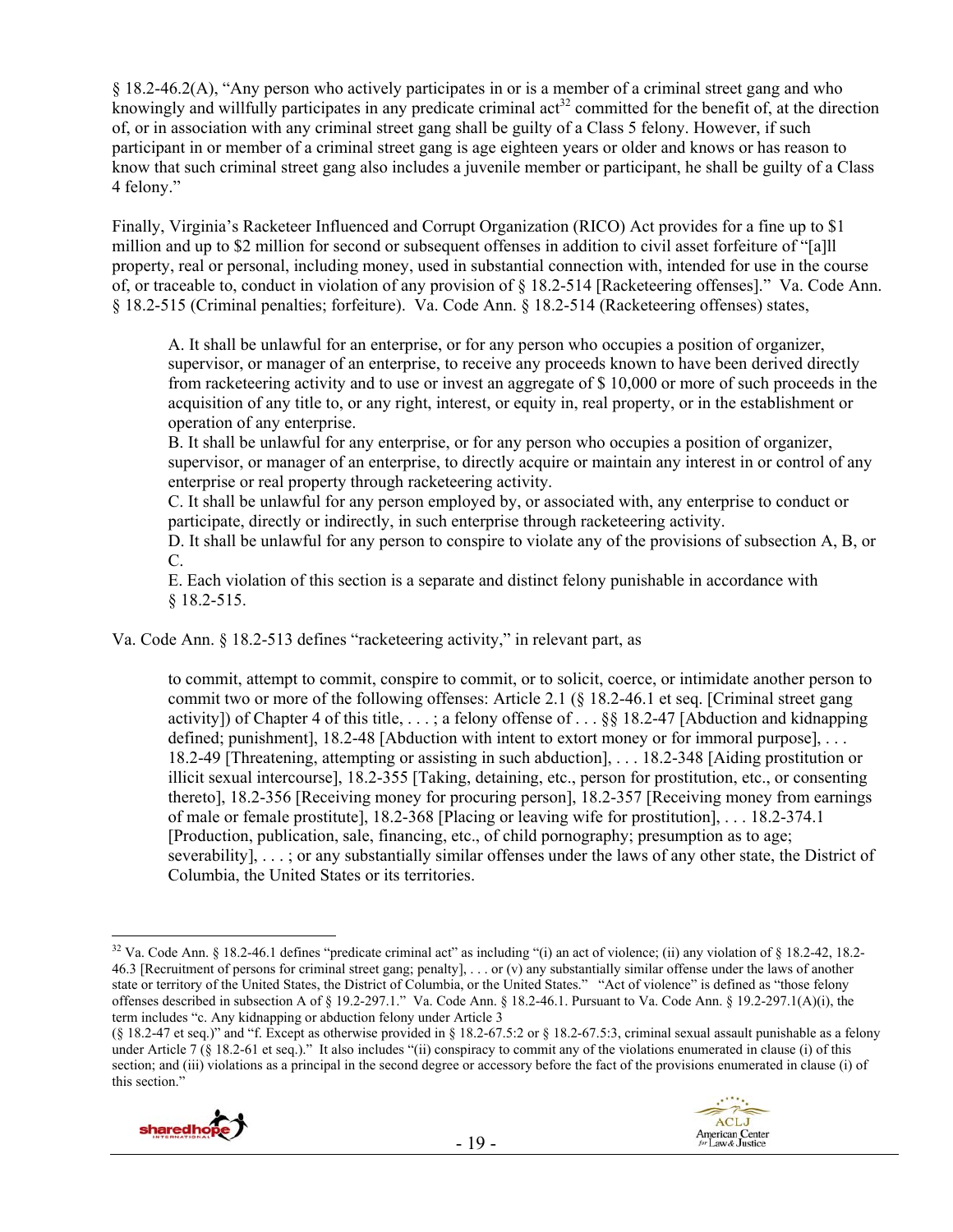## *3.5 Convicted traffickers are required to register as sex offenders.*

Under Va. Code Ann. § 9.1-902(A) (Offenses requiring registration), "offense for which registration is required" is defined to include, "1. Any offense listed in subsection B; . . . ; 4. A sexually violent offense; 5. Any offense similar to those listed in subdivisions 1 through 4 under the laws of any foreign country or any political subdivision thereof, the United States or any political subdivision thereof; and 6. Any offense for which registration in a sex offender and crimes against minors registry is required under the laws of the jurisdiction where the offender was convicted."

Under subsection (B),

The offenses included under this subsection include any violation of, attempted violation of, or conspiracy to violate:

- 1. § 18.2-63 [Carnal knowledge of child between thirteen and fifteen years of age]; unless registration is required pursuant to subdivision E 1;  $\S$  18.2-64.1 [Carnal knowledge of certain minors]; . . . subsection B or C of § 18.2-374.1:1 [Possession, reproduction, distribution, and facilitation of child pornography; penalty]; ... or subsection B, C, or D of § 18.2-374.3; or a third or subsequent conviction of (i)  $\frac{1}{8}$  18.2-67.4 [Sexual battery], (ii)  $\frac{1}{8}$  18.2-67.4:2 [Sexual abuse of a child under 15 years of age; penalty], (iii) subsection C of § 18.2-67.5 [Attempted rape, forcible sodomy, object sexual penetration, aggravated sexual battery, and sexual battery] or (iv) § 18.2-386.1 [Unlawful filming, videotaping or photographing of another; penalty]. If the offense was committed on or after July 1, 2006, § 18.2-91 with the intent to commit any felony offense listed in this section; subsection A of  $\S 18.2-374.1:1$ ; or a felony under § 18.2-67.5:1.
- 2. Where the victim is a minor or is physically helpless or mentally incapacitated as defined in § 18.2-67.10, subsection A of § 18.2-47 [Abduction and kidnapping defined; punishment], clause (i) of  $\S 18.2-48$  [Abduction with intent to extort money or for immoral purpose],  $\S 18.2-$ 67.4, subsection C of § 18.2-67.5, § 18.2-361 [Crimes against nature; penalty], or 18.2-366. § 18.2-370.6 [Penetration of mouth of child with lascivious intent; penalty].

A "sexually violent offense" is defined in subsection (E) as the following:

[A] violation of, attempted violation of, or conspiracy to violate:

1. Clause (ii) and (iii) of § 18.2-48 [Abduction with intent to extort money or for immoral purpose], § 18.2-61 [Rape], subsection A of § 18.2-63 [Carnal knowledge of child between thirteen and fifteen years of age] where the perpetrator is more than five years older than the victim, § 18.2-67.1, § 18.2-67.2, § 18.2-67.3, § 18.2-67.4 where the perpetrator is 18 years of age or older and the victim is under the age of six, subsections A and B of § 18.2-67.5, § 18.2-370 [Taking indecent liberties with children; penalties], or § 18.2-370.1 or § 18.2-374.1 [Production, publication, sale, financing, etc., of child pornography; presumption as to age; severability]; or 2. § 18.2-63, § 18.2-64.1 [Carnal knowledge of certain minors], former § 18.2-67.2:1, § 18.2-90 with the intent to commit rape or, where the victim is a minor or is physically helpless or mentally incapacitated as defined in  $\S$  18.2-67.10, subsection A of  $\S$  18.2-47 [Abduction and kidnapping defined; punishment], § 18.2-67.4, subsection C of § 18.2-67.5, clause (i) of § 18.2-48, § 18.2-361 [Crimes against nature; penalty], § 18.2-366 or subsection C of § 18.2-374.1:1 [Possession, reproduction, distribution, and facilitation of child pornography; penalty]. An offense listed under this subdivision shall be deemed a sexually violent offense only if the person has been convicted or adjudicated delinquent of any two or more such offenses, provided that person had been at liberty between such convictions or adjudications; . . .

4. Chapter 117 (18 U.S.C. § 2421 et seq.) of Title 18 of the United States Code or sex trafficking (as described in § 1591 of Title 18, U.S.C.).

![](_page_19_Picture_10.jpeg)

![](_page_19_Picture_11.jpeg)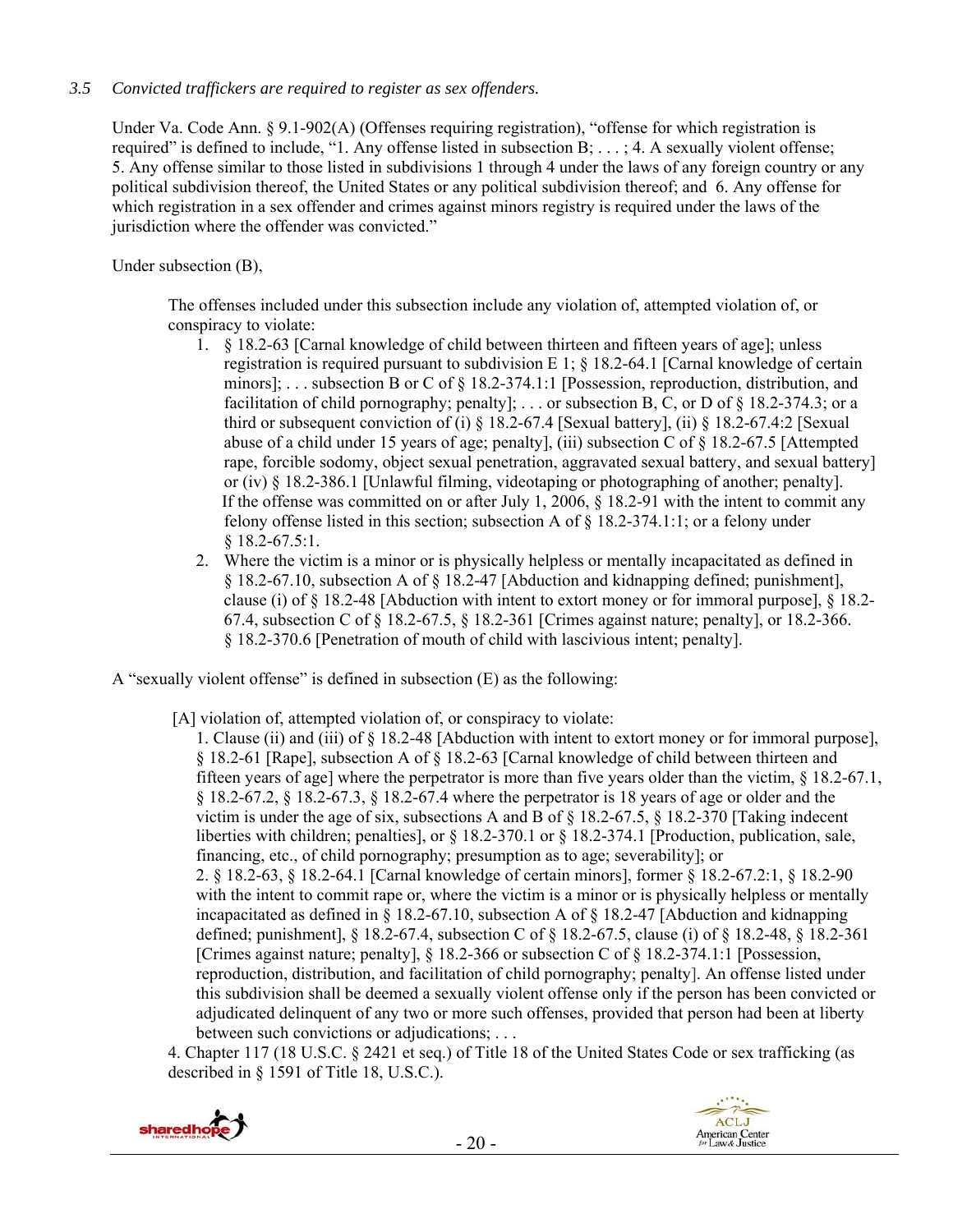*3.6 Laws relating to termination of parental rights for certain offenses include sex trafficking or CSEC offenses in order to remove the children of traffickers from their control and potential exploitation.*

Va. Code Ann. § 16.1-283 (Termination of residual parental rights) does not specifically include violations of Va. Code Ann. § 18.2-48 (Abduction with intent to extort money or for immoral purpose) as grounds for termination of parental rights.

Under Va. Code Ann. § 16.1-283, "residual parental rights" can be terminated for a number of reasons. Under subsection (B), residual parental rights of a parent of a neglected or abused child placed in foster care "as a result of (i) court commitment; (ii) an entrustment agreement entered into by the parent or parents; or (iii) other voluntary relinquishment by the parent or parents may be terminated if the court finds, based upon clear and convincing evidence, that it is in the best interests of the child" and the court also finds that

1. The neglect or abuse<sup>33</sup> suffered by such child presented a serious and substantial threat to his life, health or development; and

2. It is not reasonably likely that the conditions which resulted in such neglect or abuse can be substantially corrected or eliminated so as to allow the child's safe return to his parent or parents within a reasonable period of time. . . .

Proof of severe mental or emotional illness or mental deficiency, debilitating habitual abuse or addiction to drugs or alcohol without attempts to complete treatment to improve parenting ability, or failure "without good cause, [to] respond[] to or follow[] through with appropriate, available and reasonable rehabilitative efforts on the part of social, medical, mental health or other rehabilitative agencies designed to reduce, eliminate or prevent the neglect or abuse of the child" is prima facie evidence of the conditions in Va. Code Ann.  $§ 16.1-283(B)(2).$ 

Under subsection (E), the residual parental rights of a parent whose child "is in the custody of a local board or licensed child-placing agency" may be terminated if, by clear and convincing evidence, the court finds it is in the best interests of the child and that, among other things, "(iii) the parent has been convicted of an offense under the laws of this Commonwealth or a substantially similar law of any other state, the United States or any foreign jurisdiction that constitutes . . . felony sexual assault, if the victim of the offense was a child of the parent or a child with whom the parent resided at the time of such offense; or (iv) the parent has subjected any child to aggravated circumstances." Va. Code Ann. § 16.1-283(E) defines "aggravated circumstances" for this section as "torture, chronic or severe abuse, or chronic or severe sexual abuse, if the victim of such conduct was a child of the parent or a child with whom the parent resided at the time such conduct occurred, including the failure to protect such a child from such conduct, which conduct or failure to protect: (i) evinces a wanton or depraved indifference to human life, or (ii) has resulted in the death of such a child or in serious bodily injury to such a child." Furthermore, "chronic sexual abuse" is defined as "recurring acts of physical abuse which place the child's health, safety and well-being at risk" whereas "'severe sexual abuse' may include an act or omission that occurred only once, but otherwise meets the definition of 'aggravated circumstances.'"

<sup>&</sup>lt;sup>33</sup> See infra section 5.5 for a full discussion of the definition of "abuse."

![](_page_20_Picture_8.jpeg)

 $\overline{a}$ 

![](_page_20_Picture_9.jpeg)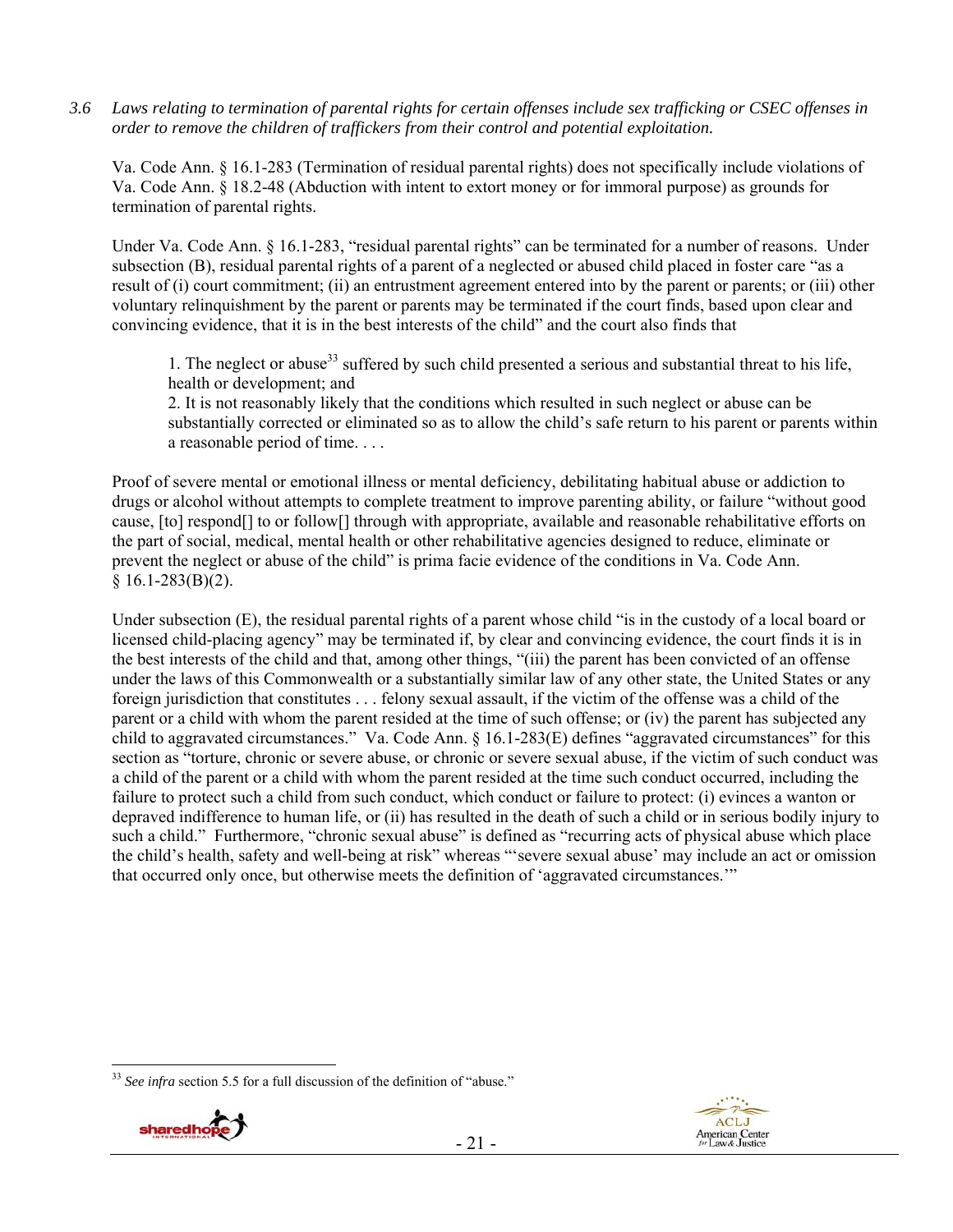### Framework Issue 4: Criminal provisions for facilitators

#### *Legal Components:*

- *4.1 The acts of assisting, enabling, or financially benefitting from child sex trafficking are included as criminal offenses in the state sex trafficking statute.*
- *4.2 Financial penalties, including asset forfeiture laws, are in place for those who benefit financially from or aid and assist in committing domestic minor sex trafficking.*

*\_\_\_\_\_\_\_\_\_\_\_\_\_\_\_\_\_\_\_\_\_\_\_\_\_\_\_\_\_\_\_\_\_\_\_\_\_\_\_\_\_\_\_\_\_\_\_\_\_\_\_\_\_\_\_\_\_\_\_\_\_\_\_\_\_\_\_\_\_\_\_\_\_\_\_\_\_\_\_\_\_\_\_\_\_\_\_\_\_\_\_\_\_\_* 

- *4.3 Promoting and selling child sex tourism is illegal.*
- *4.4 Promoting and selling child pornography is illegal.*

#### *Legal Analysis:*

*4.1 The acts of assisting, enabling, or financially benefitting from child sex trafficking are included as criminal offenses in the state sex trafficking statute*.

Va. Code Ann. § 18.2-49 (Threatening, attempting or assisting in such abduction) states, "Any person who (1) threatens, or attempts, to abduct any other person with intent to extort money, or pecuniary benefit, or (2) assists or aids in the abduction of, or threatens to abduct, any person with the intent to defile such person, or (3) assists or aids in the abduction of, or threatens to abduct, any female under sixteen years of age for the purpose of concubinage or prostitution, shall be guilty of a Class 5 felony." This crime is punishable by imprisonment for 1–10 years "or in the discretion of the jury or the court trying the case without a jury, confinement in jail for not more than 12 months and a fine of not more than \$ 2,500, either or both." Va. Code Ann. § 18.2-10(e).

Facilitators of prostitution with minors or adults may also be found guilty of Va. Code Ann. § 18.2-348 (Aiding prostitution or illicit sexual intercourse), which states, "It shall be unlawful for any person or any officer, employee or agent of any firm, association or corporation, with knowledge of, or good reason to believe, the immoral purpose of such visit, to take or transport or assist in taking or transporting, or offer to take or transport on foot or in any way, any person to a place, whether within or without any building or structure, used or to be used for the purpose of lewdness, assignation or prostitution within this Commonwealth; or procure or assist in procuring for the purpose of illicit sexual intercourse, or any act violative of § 18.2-361 [Crimes against nature; penalty], or to give any information or direction to any person with intent to enable such person to commit an act of prostitution." Any person convicted under Va. Code Ann. 18.2-348 is guilty of a Class 1 misdemeanor, punishable by up to 12 months in jail, a fine up to \$2,500, or both. Va. Code Ann. §§ 18.2-11(a), 18.2-350.

Also, Va. Code Ann. § 18.2-347 (Keeping, residing in or frequenting a bawdy place; "bawdy place" defined) prohibits the maintenance of a place, indoors or outdoors, in which prostitution occurs and states, "It shall be unlawful for any person to keep any bawdy place, or to reside in or at or visit, for immoral purposes, any such bawdy place. Each and every day such bawdy place shall be kept, resided in or visited, shall constitute a separate offense. In a prosecution under this section the general reputation of the place may be proved. As used in this Code, '*bawdy place'* shall mean any place within or without any building or structure which is used or is to be used for lewdness, assignation or prostitution." A conviction under Va. Code Ann. § 18.2-347 is punishable by up to 12 months in jail, a fine up to \$2,500, or both. Va. Code Ann. §§ 18.2-11(a), 18.2-350.

Va. Code Ann. § 18.2-349 (Using vehicles to promote prostitution or unlawful sexual intercourse) states, "It shall be unlawful for any owner or chauffeur of any vehicle, with knowledge or reason to believe the same is to be used for such purpose, to use the same or to allow the same to be used for the purpose of prostitution or unlawful sexual intercourse, or to aid or promote such prostitution or unlawful sexual intercourse by the use of any such vehicle." Va. Code Ann. § 18.2-349 is a Class 1 misdemeanor punishable by up to 12 months in jail, a fine up to \$2,500, or both. Va. Code Ann. §§ 18.2-11(a), 18.2-350. Facilitators are prosecuted for transporting minors for the purpose of sex trafficking according to the procedures in Va. Code Ann. § 18.2-359. Va. Code

![](_page_21_Picture_12.jpeg)

![](_page_21_Picture_13.jpeg)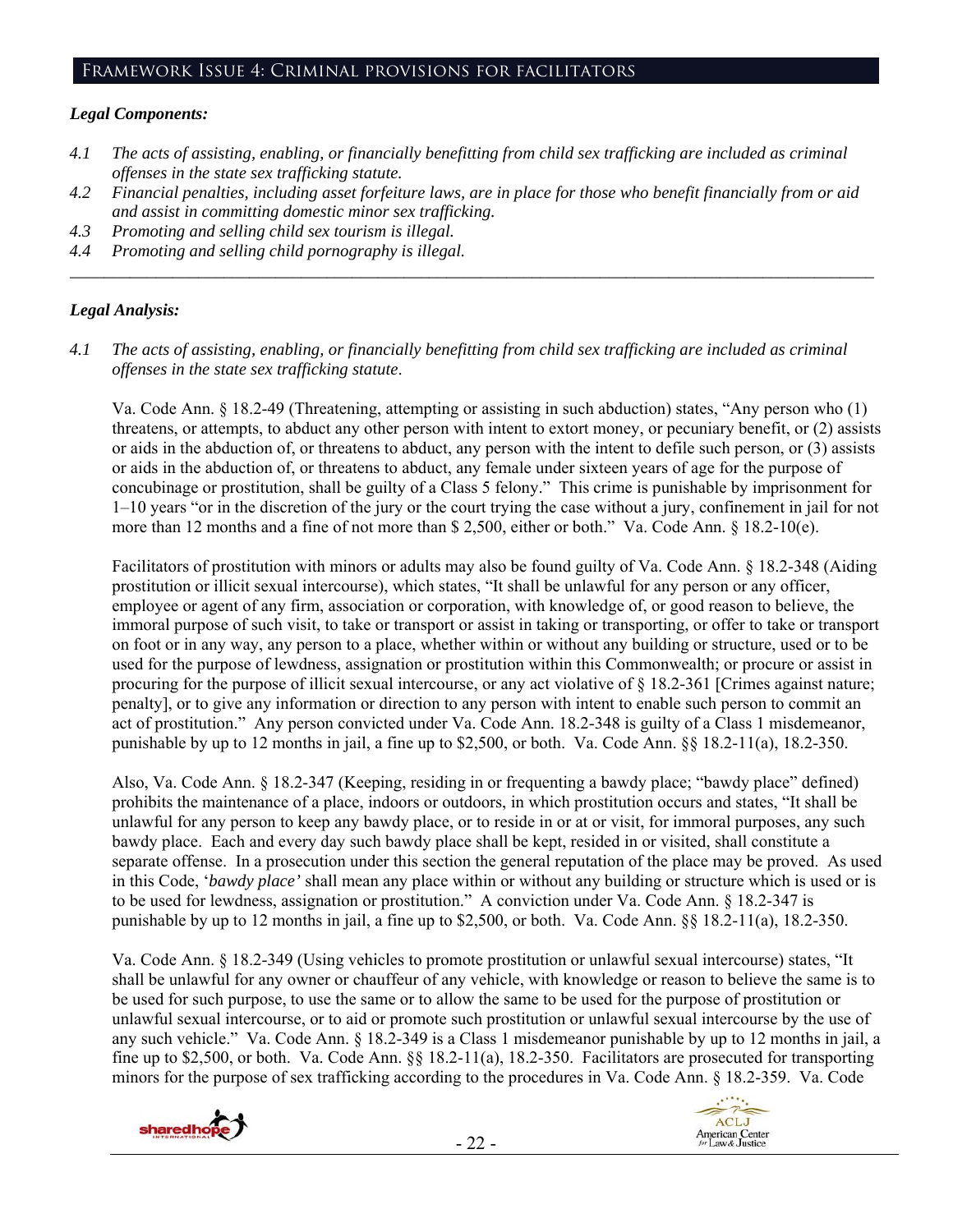Ann. § 18.2-359(A) states, "Any person transporting or attempting to transport through or across this Commonwealth, any person for the purposes of unlawful sexual intercourse or prostitution, or for the purpose of committing any crime specified in § 18.2-361[Crimes against nature; penalty] or 18.2-370 [Taking indecent liberties with children; penalties], or for the purposes of committing or attempting to commit criminal sexual assault under Article 7 (§ 18.2-61 et seq.) of Chapter 4, may be presented, indicted, tried, and convicted in any county or city in which any part of such transportation occurred."

Va. Code Ann. § 18.2-374.1 (Production, publication, sale, financing, etc., of child pornography; presumption as to age; severability) could apply to facilitators since it makes a person guilty of production of child pornography who, among other things, "knowingly takes part in or participates in the filming, photographing, or other production of child pornography by any means" or "[k]nowingly finances or attempts or prepares to finance child pornography." Va. Code Ann. § 18.2-374.1(B)(3), (4). A violation of this statute, when the child is under 15, is punishable by imprisonment for 5–30 years with a 5-year mandatory sentence if the offender is 7 years older than the child victim. Va. Code Ann. § 18.2-374.1(C1). A second or subsequent violation by a person seven years older than the child and involving a child under 15 is punishable by imprisonment for 15–40 years with a 15-year mandatory sentence. Va. Code Ann. § 18.2-374.1(C1). The punishment is reduced to 1– 20 years, however, if the child is between 15 and less than 18. Va. Code Ann. § 18.2-374.1(C2). However, if the offender is seven years older than the child, a violation is punishable by imprisonment for 3–30 years with a 3-year mandatory sentence. Va. Code Ann. § 18.2-374.1(C2). A second or subsequent violation from a person at least seven years older than the child and involving a child between 15 and less than 18 is punishable by imprisonment for 10–30 years with a 10-year mandatory sentence. Va. Code Ann. § 18.2-374.1(C2).

Facilitators of sexual performance or pornography involving a minor may be found guilty under Va. Code Ann. § 18.2-375 (Obscene exhibitions and performances). The first conviction under Va. Code Ann. § 18.2-375 is punishable as a Class 1 misdemeanor by imprisonment in jail up to 12 months, a fine up to \$2,500, or both. Va. Code Ann. §§ 18.2-11(a), 18.2-380. A second or subsequent conviction under Va. Code Ann. § 18.2-375 is punishable as a Class 6 felony by imprisonment for 1–5 years "or in the discretion of the jury or the court trying the case without a jury, confinement in jail for not more than 12 months and a fine of not more than \$ 2,500, either or both." Va. Code Ann. §§ 18.2-10(f), 18.2-381. Va. Code Ann. § 18.2-375 states,

It shall be unlawful for any person knowingly to:

(1) Produce, promote, prepare, present, manage, direct, carry on or participate in, any obscene exhibitions or performances, including the exhibition or performance of any obscene motion picture, play, drama, show, entertainment, exposition, tableau or scene; provided, that no employee of any person or legal entity operating a theatre, garden, building, structure, room or place which presents such obscene exhibition or performance shall be subject to prosecution under this section if the employee is not the manager of the theatre or an officer of such entity, and has no financial interest in such theatre other than receiving salary and wages; or (2) Own, lease or manage any theatre, garden, building, structure, room or place and lease, let, lend

or permit such theatre, garden, building, structure, room or place to be used for the purpose of presenting such obscene exhibition or performance or to fail to post prominently therein the name and address of a person resident in the locality who is the manager of such theatre, garden, building, structure, room or place.

4.1.1 Recommendation: Enact a stand-alone law criminalizing domestic minor sex trafficking that includes the crime of assisting, enabling, or financially benefitting from domestic minor sex trafficking.

![](_page_22_Picture_7.jpeg)

![](_page_22_Picture_8.jpeg)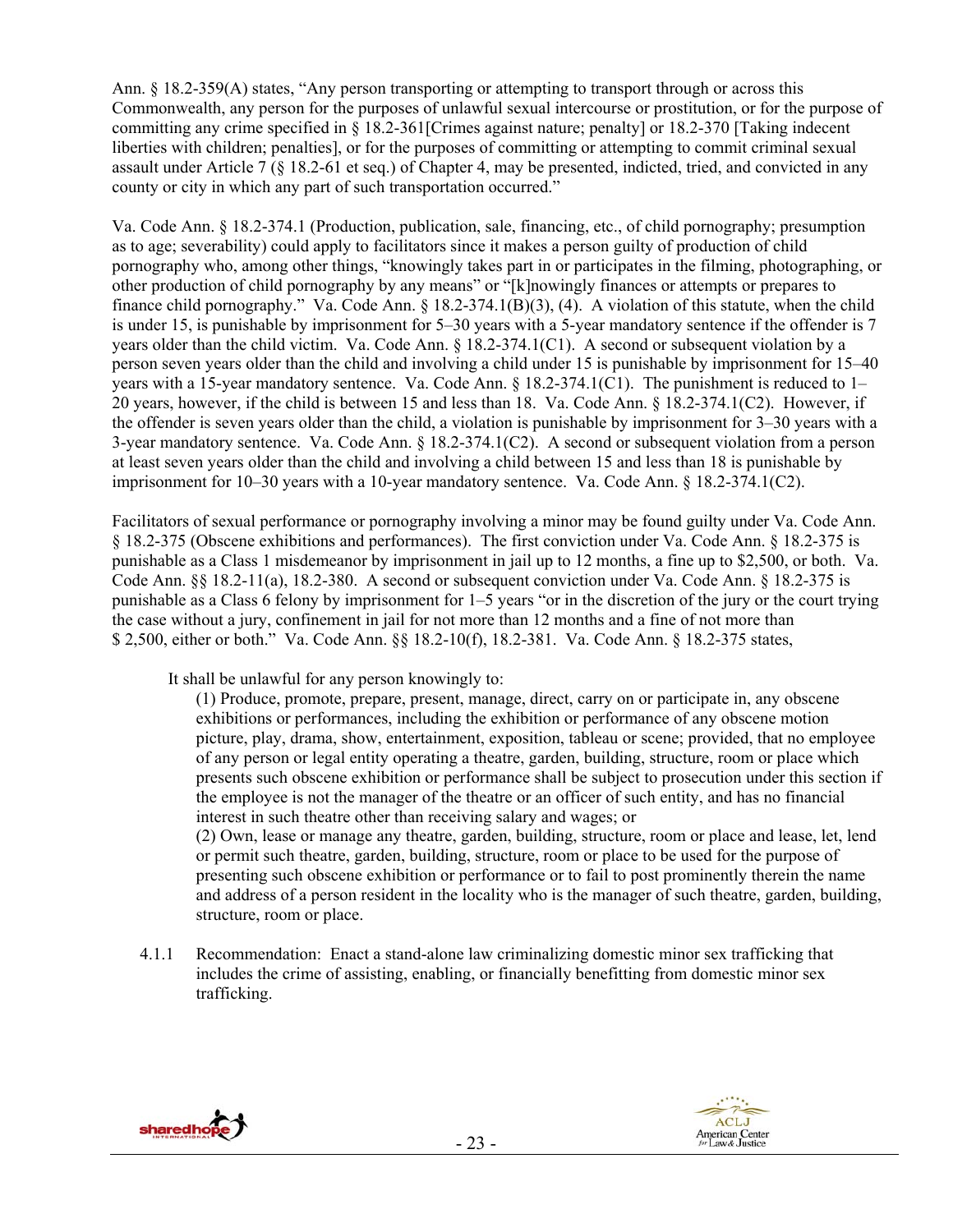*4.2 Financial penalties, including asset forfeiture laws, are in place for those who benefit financially from or aid and assist in committing domestic minor sex trafficking.* 

A facilitator of domestic minor sex trafficking arrested under Va. Code Ann. § 18.2-49 (Threatening, attempting or assisting in such abduction) may be subject to vehicle seizure and, upon conviction, forfeiture. Va. Code Ann. § 19.2-386.16(A), (B) (Forfeiture of motor vehicles used in commission of certain crimes) states in part,

A. Any vehicle knowingly used by the owner thereof or used by another with his knowledge of and during the commission of, or in an attempt to commit, a second or subsequent offense of §§ 18.2-346 [Being a prostitute or prostitution], 18.2-347 [Keeping, residing in or frequenting a bawdy place; "bawdy place" defined], 18.2-348 [Aiding prostitution or illicit sexual intercourse], 18.2-349 [Using vehicles to promote prostitution or unlawful sexual intercourse], 18.2-355 [Taking, detaining, etc., person for prostitution, etc., or consenting thereto], 18.2-356 [Receiving money for procuring person] or § 18.2-357 [Receiving money from earnings of male or female prostitute] or of a similar ordinance of any county, city or town or knowingly used for the transportation of any stolen goods, chattels or other property, when the value of such stolen goods, chattels or other property is \$ 200 or more, or any stolen property obtained as a result of a robbery, without regard to the value of the property, shall be forfeited to the Commonwealth. The vehicle shall be seized by any law-enforcement officer arresting the operator of such vehicle for the criminal offense, and delivered to the sheriff of the county or city in which the offense occurred. The officer shall take a receipt therefor. B. Any vehicle knowingly used by the owner thereof or used by another with his knowledge of and during the commission of, or in an attempt to commit, a misdemeanor violation of subsection D of

18.2-47 [Abduction and kidnapping defined; punishment] or a felony violation of (i) Article 3 (§ 18.2-47 et seq.) of Chapter 4 of Title 18.2 or (ii) § 18.2-357 [Receiving money from earnings of male or female prostitute] where the prostitute is a minor, shall be forfeited to the Commonwealth.

A facilitator convicted for publicizing or selling child pornography may also be subject to asset forfeiture. Va. Code Ann. § 19.2-386.31 (Seizure and forfeiture of property used in connection with the exploitation and solicitation of children) states in part,

All audio and visual equipment, electronic equipment, devices and other personal property used in connection with the possession, production, distribution, publication, sale, possession with intent to distribute or making of child pornography that constitutes a violation of § 18.2-374.1 [Production, publication, sale, financing, etc., of child pornography; presumption as to age; severability] or 18.2-374.1:1 [Possession, reproduction, distribution, and facilitation of child pornography; penalty], or in connection with the solicitation of a person less than 18 years of age that constitutes a violation of § 18.2-374.3 [Use of communications systems to facilitate certain offenses involving children] shall be subject to lawful seizure by a law-enforcement officer and shall be subject to forfeiture to the Commonwealth pursuant to Chapter 22 (§ 19.2-369 et seq.) of this title by order of the court in which a conviction under § 18.2-374.1, 18.2-374.1:1, or 18.2-374.3 is obtained. Notwithstanding the provisions of § 19.2-381 [Judgment of condemnation and sale of property; when judgment given on bond of owner or lienor; destruction of contraband], the court shall dispose of the forfeited property as it deems proper, including awarding the property to the agency seizing such property or to a state agency for lawful purposes. If the property is disposed of by sale, the court shall provide that the proceeds be paid into the Literary Fund.

Finally, the Racketeer Influenced and Corrupt Organization (RICO) Act provides for a fine up to \$1 million and up to \$2 million for second or subsequent offenses in addition to civil asset forfeiture of "[a]ll property, real or personal, including money, used in substantial connection with, intended for use in the course of, or traceable to, conduct in violation of any provision of § 18.2-514 [Racketeering offenses]." Va. Code Ann. § 18.2-515

![](_page_23_Picture_7.jpeg)

![](_page_23_Picture_8.jpeg)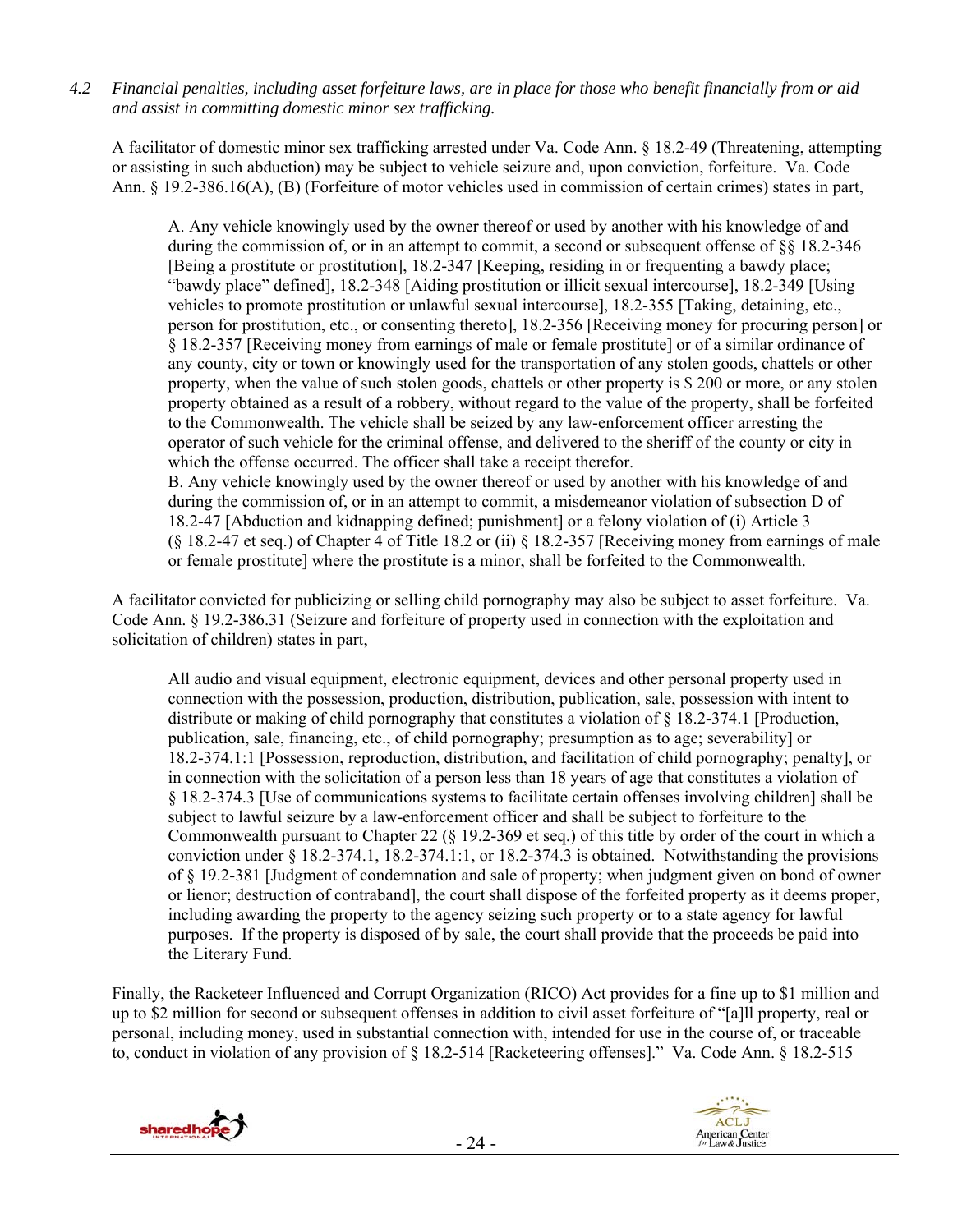(Criminal penalties; forfeiture). Va. Code Ann. § 18.2-514 (Racketeering offenses) outlines the racketeering offenses as follows,

A. It shall be unlawful for an enterprise, or for any person who occupies a position of organizer, supervisor, or manager of an enterprise, to receive any proceeds known to have been derived directly from racketeering activity and to use or invest an aggregate of \$ 10,000 or more of such proceeds in the acquisition of any title to, or any right, interest, or equity in, real property, or in the establishment or operation of any enterprise.

B. It shall be unlawful for any enterprise, or for any person who occupies a position of organizer, supervisor, or manager of an enterprise, to directly acquire or maintain any interest in or control of any enterprise or real property through racketeering activity.

C. It shall be unlawful for any person employed by, or associated with, any enterprise to conduct or participate, directly or indirectly, in such enterprise through racketeering activity.

D. It shall be unlawful for any person to conspire to violate any of the provisions of subsection A, B, or C.

E. Each violation of this section is a separate and distinct felony punishable in accordance with § 18.2-515.

Under Va. Code Ann. § 18.2-513 "racketeering activity" means in relevant part,

to commit, attempt to commit, conspire to commit, or to solicit, coerce, or intimidate another person to commit two or more of the following offenses: Article 2.1 (§ 18.2-46.1 et seq. [Criminal street gang activity]) of Chapter 4 of this title, . . . ; a felony offense of . . . §§ 18.2-47 [Abduction and kidnapping defined; punishment], 18.2-48 [Abduction with intent to extort money or for immoral purpose], . . . 18.2-49 [Threatening, attempting or assisting in such abduction], . . . 18.2-348 [Aiding prostitution or illicit sexual intercourse], 18.2-355 [Taking, detaining, etc., person for prostitution, etc., or consenting thereto], 18.2-356 [Receiving money for procuring person], 18.2-357 [Receiving money from earnings of male or female prostitute], 18.2-368 [Placing or leaving wife for prostitution], . . . 18.2-374.1 [Production, publication, sale, financing, etc., of child pornography; presumption as to age; severability], . . . ; or any substantially similar offenses under the laws of any other state, the District of Columbia, the United States or its territories.

*4.3 Promoting and selling child sex tourism is illegal*.

There is no law in Virginia making child sex tourism a crime.

- 4.3.1 Recommendation: Enact a law prohibiting selling or offering to sell travel services that include or facilitate travel for the purpose of engaging in commercial sexual exploitation of a minor or prostitution of a minor, if occurring in Virginia.
- *4.4 Promoting and selling child pornography is illegal*.

Va. Code Ann. § 18.2-374.1 (Production, publication, sale, financing, etc., of child pornography; presumption as to age; severability)<sup>34</sup> states in subsection B,

A person shall be guilty of production of child pornography who: . . . ; or 2. Produces or makes or attempts or prepares to produce or make child pornography; or 3. Who knowingly takes part in or participates in the filming, photographing, or other production of child pornography by any means; or 4. Knowingly finances or attempts or prepares to finance child pornography." Va. Code Ann. § 18.2-

 $\overline{a}$ <sup>34</sup> *See supra* note 24 for definition of "child pornography."

![](_page_24_Picture_15.jpeg)

![](_page_24_Picture_16.jpeg)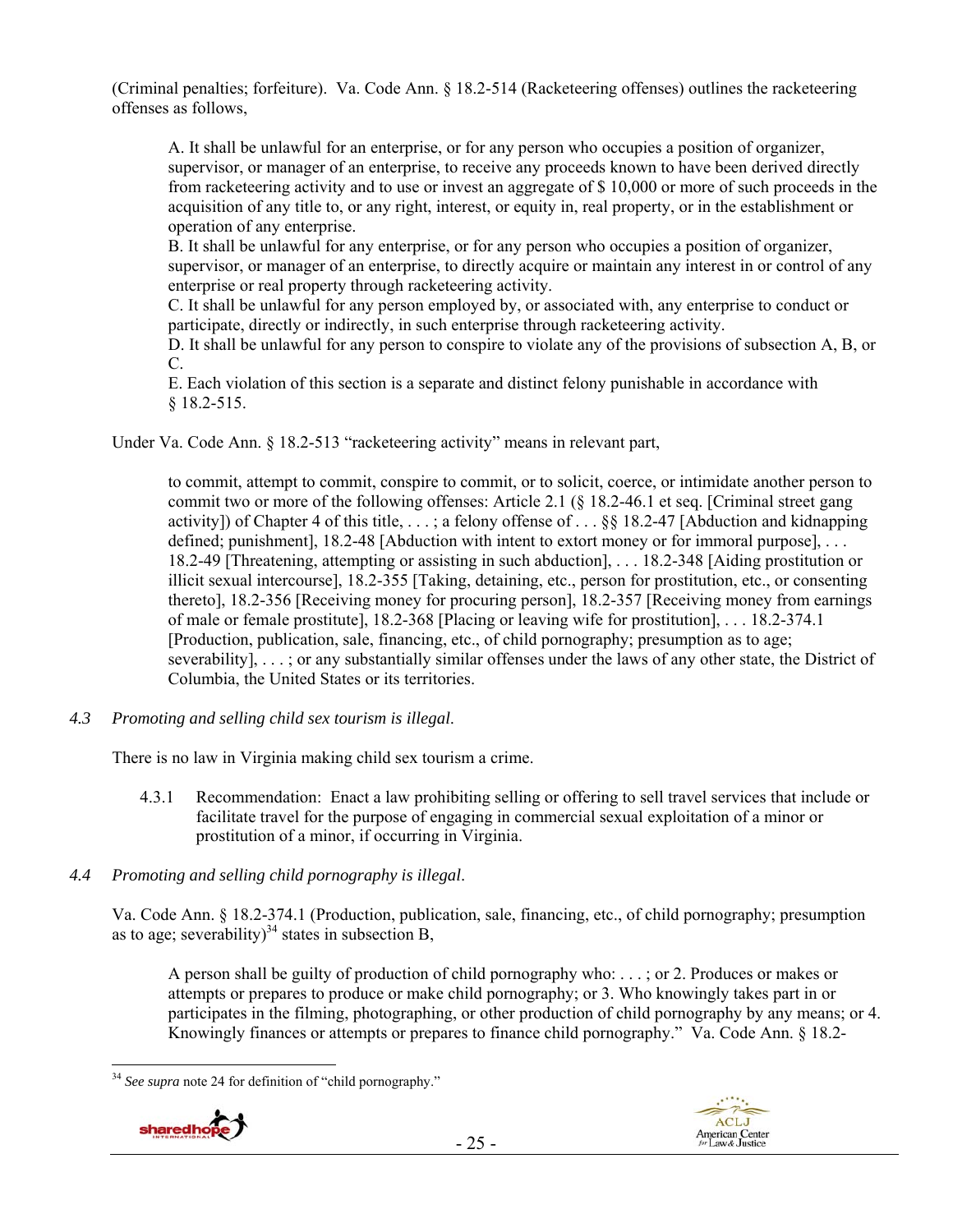374.1(D) makes clear that "[f]or the purposes of this section it may be inferred by text, title or appearance that a person who is depicted as or presents the appearance of being less than 18 years of age in sexually explicit visual material is less than 18 years of age.

A violation of Va. Code Ann. § 18.2-374.1(B) is punishable by imprisonment for 5–30 years when the subject of the child pornography is a child under 15, with a mandatory minimum of 5 years if the person is at least seven years older than the subject of the child pornography. Va. Code Ann. § 18.2-374.1(C1). A subsequent violation where the offender is at least 7 years older than the child is punishable by imprisonment for 15–40 years, "15 years of which shall be a mandatory minimum term of imprisonment." Va. Code Ann. § 18.2- 374.1(C1). When the subject of the child pornography is at least 15 but less than 18, the sentence is 1–20 years, except if the offender is at least 7 years older than the child then the sentence is 3–30 years, with a 3 year mandatory minimum term of imprisonment. Va. Code Ann. § 18.2-374.1(C2). Subsequent violations by an offender at least 7 years older than the subject carry a sentence of 10-30 years, "10 years of which shall be a mandatory minimum term of imprisonment." Va. Code Ann. § 18.2-374.1(C2).

Also, importantly for facilitator liability, Va. Code Ann. § 18.2-374.1:1(D) (Possession, reproduction, distribution, and facilitation of child pornography; penalty) states, "Any person who intentionally operates an Internet website for the purpose of facilitating the payment for access to child pornography is guilty of a Class 4 felony." This offense is punishable by imprisonment for 2–10 years and a potential fine of up to \$100,000. Va. Code Ann. § 18.2-10(d), (g). If the offender is a not a natural person, only a fine will be assessed for this felony. Va. Code Ann.  $\S 18.2-10(g)$ . Under Va. Code Ann.  $\S 18.2-374.1:1(C)$ , "Any person who reproduces by any means, including by computer, sells, gives away, distributes, electronically transmits, displays with lascivious intent, purchases, or possesses with intent to sell, give away, distribute, transmit, or display child pornography with lascivious intent shall be punished by not less than five years nor more than 20 years in a state correctional facility." Subsequent violations are punishable by imprisonment for 5–20 years with a mandatory 5 year minimum.

![](_page_25_Picture_3.jpeg)

![](_page_25_Picture_4.jpeg)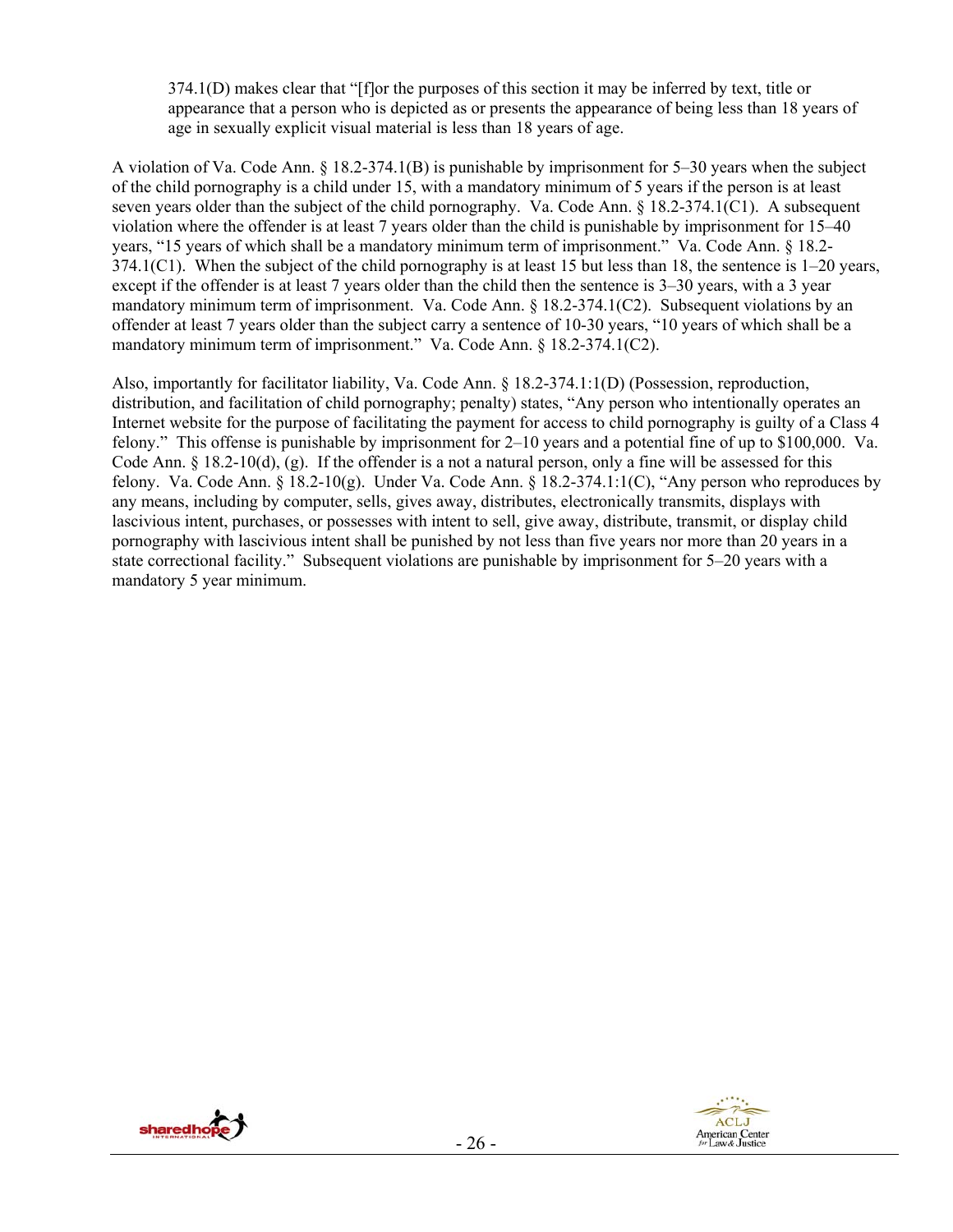### Framework Issue 5: Protective provisions for the child victims

#### *Legal Components:*

- *5.1 A victim of domestic minor sex trafficking or CSEC is defined as a victim for purposes of qualifying for crime victims' compensation and other victim benefits.*
- *5.2 The state sex trafficking statute expressly prohibits a defendant from raising consent of the minor to the commercial sex acts as a defense.*
- *5.3 Prostitution laws apply only to adults, making minors under 18 specifically immune from this offense.*
- *5.4 Commercially sexually exploited children are provided with a child protection response, including specialized shelter and services, and are not detained in juvenile detention facilities.*
- *5.5 Commercial sexual exploitation or sex trafficking is identified as a type of abuse and neglect within child protection statutes.*
- *5.6 The definition of "caregiver" (or similar term) in the child welfare statutes is broad enough to include a trafficker who has custody or control of a child in order to bring a trafficked child into the protection of child protective services.*
- *5.7 Crime victims' compensation is specifically available to a child victim of sex trafficking or CSEC without regard to ineligibility factors.*
- *5.8 Victim-friendly procedures and protections are provided in the trial process for minors under 18.*
- *5.9 Expungement or sealing of juvenile arrest or criminal records resulting from arrests or adjudications for prostitution-related offenses committed as a result of, or in the course of, the commercial sexual exploitation of a minor is available within a reasonable time after turning 18.*
- *5.10 Victim restitution and civil remedies are authorized by law for minor victims of sex trafficking or CSEC.*
- *5.11 Statutes of limitations for civil and criminal actions for child sex trafficking or CSEC offenses are eliminated or lengthened sufficiently to allow prosecutors and victims a realistic opportunity to pursue criminal action and legal remedies.*

*\_\_\_\_\_\_\_\_\_\_\_\_\_\_\_\_\_\_\_\_\_\_\_\_\_\_\_\_\_\_\_\_\_\_\_\_\_\_\_\_\_\_\_\_\_\_\_\_\_\_\_\_\_\_\_\_\_\_\_\_\_\_\_\_\_\_\_\_\_\_\_\_\_\_\_\_\_\_\_\_\_\_\_\_\_\_\_\_\_\_\_\_\_\_* 

## *Legal Analysis:*

*5.1 A victim of domestic minor sex trafficking or CSEC is defined as a victim for purposes of qualifying for crime victims' compensation and other victim benefits.* 

The Virginia Victims' Compensation provisions define a "victim" in Va. Code Ann. § 19.2-368.2 as "a person who suffers personal physical injury or death as a direct result of a crime including a person who is injured or killed as a result of foreign terrorism or who suffers personal emotional injury as a direct result of being the subject of a violent felony offense as defined in subsection C of  $\S$  17.1-805,<sup>35</sup> or stalking as described in § 18.2-60.3, or attempted robbery or abduction." "Crime" is defined in Va. Code Ann. § 19.2-368.2 as "an act committed by any person in the Commonwealth of Virginia which would constitute a crime as defined by the Code of Virginia or at common law."

 $\overline{a}$ <sup>35</sup> Va. Code Ann. § 17.1-805(C) list of "violent felony offenses" includes the following trafficking-related provisions: "any Class 5 felony violation of § 18.2-47 [Abduction and kidnapping defined; punishment]; any felony violation of § 18.2-48 [Abduction with intent to extort money or for immoral purpose], 18.2-48.1[Abduction by prisoners; penalty] or 18.2-49 [Threatening, attempting or assisting in such abduction]; ... any violation of subdivision (2) or (3) of  $\S$  18.2-355 [Taking, detaining, etc., person for prostitution, etc., or consenting thereto]; . . . any violation of § 18.2-368 [Placing or leaving wife for prostitution], 18.2-370 [Taking indecent liberties with children; penalties] or 18.2-370.1 [Taking indecent liberties with child by person in custodial or supervisory relationship; penalties]; any violation of subsection A of § 18.2-371.1 [Abuse and neglect of children; penalty; abandoned infant]; . . . any violation of § 18.2-374.1 [Production, publication, sale, financing, etc., of child pornography; presumption as to age; severability]; any felony violation of § 18.2-374.1:1 [Possession, reproduction, distribution, and facilitation of child pornography; penalty]; any violation of § 18.2-374.3 [Use of communications systems to facilitate certain offenses involving children]; . . . or any conspiracy or attempt to commit any offense specified in this subsection, and any substantially similar offense under the laws of any state, the District of Columbia, the United States or its territories."

![](_page_26_Picture_17.jpeg)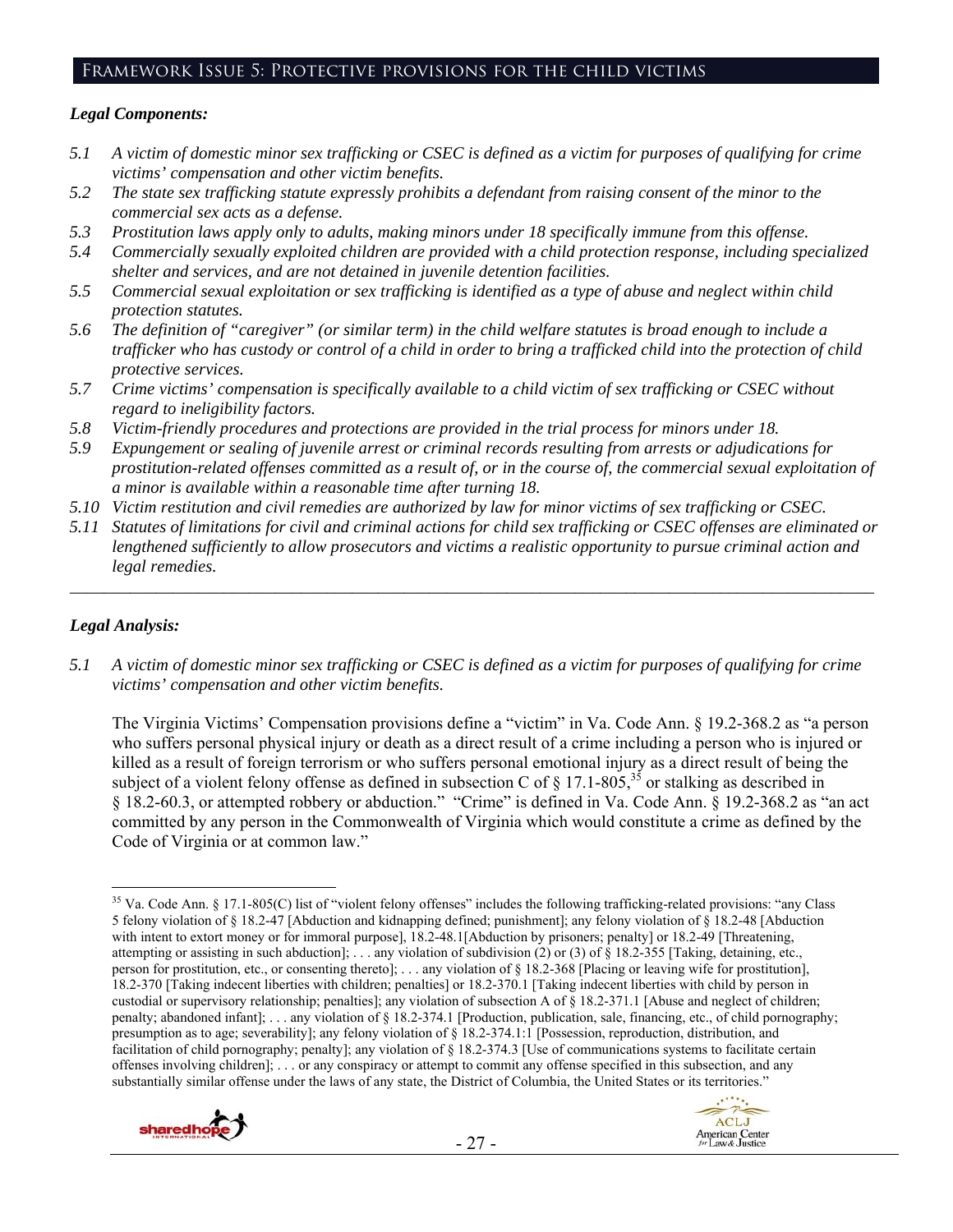*5.2 The state sex trafficking statute expressly prohibits a defendant from raising consent of the minor to the commercial sex acts as a defense.* 

The Virginia Code does not specifically prohibit a defendant from raising a defense that the subject minor consented to the commercial sex act. However, in the case of a minor accused of committing the sexual offense of carnal knowledge of a child 13–15 years of age pursuant to Va. Code Ann. § 18.2-63(B) proof of victim's consent in a case where the victim is 3 or more years younger than the accused offender reduces the crime classification to either a Class 6 felony. If the consenting victim is less than 3 years younger than the accused offender the crime is classified as a Class 4 misdemeanor. Va. Code Ann. § 18.2-63(B).

5.2.1 Recommendation: Enact a provision specifically prohibiting a defense to any commercial sexual offense against a minor under 18 based on consent of the child to the sex act.

## *5.3 Prostitution laws apply only to adults, making minors under 18 specifically immune from this offense.*

Va. Code Ann. § 18.2-346 (Being a prostitute or prostitution) does not only apply to adults. It states in subsection (A), "Any person who, for money or its equivalent, commits adultery, fornication or any act in violation of § 18.2-361, or offers to commit adultery, fornication or any act in violation of § 18.2-361 and thereafter does any substantial act in furtherance thereof, shall be guilty of being a prostitute, or prostitution, which shall be punishable as a Class 1 misdemeanor."

- 5.3.1 Recommendation: Amend Va. Code Ann. § 18.2-346 to make the law inapplicable to minors under 18 and to refer any case of a prostituted minor to the operable sex trafficking statute, Va. Code Ann. § 18.2-48 (Abduction with intent to extort money or for immoral purpose).
- *5.4 Commercially sexually exploited children are provided with a child protection response, including specialized shelter and services, and are not detained in juvenile detention facilities.*

There is no complete or specific mechanism for directing a commercially sexually exploited child to a child protection response process. Certain procedures permit immediate intervention through either CPS or the juvenile courts. Under Va. Code Ann. § 63.2-1517(A) (Authority to take child into custody), in Chapter 15 (Child abuse and neglect) of Title 63.2,

A. A physician or child-protective services worker of a local department or law-enforcement official investigating a report or complaint of abuse and neglect may take a child into custody for up to 72 hours without prior approval of parents or guardians provided:

1. The circumstances of the child are such that continuing in his place of residence or in the care or custody of the parent, guardian, custodian or other person responsible for the child's care, presents an imminent danger to the child's life or health to the extent that severe or irremediable injury would be likely to result or if evidence of abuse is perishable or subject to deterioration before a hearing can be held;

- 2. A court order is not immediately obtainable;
- 3. The court has set up procedures for placing such children;

4. Following taking the child into custody, the parents or guardians are notified as soon as practicable. Every effort shall be made to provide such notice in person;

5. A report is made to the local department; and

6. The court is notified and the person or agency taking custody of such child obtains, as soon as possible, but in no event later than 72 hours, an emergency removal order pursuant to § 16.1-251; however, if a preliminary removal order is issued after a hearing held in accordance with § 16.1-252 within 72 hours of the removal of the child, an emergency removal order shall not be necessary.

![](_page_27_Picture_15.jpeg)

![](_page_27_Picture_16.jpeg)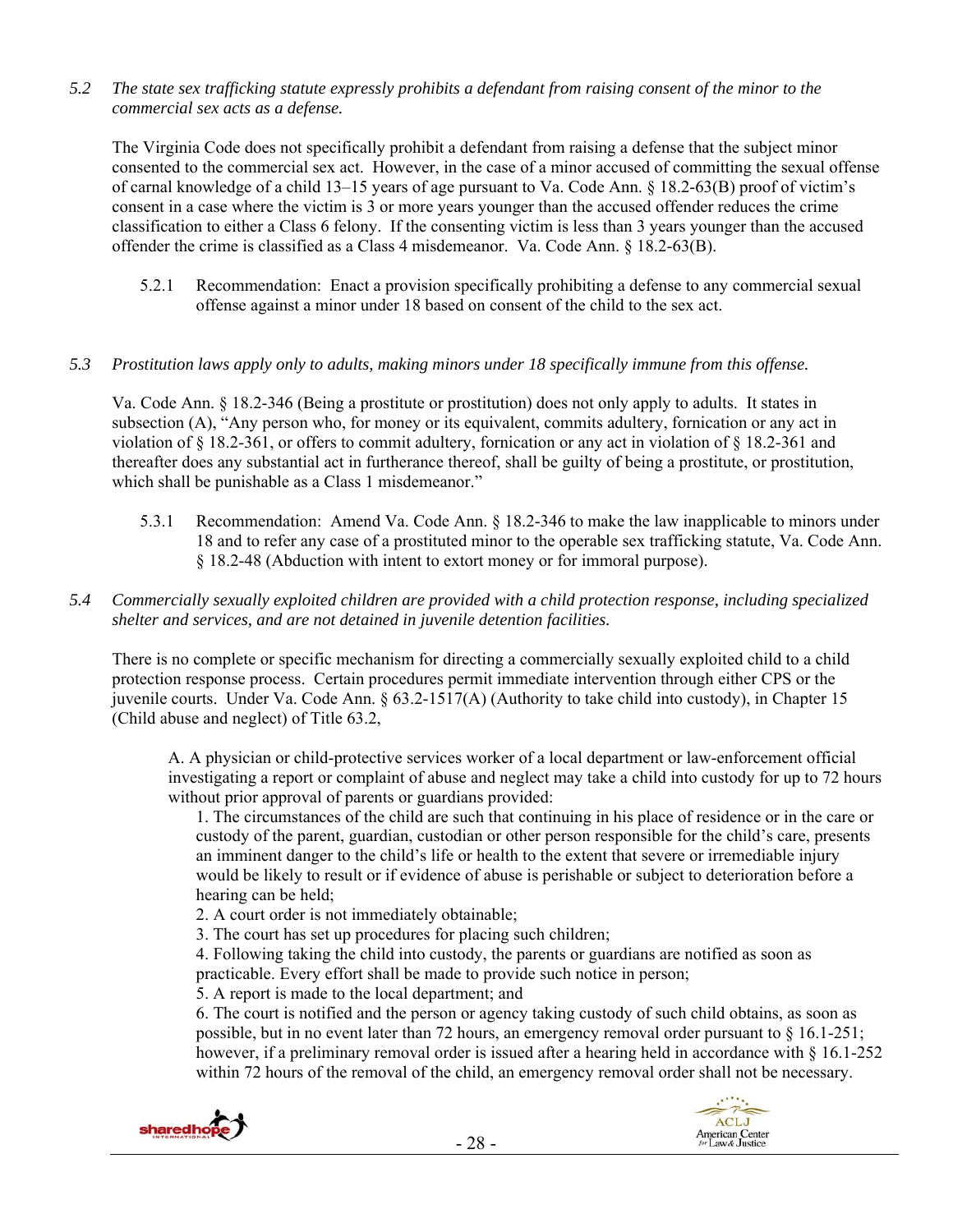Any person or agency petitioning for an emergency removal order after four hours have elapsed following taking custody of the child shall state the reasons therefor pursuant to  $\S$  16.1-251.

Va. Code Ann. § 16.1-251 (Emergency removal order) permits a child to be brought into "immediate custody and placed in shelter care pursuant to an emergency removal order in cases in which the child is alleged to have been abused or neglected." The evidence required to support such an order must establish that "an imminent threat to life or health to the extent that severe or irremediable injury would be likely to result if the child were returned to or left in the custody of his parents, guardian, legal custodian or other person standing in loco parentis pending a final hearing on the petition." Va. Code Ann. § 16.1-251(A)(1). Also, evidence that "[r]easonable efforts have been made to prevent removal of the child from his home and there are no alternatives less drastic than removal of the child from his home which could reasonably protect the child's life or health pending a final hearing on the petition" is required to support an order.<sup>36</sup> Va. Code Ann. § 16.1-251(A)(2). Once an order is granted for emergency removal and a child is taken into custody, "a hearing shall be held in accordance with § 16.1-252 as soon as practicable, but in no event later than five business days after the removal of the child." Va. Code Ann. § 16.1-251(B). The evidence required for a "preliminary order to issue or for an existing order to be continued" is nearly identical to the requirements for an emergency removal order. Va. Code Ann. §§ 16.1-252(E), 16,1-251(A). "If the preliminary removal order includes a finding of abuse or neglect and the child is removed from his home or a preliminary protective order is issued," a dispositional hearing is to be held within 75 days. Va. Code Ann. § 16.1-252(H). At the dispositional hearing, "[i]f a child is found to be (a) abused or neglected; (b) at risk of being abused or neglected by a parent or custodian who has been adjudicated as having abused or neglected another child in his care; or (c) abandoned by his parent or other custodian, or without parental care and guardianship because of his parent's absence or physical or mental incapacity," the court may order, among other things, that the child "remain with his parent, subject to such conditions and limitations as the court may order with respect to such child and his parent or other adult occupant of the same dwelling," or, if there is "no less drastic alternative," that legal custody be transferred to, among others, a relative or a child welfare agency. Va. Code Ann. § 16.1-278.2(A)(2), (5).

Under the juvenile justice procedures, Va. Code Ann. § 16.1-246 (When and how child may be taken into immediate custody) outlines the conditions for taking a child into immediate custody. Subsection (B) permits a child to be taken into immediate custody "[w]hen a child is alleged to be in need of services or supervision and (i) there is a clear and substantial danger to the child's life or health or (ii) the assumption of custody is necessary to ensure the child's appearance before the court." Subsection (C) allows a child to be taken into immediate custody "[w]hen, in the presence of the officer who makes the arrest, a child has committed an act designated a crime under the law of this Commonwealth, or an ordinance of any city, county, town or service district, or under federal law and the officer believes that such is necessary for the protection of the public interest." Under subsection (G), a child can be taken into immediate custody "[w]hen a law-enforcement officer has probable cause to believe that a child (i) has run away from home or (ii) is without adult supervision at such hours of the night and under such circumstances that the law-enforcement officer reasonably concludes that there is a clear and substantial danger to the child's welfare."

A juvenile can be detained before adjudication in secure or shelter facilities upon court order under certain conditions. Va. Code Ann. § 16.1-248.1(A) (Criteria for detention or shelter care) states in part,

 A. A juvenile taken into custody whose case is considered by a judge, intake officer or magistrate pursuant to § 16.1-247 shall immediately be released, upon the ascertainment of the necessary facts, to the care, custody and control of such juvenile's parent, guardian, custodian or other suitable person able and willing to provide supervision and care for such juvenile, either on bail or recognizance pursuant to

 $\overline{a}$ <sup>36</sup> "The alternatives less drastic than removal may include but not be limited to the provision of medical, educational, psychiatric, psychological, homemaking or other similar services to the child or family or the issuance of a preliminary protective order pursuant to § 16.1-253." Va. Code Ann. § 16.1-251(A)(2).

![](_page_28_Picture_6.jpeg)

![](_page_28_Picture_7.jpeg)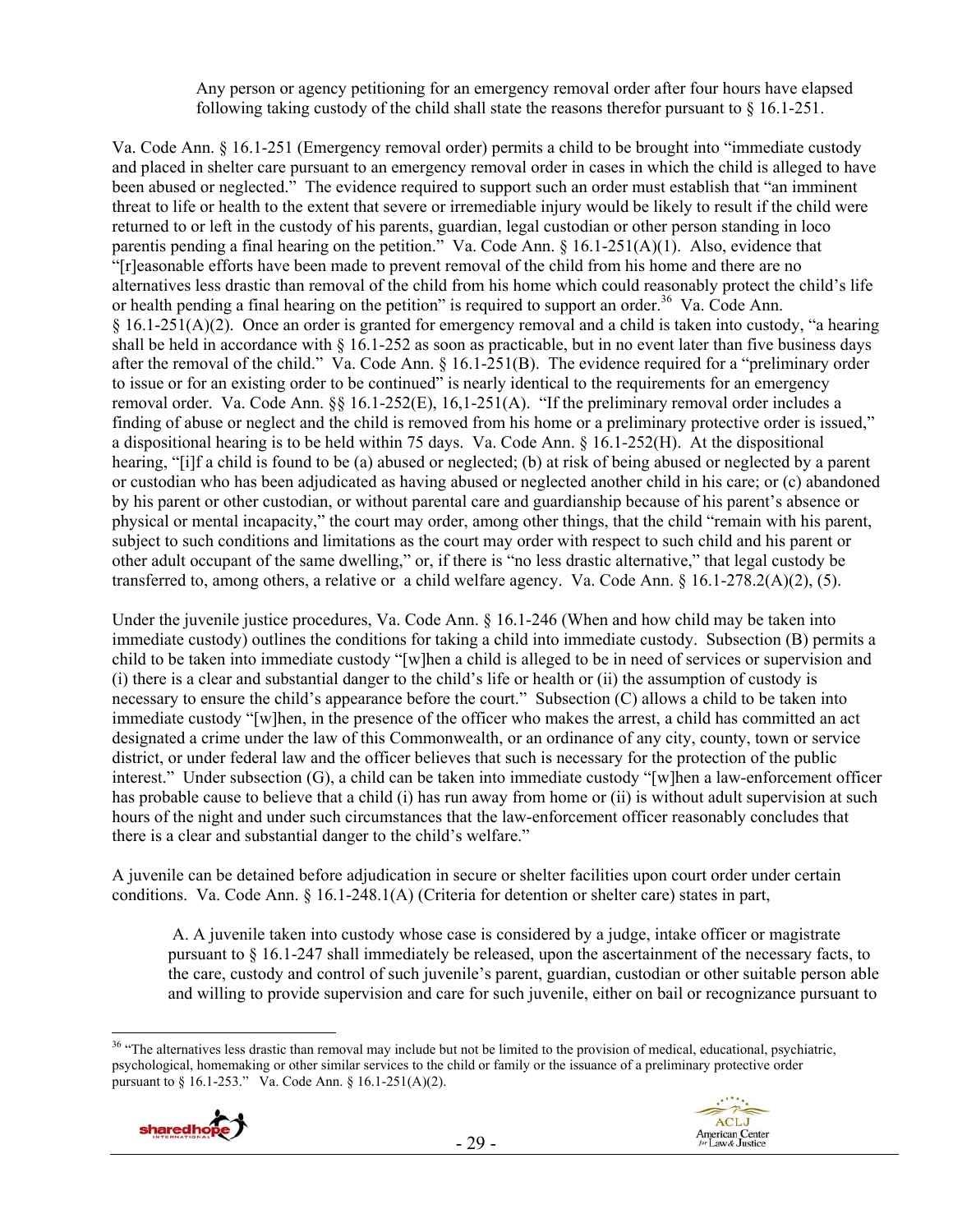Chapter 9 (§ 19.2-119 et seq.) of Title 19.2 or under such conditions as may be imposed or otherwise. However, at any time prior to an order of final disposition, a juvenile may be detained in a secure facility, pursuant to a detention order or warrant, only upon a finding by the judge, intake officer, or magistrate, that there is probable cause to believe that the juvenile committed the act alleged, and that at least one of the following conditions is met:

1. The juvenile is alleged to have (a) violated the terms of his probation or parole when the charge for which he was placed on probation or parole would have been a felony or Class 1 misdemeanor if committed by an adult; (b) committed an act that would be a felony or Class 1 misdemeanor if committed by an adult; . . . , and there is clear and convincing evidence that:

 a. Considering the seriousness of the current offense or offenses and other pending charges, the seriousness of prior adjudicated offenses, the legal status of the juvenile and any aggravating and mitigating circumstances, the liberty of the juvenile, constitutes a clear and substantial threat to the person or property of others;

 b. The liberty of the juvenile would present a clear and substantial threat of serious harm to such juvenile's life or health; or

 c. The juvenile has threatened to abscond from the court's jurisdiction during the pendency of the instant proceedings or has a record of willful failure to appear at a court hearing within the immediately preceding 12 months.

2. The juvenile has absconded from a detention home or facility where he has been directed to remain by the lawful order of a judge or intake officer.

3. The juvenile is a fugitive from a jurisdiction outside the Commonwealth and subject to a verified petition or warrant, in which case such juvenile may be detained for a period not to exceed that provided for in § 16.1-323 while arrangements are made to return the juvenile to the lawful custody of a parent, guardian or other authority in another state.

4. The juvenile has failed to appear in court after having been duly served with a summons in any case in which it is alleged that the juvenile has committed a delinquent act or that the child is in need of services or is in need of supervision; however, a child alleged to be in need of services or in need of supervision may be detained for good cause pursuant to this subsection only until the next day upon which the court sits within the county or city in which the charge against the child is pending, and under no circumstances longer than 72 hours from the time he was taken into custody. . . .

5. The juvenile failed to adhere to the conditions imposed upon him by the court, intake officer or magistrate following his release upon a Class 1 misdemeanor charge or a felony charge.

A child who does not meet the conditions outlined in Va. Code Ann. § 16.1-248.1(A) for placement in a secure facility, must be released to "a parent, guardian or other person willing and able to provide supervision and care under such conditions as the judge, intake officer or magistrate may impose." Va. Code Ann. § 16.1-248.1(B). Except, Va. Code Ann. § 16.1-248.1(B) allows a child to be placed in shelter care if

1. The juvenile is eligible for placement in a secure facility;

2. The juvenile has failed to adhere to the directions of the court, intake officer or magistrate while on conditional release;

3. The juvenile's parent, guardian or other person able to provide supervision cannot be reached within a reasonable time;

4. The juvenile does not consent to return home;

5. Neither the juvenile's parent or guardian nor any other person able to provide proper supervision can arrive to assume custody within a reasonable time; or

6. The juvenile's parent or guardian refuses to permit the juvenile to return home and no relative or other person willing and able to provide proper supervision and care can be located within a reasonable time.

![](_page_29_Picture_16.jpeg)

. . . .

![](_page_29_Picture_17.jpeg)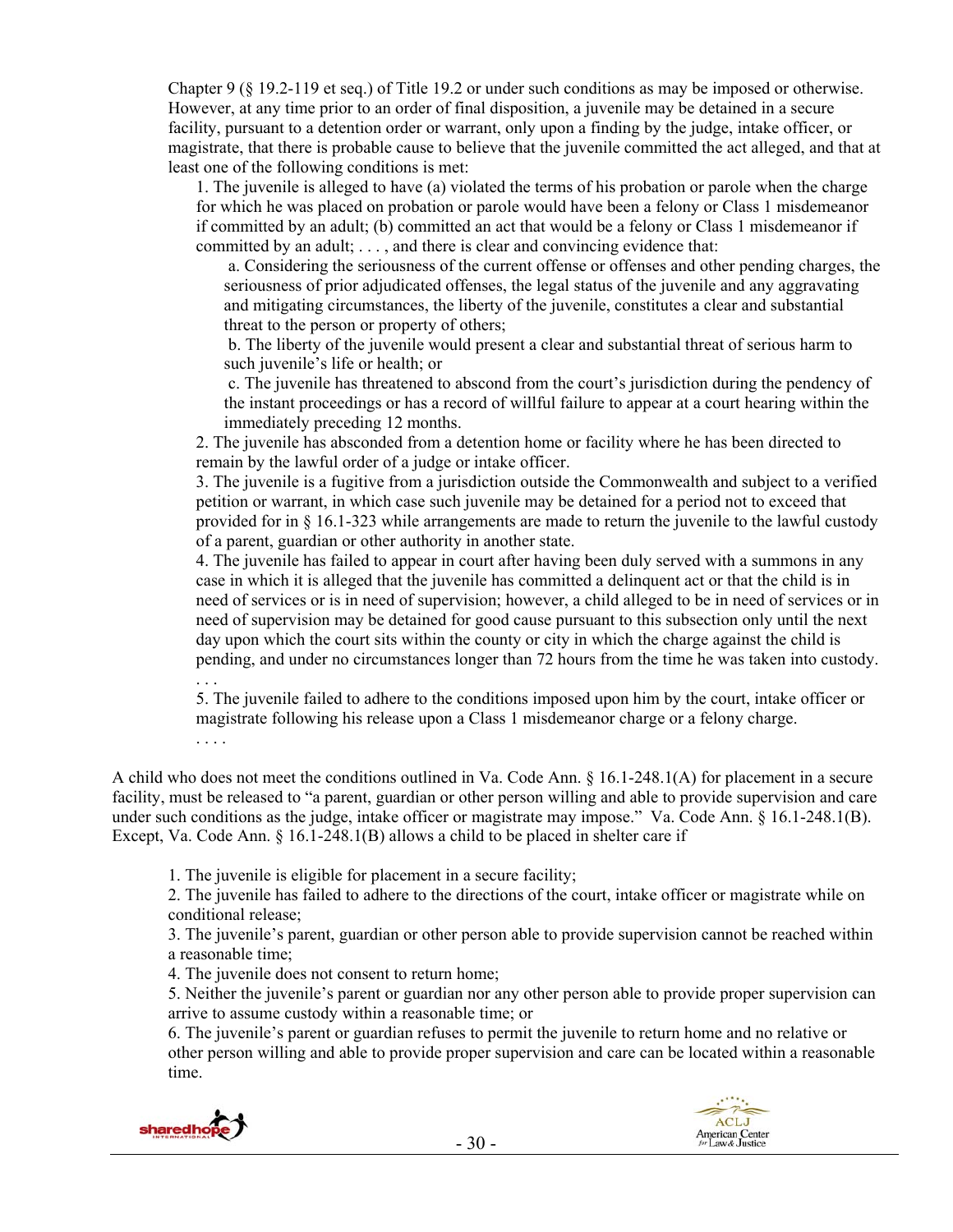If it is determined that a child should remain in detention or shelter care under Va. Code Ann. § 16.1-248.1, then Va. Code Ann. § 16.1-249(A) (Places of confinement for juveniles) provides the permissible placements as follows,

1. An approved foster home or a home otherwise authorized by law to provide such care;

2. A facility operated by a licensed child welfare agency;

3. If a juvenile is alleged to be delinquent, in a detention home or group home approved by the Department;

4. Any other suitable place designated by the court and approved by the Department;

5. To the extent permitted by federal law, a separate juvenile detention facility located upon the site of an adult regional jail facility established by any county, city or any combination thereof constructed after 1994, approved by the Department of Juvenile Justice and certified by the Board of Juvenile Justice for the holding and detention of juveniles.

Neither the definition of "Child In Need of Services" nor "Child In Need of Supervision" in Va. Code Ann. § 16.1-228 specifically includes a commercially sexually exploited child. However, under the definition of "Child in Need of Supervision," a victim of sex trafficking of a minor could be found to be "[a] child who, without reasonable cause and without the consent of his parent, lawful custodian or placement authority, remains away from or deserts or abandons his family or lawful custodian on more than one occasion or escapes or remains away without proper authority from a residential care facility in which he has been placed by the court, and (i) such conduct presents a clear and substantial danger to the child's life or health, (ii) the child or his family is in need of treatment, rehabilitation or services not presently being received, and (iii) the intervention of the court is essential to provide the treatment, rehabilitation or services needed by the child or his family." Va. Code Ann. § 16.1-228.

The Department of Social Services (DSS) is directed to develop a plan to provide services to human trafficking victims through House Bill 2190, which Governor McDonnell approved on March 18, 2011. 2011 Va. Acts 258. The law states,

Such plan shall include provisions for (i) identifying victims of human trafficking in the Commonwealth; (ii) assisting victims of human trafficking with applying for federal and state benefits and services to which they may be entitled; (iii) coordinating the delivery of health, mental health, housing, education, job training, victims' compensation, legal, and other services for victims of human trafficking; (iv) preparing and disseminating educational and training programs and materials to increase awareness of human trafficking and services available to victims of human trafficking among local departments of social services, public and private agencies and service providers, and the public; (v) developing and maintaining community-based services for victims of human trafficking; and (vi) assisting victims of human trafficking with family reunification or return to their place of origin if the person so desires. In developing its plan, the Department shall work together with such other state and federal agencies, public and private entities, and other stakeholders as the Department shall deem appropriate.

5.4.1 Recommendation: Establish a mandatory response law directing any minor involved in prostitution or who is a victim of abduction for prostitution or the manufacture of pornography away from the criminal justice system and into a protective system.

![](_page_30_Picture_10.jpeg)

![](_page_30_Picture_11.jpeg)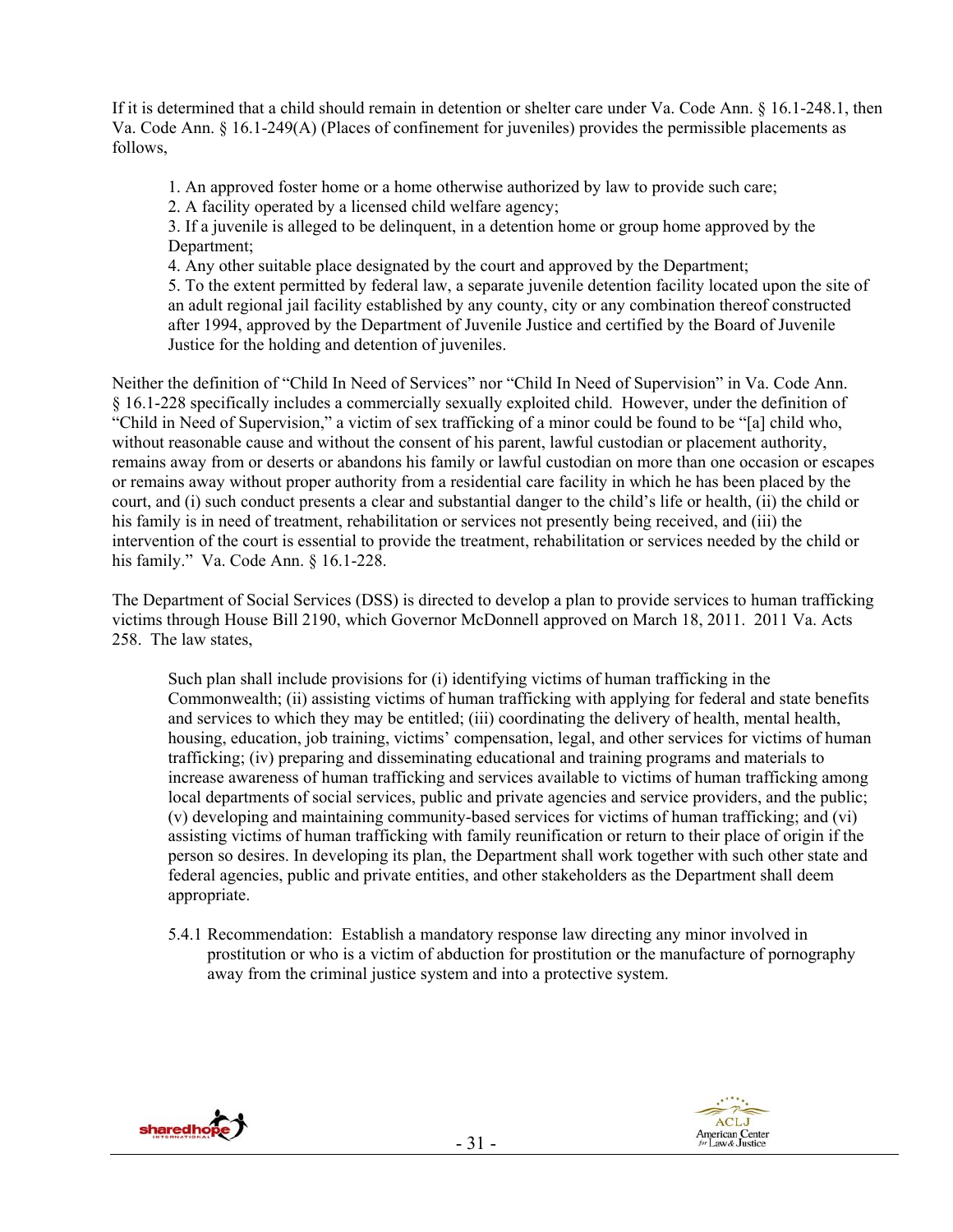*5.5 Commercial sexual exploitation or sex trafficking is identified as a type of abuse and neglect within child protection statutes.* 

Under Va. Code Ann. § 63.2-100, the definition of "abused or neglected child" includes a child under the age of 18 "[w]hose parents or other person responsible for his care commits or allows to be committed any act of sexual exploitation or any<sup>37</sup> sexual act upon a child in violation of the law" and a child under the age of 18 "[w]hose parents or other person responsible for his care creates a substantial risk of physical or mental injury by knowingly leaving the child alone in the same dwelling, including an apartment . . . , with a person to whom the child is not related by blood or marriage and who the parent or other person responsible for his care knows has been convicted of an offense against a minor for which registration is required as a violent sexual offender pursuant to  $\&$  9.1-902."

- 5.5.1 Recommendation: Add "a child subjected to commercial sexual exploitation" to the Va. Code Ann. § 16.1-228 and § 63.2-100 definitions of "abused or neglected child."
- *5.6 The definition of "caregiver" (or similar term) in the child welfare statutes is broad enough to include a trafficker who has custody or control of a child in order to bring a trafficked child into the protection of child protective services.*

Va. Code Ann. § 16.1-278.1 defines "parent" for purposes of Article 9 (Disposition), which contains provisions on abused and neglected children, "Children in Need of Services," and "Children in Need of Supervision," to include "parent, guardian, legal custodian, or other person standing in loco parentis." Also, Va. Code Ann. § 16.1-228 (Juvenile and Domestic Relations District Courts―Definitions) and § 63.2-100 (Welfare (Social Services)―Definitions) refer to "parents or other person responsible for his care" of the child in the definition for "abused or neglected child." These definitions may not be sufficient to include a trafficker as subject to investigation and action for abuse and neglect.

- 5.6.1 Recommendation: Amend Va. Code Ann. § 16.1-278.1 (Definitions), § 16.1-228 (Juvenile and Domestic Relations District Courts―Definitions) and § 63.2-100 (Welfare (Social Services)―Definitions) to ensure that "parent" includes persons who are in control or possession of a child, which would include a trafficker.
- *5.7 Crime victims' compensation is specifically available to a child victim of sex trafficking or CSEC without regard to ineligibility factors.*

The Virginia Workers' Compensation program contains ineligibility criteria that could negatively affect domestic minor sex trafficking victims' ability to receive compensation. Va. Code Ann. § 19.2-368.4 (Persons eligible for awards) states in subsection (B) that "[a] person who is criminally responsible for the crime upon which a claim is based, or an accomplice or accessory of such person, shall not be eligible to receive an award with respect to such claim." Va. Code Ann. § 19.2-368.6 (Assignment of claims; investigation; hearing; confidentiality of records; decisions) provides in subsection (D) that "[t]here shall be a rebuttable presumption that the claimant did not contribute to and was not responsible for the infliction of his injury," reducing the risk that a minor victim of prostitution may be found to have contributed to the injuries sustained through her activities in prostitution. Also, a child victim of sex trafficking, who may be afraid or angry with law enforcement, may have an award denied, reduced or withdrawn if "[t]he Commission . . . find[s] that any claimant or award recipient has not fully cooperated with all law-enforcement agencies." Va. Code Ann. § 19.2-368.10.

 $\overline{a}$  $37$  The definition in Va. Code Ann. § 16.1-228, while substantially similar in quoted part to the definition in Va. Code Ann. § 63.2-100 does not include the phrase "act of sexual exploitation."

![](_page_31_Picture_9.jpeg)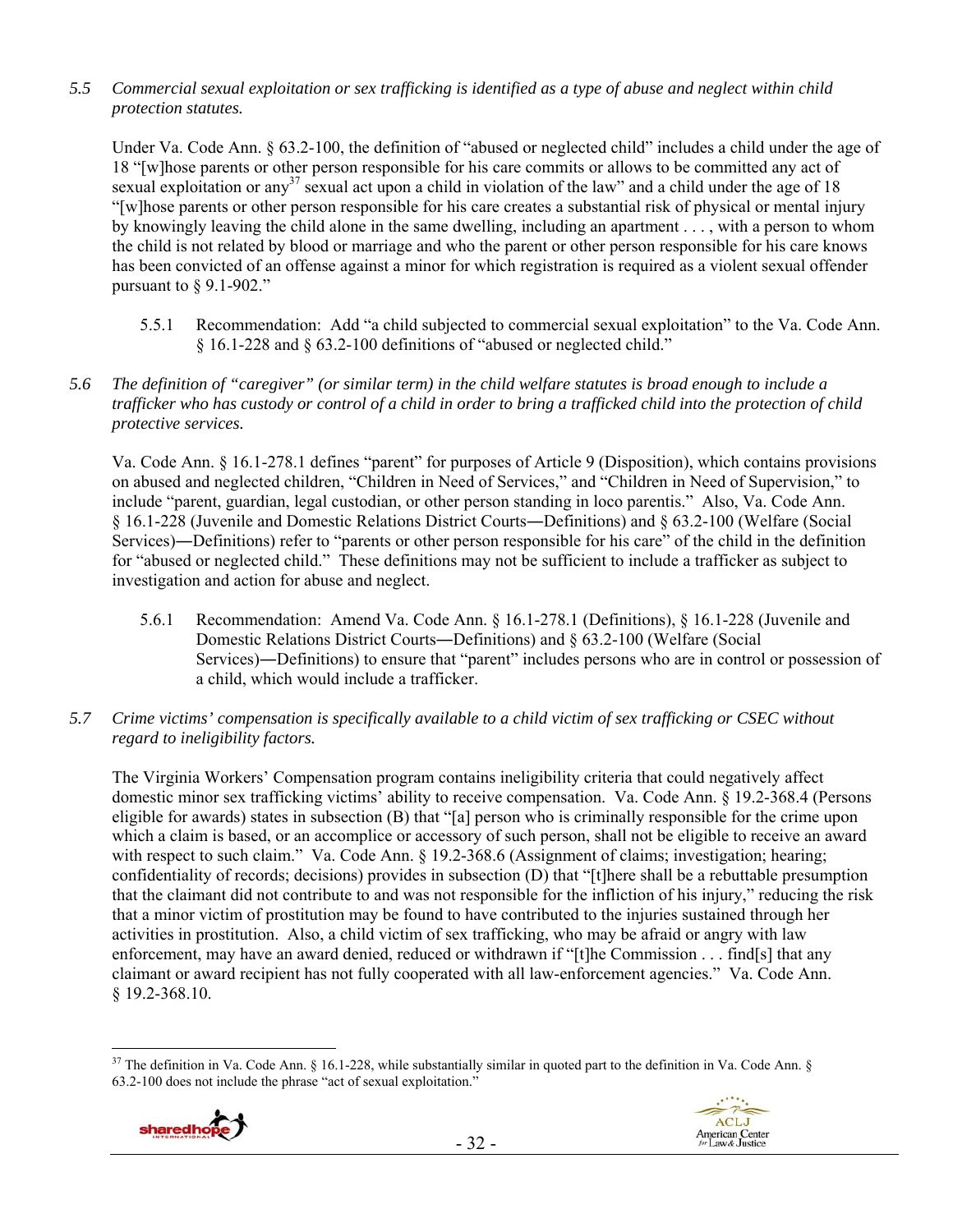Va. Code Ann. § 19.2-368.10 (When awards to be made; reporting crime and cooperation with law enforcement) also restricts an award to a victim where the crime was reported to the authorities later than "120 hours after the occurrence of such crime, unless the Commission, for good cause shown, finds the delay to have been justified." An exception is outlined in Va. Code Ann. § 19.2-368.10, which states, "The provisions of this subdivision shall not apply to claims of sexual abuse that occurred while the victim was a minor." However, "sexual abuse" is defined in Va. Code Ann. § 19.2-368.2 as "sexual abuse as defined in subdivision 6 of § 18.2-67.1038 and acts constituting rape, sodomy, object sexual penetration or sexual battery as defined in Article 7 (§ 18.2-61 et seq.) of Chapter 4 of Title 18.2."

Va. Code Ann. § 19.2-368.5(B) gives deadlines for when a claim may be filed by a victim by stating, "A claim shall be filed by the claimant not later than one year after the occurrence of the crime upon which such claim is based, or not later than one year after the death of the victim. However, (i) in cases involving claims made on behalf of a minor or a person who is incapacitated, the provisions of subsection A of § 8.01-229 shall apply to toll the one-year period; (ii) in cases involving claims made by a victim against profits of crime held in escrow pursuant to Chapter 21.2 (§ 19.2-368.19 et seq.) of this title, the claim shall be filed within five years of the date of the special order of escrow; and (iii) in cases involving claims of sexual abuse of a minor, the claim shall be filed within 10 years after the minor's eighteenth birthday. For good cause shown, the Commission may extend the time for filing." Va. Code Ann. § 19.2-368.8(A) also provides for reconsideration of claims of sexual abuse by stating, "The Commission, on its own motion, or upon request of the claimant, may reinvestigate or reopen a decision making or denying an award. Except for claims of sexual abuse that occurred while the victim was a minor, the Commission shall not reopen or reinvestigate a case after the expiration of two years from the date of submission of the original claim. Any claim involving the sexual abuse of a minor that has been denied before July 1, 2001, because it was not timely filed may, upon application filed with the Commission, be reconsidered provided the application for reconsideration is filed within ten years after the minor's eighteenth birthday."

Va. Code Ann. § 19.2-368.11:1 sets forth the limits for the amount of the award, allowing for claims including but not limited to unreimbursed medical costs, loss of earnings, and funeral expenses, after being reduced by any amounts received or to be received from another source or an emergency award, with a total cap not to exceed \$25,000. Va. Code Ann. § 19.2-368.11:1.

5.7.1 Recommendation: Amend Va. Code Ann. § 19.2-368.4 and § 19.2-368.10 to stipulate an exception to listed ineligibility factors for minor victims of commercial sexual exploitation.

## *5.8 Victim-friendly procedures and protections are provided in the trial process for minors under 18.*

Virginia law provides several victim-friendly provisions. Va. Code Ann. § 18.2-67.9 provides a method the court to order for the use of two-way closed circuit television testimony for certain alleged victims of abduction under Va. Code Ann. § 18.2-47 et seq. and other listed crimes upon application by the defendant or prosecutor. Va. Code Ann. § 63.2-1521(A) (Testimony by child using two-way closed-circuit television) also provides for the use of two-way closed circuit television testimony "[i]n any civil proceeding involving alleged abuse or neglect of a child" under certain specified provisions. In both laws, the provisions apply to "[a]n alleged victim who was fourteen years of age or under on the date of the alleged offense and is sixteen or under at the time of the trial" and "[a]ny child witness who is fourteen years of age or under at the time of the trial." Va. Code Ann. § 63.2-1521(B). The statutes explain that the court has discretion to order the testimony via closed-circuit television if it finds that the child is "unavailable to testify in open court in the presence of the defendant, the jury, the judge, and the public, for any of the following reasons: 1. The child's persistent refusal to testify despite judicial requests to do so; 2. The child's substantial inability to communicate about the offense; or 3. The substantial likelihood, based upon expert opinion testimony, that the child will suffer severe emotional trauma from so testifying." Va. Code Ann. §§ 18.2-67.9(B), 63.2-1521(C).

 $\overline{a}$ <sup>38</sup> *See supra* note 9.

![](_page_32_Picture_7.jpeg)

![](_page_32_Picture_8.jpeg)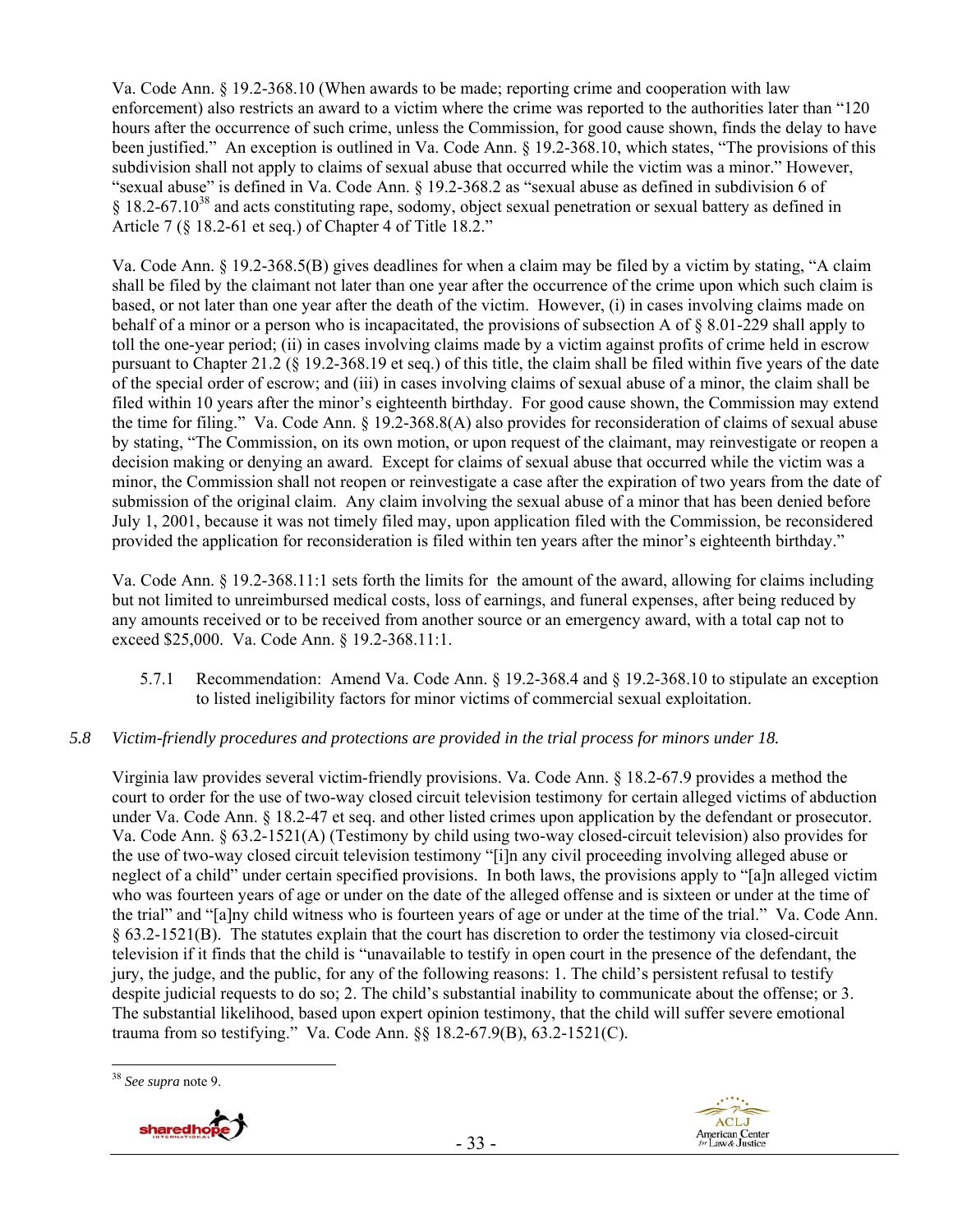Also, Va. Code Ann. § 63.2-1522(A), (B) allows for out-of-court statements, in certain abuse and neglect civil proceedings, "describing any act of a sexual nature performed with or on the child by another" not otherwise admissible made "by a child the age of twelve or under at the time the statement is offered into evidence" under the following conditions:

1. The child testifies at the proceeding, or testifies by means of a videotaped deposition or closed-circuit television, and at the time of such testimony is subject to cross examination concerning the out-of-court statement or the child is found by the court to be unavailable to testify on any of these grounds:

a. The child's death;

b. The child's absence from the jurisdiction, provided such absence is not for the purpose of preventing the availability of the child to testify;

c. The child's total failure of memory;

d. The child's physical or mental disability;

e. The existence of a privilege involving the child;

f. The child's incompetency, including the child's inability to communicate about the offense because of fear or a similar reason; and

g. The substantial likelihood, based upon expert opinion testimony, that the child would suffer severe emotional trauma from testifying at the proceeding or by means of a videotaped deposition or closed-circuit television.

2. The child's out-of-court statement is shown to possess particularized guarantees of trustworthiness and reliability

Va. Code Ann. § 18.2-67.7 (Admission of evidence) provides protection to the testifying victim of a sexual offense (commonly called "rape shield law"). It states,

A. In prosecutions under this article [Criminal sexual assault], or under clause (iii) or (iv) [involving minors] of § 18.2-48 [Abduction with intent to extort money or for immoral purpose], 18.2-370 [Taking indecent liberties with children; penalties], 18.2-370.01 [Indecent liberties by children; penalty], or 18.2-370.1 [Taking indecent liberties with child by person in custodial or supervisory relationship; penalties], general reputation or opinion evidence of the complaining witness's unchaste character or prior sexual conduct shall not be admitted. Unless the complaining witness voluntarily agrees otherwise, evidence of specific instances of his or her prior sexual conduct shall be admitted only if it is relevant and is:

1. Evidence offered to provide an alternative explanation for physical evidence of the offense charged which is introduced by the prosecution, limited to evidence designed to explain the presence of semen, pregnancy, disease, or physical injury to the complaining witness's intimate parts; or

2. Evidence of sexual conduct between the complaining witness and the accused offered to support a contention that the alleged offense was not accomplished by force, threat or intimidation or through the use of the complaining witness's mental incapacity or physical helplessness, provided that the sexual conduct occurred within a period of time reasonably proximate to the offense charged under the circumstances of this case; or

 3. Evidence offered to rebut evidence of the complaining witness's prior sexual conduct introduced by the prosecution.

Subsection (B) of Va. Code Ann. § 18.2-67.7 emphasizes that nothing "shall prohibit the accused from presenting evidence relevant to show that the complaining witness had a motive to fabricate the charge against the accused." A "written notice generally describing the evidence" must be given "prior to the introduction of any evidence, or the opening statement of either counsel, whichever first occurs" in order for the accused to present evidence of "past sexual conduct of the complaining witness with a person other than the accused." Va.

![](_page_33_Picture_16.jpeg)

![](_page_33_Picture_17.jpeg)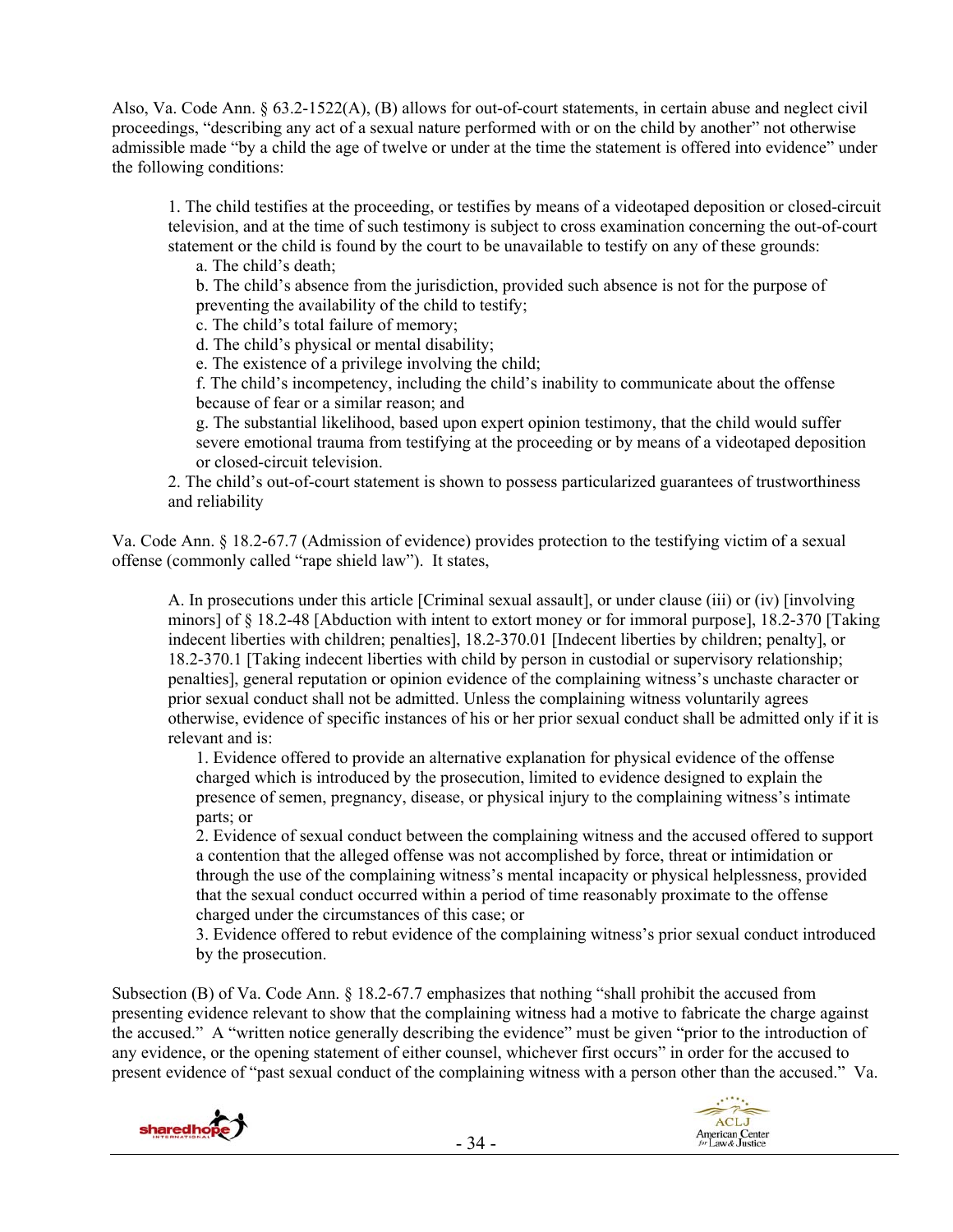Code Ann. § 18.2-67.7(B). Subsection (C) mandates that the evidence may not be admitted or referred to "until the court first determines the admissibility of that evidence at an evidentiary hearing to be held before the evidence is introduced." Additionally, pursuant to subsection (C), "If the court initially determines that the evidence is inadmissible, but new information is discovered during the course of the preliminary hearing or trial which may make such evidence admissible, the court shall determine in an evidentiary hearing whether such evidence is admissible."

Also, under Va. Code Ann. § 18.2-67.6, "The Commonwealth need not demonstrate that the complaining witness cried out or physically resisted the accused in order to convict the accused of an offense under this article [Criminal sexual assault], but the absence of such resistance may be considered when relevant to show that the act alleged was not against the will of the complaining witness."

- 5.8.1 Recommendation: Amend Va. Code Ann. § 18.2-67.9 and § 63.2-1521 to raise the age of minors allowed to testify via two-way closed circuit television in criminal and civil trials of traffickers in recognition of the trauma bonding most victims have undergone.
- *5.9 Expungement or sealing of juvenile arrest or criminal records resulting from arrests or adjudications for prostitution-related offenses committed as a result of, or in the course of, the commercial sexual exploitation of a minor is available within a reasonable time after turning 18.*

Va. Code Ann. § 16.1-306(A) (Expungement of court records) directs the automatic annual destruction of records by the clerk of the Juvenile and Domestic Relations Court for any juvenile who has reached 19, if five years have passed from the date of the last hearing. However, the records are kept if the juvenile was found guilty of an offense that would have been a felony if committed by an adult. Va. Code Ann. § 16.1-306(A).<sup>39</sup>

## *5.10 Victim restitution and civil remedies are authorized by law for minor victims of sex trafficking or CSEC.*

Under Va. Code Ann. § 19.2-305.1(B), "[A]ny person who, on or after July 1, 1995, commits, and is convicted of, a crime in violation of any provision in Title 18.2 shall make at least partial restitution for any property damage or loss caused by the crime or for any medical expenses or expenses directly related to funeral or burial incurred by the victim or his estate as a result of the crime, may be compelled to perform community services and, if the court so orders, shall submit a plan for doing that which appears to be feasible to the court under the circumstances." Subsection (E1) states, "A defendant convicted of an offense under § 18.2-374.1, 18.2-374.1:1, or 18.2-374.3 shall be ordered to pay mandatory restitution to the victim of the offense in an amount as determined by the court. For purposes of this subsection, 'victim' means a person who is depicted in a still or videographic image involved in an offense under § 18.2-374.1 [Production, publication, sale, financing, etc., of child pornography; presumption as to age; severability], 18.2-374.1:1 [Possession, reproduction, distribution, and facilitation of child pornography; penalty], or 18.2-374.3 [Use of communications systems to facilitate certain offenses involving children]. The Commonwealth shall make reasonable efforts to notify victims of offenses under § 18.2-374.1, 18.2-374.1:1, or 18.2-374.3."

5.10.1 Recommendation: Amend Va. Code Ann. § 19.2-305.1(E.1) to add the offense under Va. Code Ann. § 18.2-48 (Abduction with intent to extort money or for immoral purpose) to ensure victims of sex trafficking have access to mandatory restitution.

 $\overline{a}$ <sup>39</sup> Additionally, "if the juvenile was found guilty of an offense for which the clerk is required by  $\frac{1}{2}$  46.2-383 to furnish an abstract to the Department of Motor Vehicles, the records shall be destroyed when the juvenile has attained the age of 29." Va. Code Ann. § 16.1-306(A).

![](_page_34_Picture_9.jpeg)

![](_page_34_Picture_10.jpeg)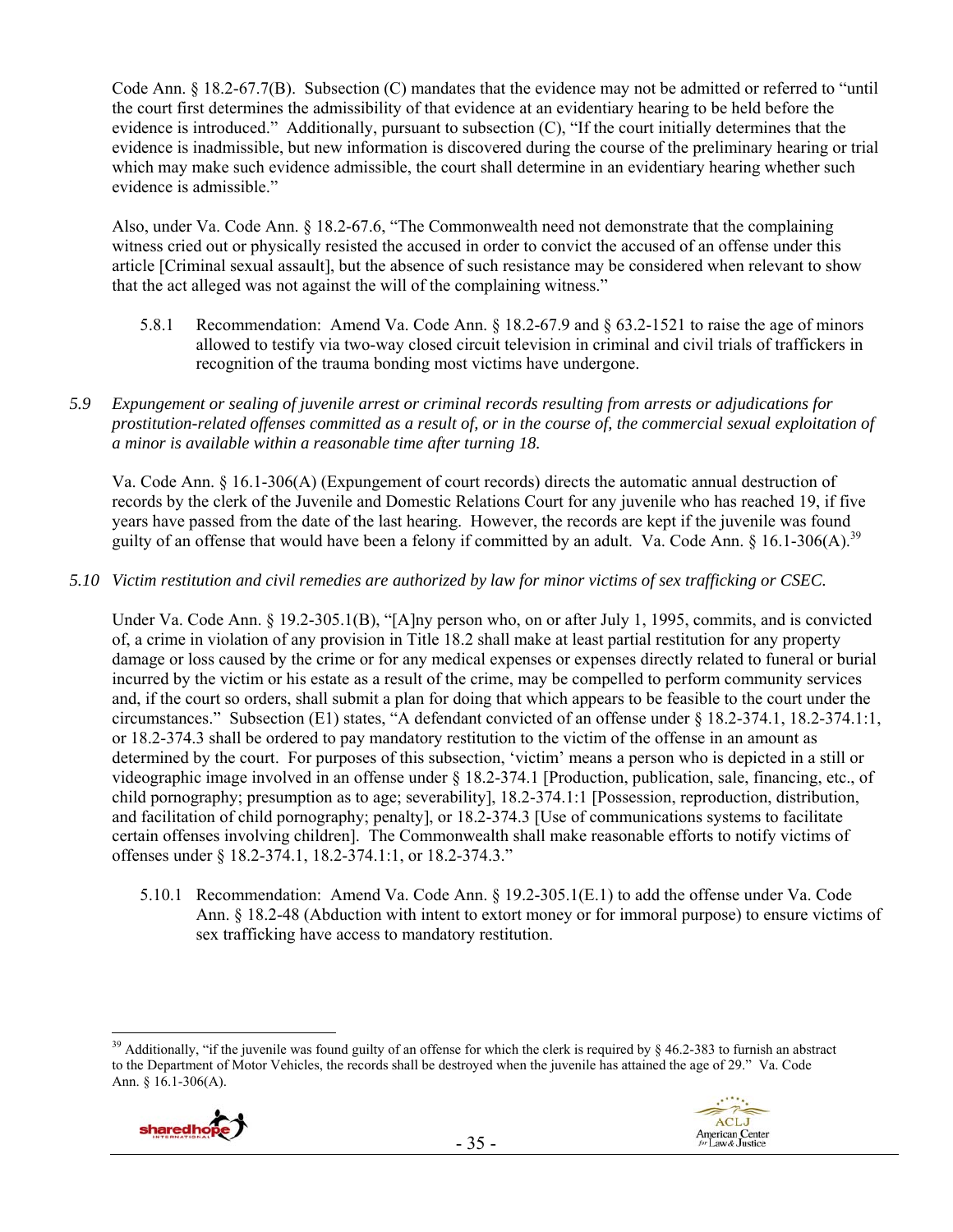*5.11 Statutes of limitations for civil and criminal actions for child sex trafficking or CSEC offenses are eliminated or lengthened sufficiently to allow prosecutors and victims a realistic opportunity to pursue criminal action and legal remedies.* 

Va. Code Ann. § 8.01-243(A) provides a statute of limitations for personal injury of two years, unless otherwise provided. Under subsection (B), "Every action for injury to property, including actions by a parent or guardian of an infant against a tort-feasor for expenses of curing or attempting to cure such infant from the result of a personal injury or loss of services of such infant, shall be brought within five years after the cause of action accrues." Va. Code Ann. § 8.01-243(B). Va. Code Ann. § 8.01-243(D) provides, "Every action for injury to the person, whatever the theory of recovery, resulting from sexual abuse occurring during the infancy or incapacity of the person as set forth in subdivision 6 of § 8.01-249 shall be brought within 20 years after the cause of action accrues." Generally, under Va. Code Ann. § 8.01-230, the limitation period begins when the right of action accrues, which is "the date the injury is sustained in the case of injury to the person . . . and not when the resulting damage is discovered, except where the relief sought is solely equitable or where otherwise provided under . . . §§ 8.01-249, 8.01-250 or other statute." Va. Code Ann. § 8.01-249(6) provides some statutory relief for victims of sexual abuse, stating,

In actions for injury to the person, whatever the theory of recovery, resulting from sexual abuse occurring during the infancy or incapacity of the person, upon removal of the disability of infancy or incapacity as provided in § 8.01-229 or, if the fact of the injury and its causal connection to the sexual abuse is not then known, when the fact of the injury and its causal connection to the sexual abuse is first communicated to the person by a licensed physician, psychologist, or clinical psychologist. As used in this subdivision, "sexual abuse" means sexual abuse as defined in subdivision 6 of  $\S$  18.2-67.10<sup>40</sup> and acts constituting rape, sodomy, object sexual penetration or sexual battery as defined in Article 7 (§ 18.2-61 et seq.) of Chapter 4 of Title 18.2;

With regard to criminal actions against traffickers, there is no general statute of limitations for felonies indicated in the Virginia Code.<sup>41</sup> Va. Code Ann.  $\S$  19.2-8 (Limitation of prosecutions) states, "A prosecution for a misdemeanor, or any pecuniary fine, forfeiture, penalty or amercement, shall be commenced within one year next after there was cause therefor . . . ."

<sup>&</sup>lt;sup>41</sup> Statute of Limitations Fact Sheet, NATIONAL CENTER FOR VICTIMS OF CRIME, http://corsal.org/06SOLNCVC% 20Statute of Limitations Fact Sheet32%5B1%5D.pdf (last visited June 30, 2011).

![](_page_35_Picture_6.jpeg)

![](_page_35_Picture_7.jpeg)

<sup>&</sup>lt;sup>40</sup> See supra note 9.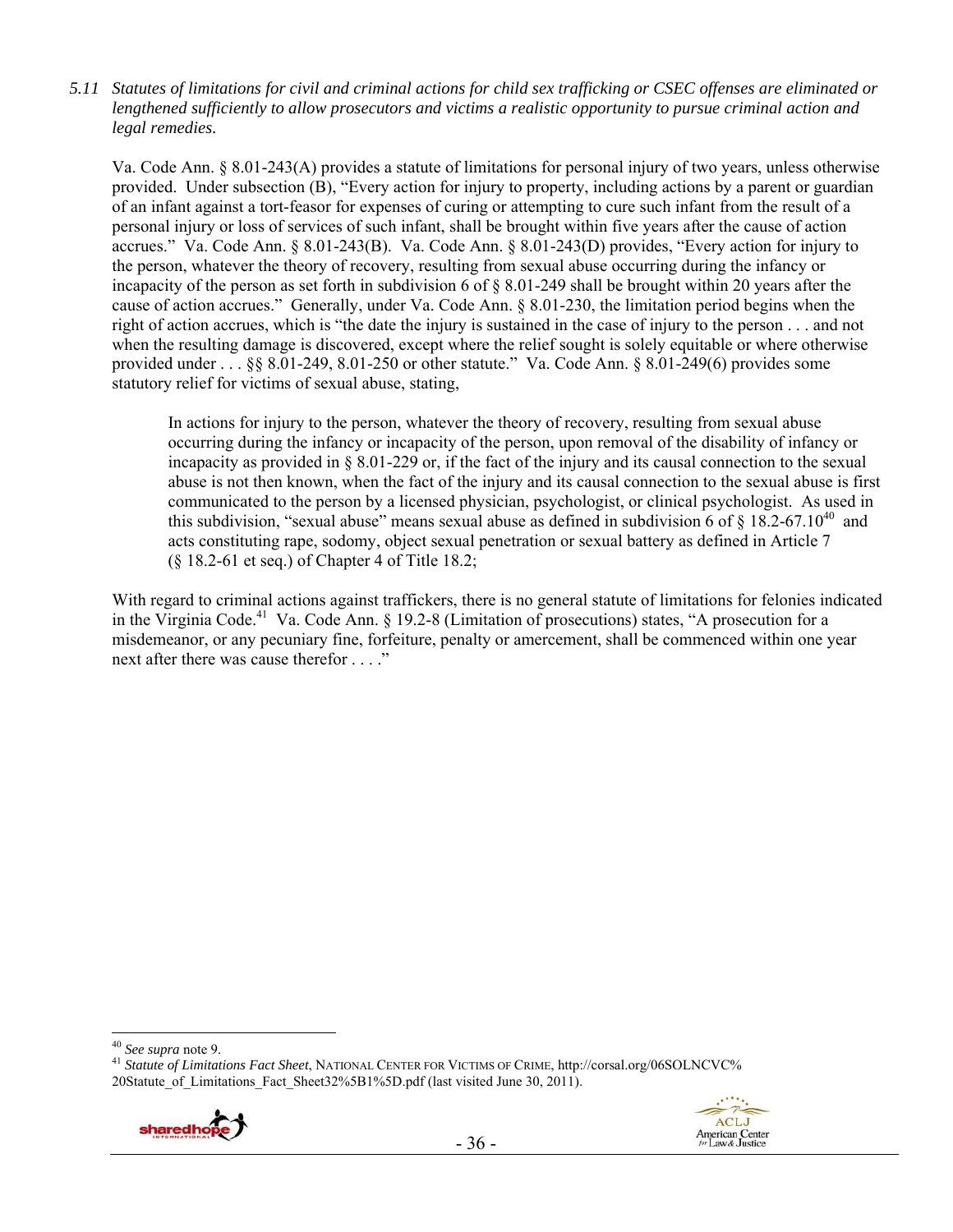#### Framework Issue 6: Criminal justice tools for investigation and prosecutions

#### *Legal Components:*

- *6.1 Training on human trafficking and domestic minor sex trafficking for law enforcement is statutorily mandated.*
- *6.2 Single party consent to audiotaping is permitted in law enforcement investigations.*
- *6.3 Domestic minor sex trafficking investigations may use wiretapping to investigate the crime.*
- *6.4 Using a law enforcement decoy posing as a minor to investigate buying or selling of commercial sex acts is not a defense to soliciting, purchasing, or selling sex with a minor.*
- *6.5 Using the Internet to investigate buyers and traffickers is a permissible investigative technique.*
- *6.6 Law enforcement and child welfare agencies are mandated to promptly report missing and recovered children. \_\_\_\_\_\_\_\_\_\_\_\_\_\_\_\_\_\_\_\_\_\_\_\_\_\_\_\_\_\_\_\_\_\_\_\_\_\_\_\_\_\_\_\_\_\_\_\_\_\_\_\_\_\_\_\_\_\_\_\_\_\_\_\_\_\_\_\_\_\_\_\_\_\_\_\_\_\_\_\_\_\_\_\_\_\_\_\_\_\_\_\_\_\_*

## *Legal Analysis:*

*6.1 Training on human trafficking and domestic minor sex trafficking for law enforcement is statutorily mandated.* 

Under Va. Code Ann. § 9.1-102, the Department of Criminal Justice Services, under the direction of the Criminal Justice Services Board, has the "power and duty" to in subsection (55), "In conjunction with the Office of the Attorney General, advise law-enforcement agencies and attorneys for the Commonwealth regarding the identification, investigation, and prosecution of human trafficking offenses using the common law and existing criminal statutes in the Code of Virginia." Additionally, under subsection (36), the department has the power to "[e]stablish training standards and publish a model policy for law-enforcement personnel in the handling of family abuse, domestic violence, sexual assault and stalking cases, including standards for determining the predominant physical aggressor in accordance with Section 19.2-81.3." Additionally, "The Department shall provide technical support and assistance to law-enforcement agencies in carrying out the requirements set forth in § 9.1-1301 [Sexual assault policies for law-enforcement agencies in the Commonwealth] and shall by December 1, 2009, submit a report on the status of implementation of these requirements to the chairmen of the House and Senate Courts of Justice Committees." Va. Code Ann. § 9.1-102(36). Under Va. Code Ann. § 9.1-1301, "The Virginia Department of State Police and the police and sheriff's departments of every political subdivision in the Commonwealth and every campus police department shall establish written policies and procedures regarding a law-enforcement officer's response to an alleged criminal sexual assault in violation of Article 7 (§ 18.2-61 et seq.) of Chapter 4 of Title 18.2. Such policies shall, at a minimum, provide guidance as to the department's policy on (i) training; (ii) compliance with §§ 19.2-9.1 and 19.2-165.1; (iii) transportation of alleged sexual assault victims; and (iv) the provision of information on legal and community resources available to alleged victims of sexual assault."

*6.2 Single party consent to audiotaping is permitted in law enforcement investigations.* 

Va. Code Ann. § 19.2-62(B)(2) authorizes interception of a wire, electronic, or oral communication if one party gives consent. That section states, "It shall not be a criminal offense under this chapter for a person to intercept a wire, electronic or oral communication, where such person is a party to the communication or one of the parties to the communication has given prior consent to such interception."

*6.3 Domestic minor sex trafficking investigations may use wiretapping to investigate the crime.* 

Va. Code Ann. § 19.2-66(A) states in part, "The Attorney General or Chief Deputy Attorney General, if the Attorney General so designates in writing, in any case where the Attorney General is authorized by law to prosecute or pursuant to a request in his official capacity of an attorney for the Commonwealth in any city or county, may apply to a judge of competent jurisdiction for an order authorizing the interception of wire, electronic or oral communications by the Department of State Police, when such interception may reasonably be

![](_page_36_Picture_15.jpeg)

![](_page_36_Picture_17.jpeg)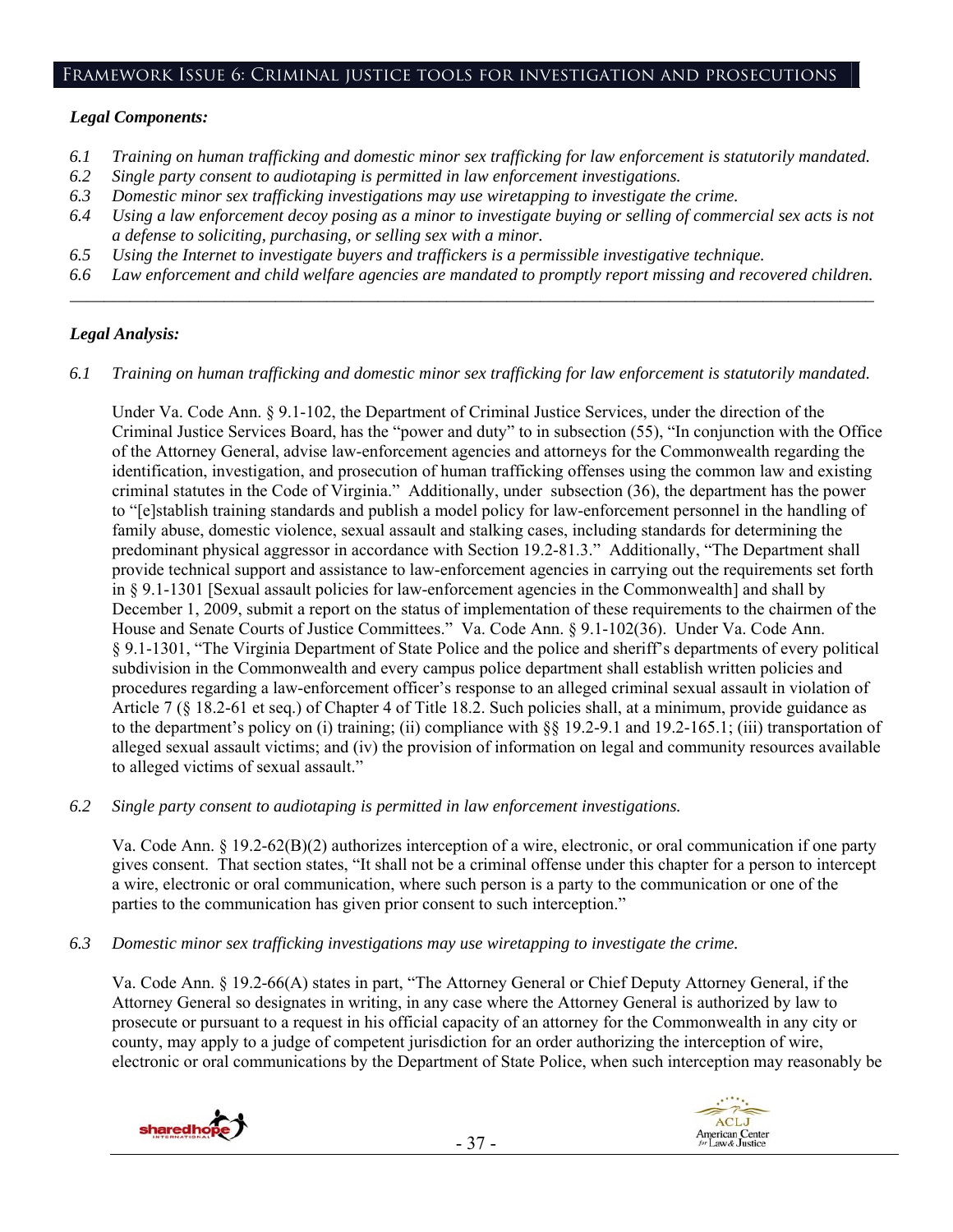expected to provide evidence" of certain felony offenses. The relevant felony offenses listed include "any felonies that are not Class 6 felonies in Article 7 (§ 18.2-61 et seq. [Criminal sexual assault]) of Chapter 4 of Title 18.2."

Va. Code § 19.2-68(G) (Application for and issuance of order authorizing interception; contents of order; recording and retention of intercepted communications, applications and orders; notice to parties; introduction in evidence of information obtained) outlines the admissibility into evidence of intercepted communications. That section requires at least 10 days' notice, which may be judicially waived in some circumstances. Subsection H sets forth the grounds for moving to suppress such evidence.

*6.4 Using a law enforcement decoy posing as a minor to investigate buying or selling of commercial sex acts is not a defense to soliciting, purchasing, or selling sex with a minor.* 

There is no specific statutory authority for law enforcement to use a decoy in investigating domestic minor sex trafficking, but the provisions in Va. Code Ann.  $\S 18.2-374.3(C)$ –(E) use the phrase "child he knows or has reason to believe is less than 15 years of age," when referring to the offender, indicating that decoys can be used.

- 6.4.1 Recommendation: Enact a law expressly permitting the use of a decoy to investigate domestic minor sex trafficking related crimes.
- *6.5 Using the Internet to investigate buyers and traffickers is a permissible investigative technique.*

Va. Code Ann. § 18.2-374.3(C) (Use of communications systems to facilitate certain offenses involving children) uses the phrase "child he knows or has reason to believe is less than 15 years of age," when referring to the offender, indicating that law enforcement can use the internet to pose as minors to investigate the crime.

- 6.5.1 Recommendation: Amend Va. Code Ann. § 18.2-374.3 (Use of communications systems to facilitate certain offenses involving children) to prohibit a defense to prosecution for this offense based on the "minor" being a law enforcement officer or agent of law enforcement.
- *6.6 Law enforcement and child welfare agencies are mandated to promptly report missing and recovered children.*

Va. Code Ann. § 52-31 establishes the "Missing Children Information Clearinghouse."42 Also, Va. Code Ann. § 15.2-1718 (Receipt of missing child reports) requires law enforcement to promptly enter missing child information into the state and national systems in addition to this, stating,

No police or sheriff's department shall establish or maintain any policy which requires the observance of any waiting period before accepting a missing child report as defined in § 52-32. Upon receipt of a missing child report by any police or sheriff's department, the department shall immediately, but in all cases within two hours of receiving the report, enter identifying and descriptive data about the child into the Virginia Criminal Information Network and the National Crime Information Center Systems, forward the report to the Missing Children Information Clearinghouse within the Department of State Police, notify all other law-enforcement agencies in the area, and initiate an investigation of the case.

In addition, Va. Code Ann. § 52-31.1 instructs the Superintendent of State Police to "establish a network to implement reports of the disappearance of children by local law-enforcement agencies to local school division

 $\overline{a}$ <sup>42</sup> Va. Code Ann. § 52-32 defines "missing child" as "any person who is under the age of 21 years, whose temporary or permanent residence is in Virginia, or is believed to be in Virginia, whose whereabouts are unknown to any parent, guardian, legal custodian or other person standing in loco parentis of the child, and who has been reported as missing to a law-enforcement agency within the Commonwealth."

![](_page_37_Picture_13.jpeg)

![](_page_37_Picture_14.jpeg)